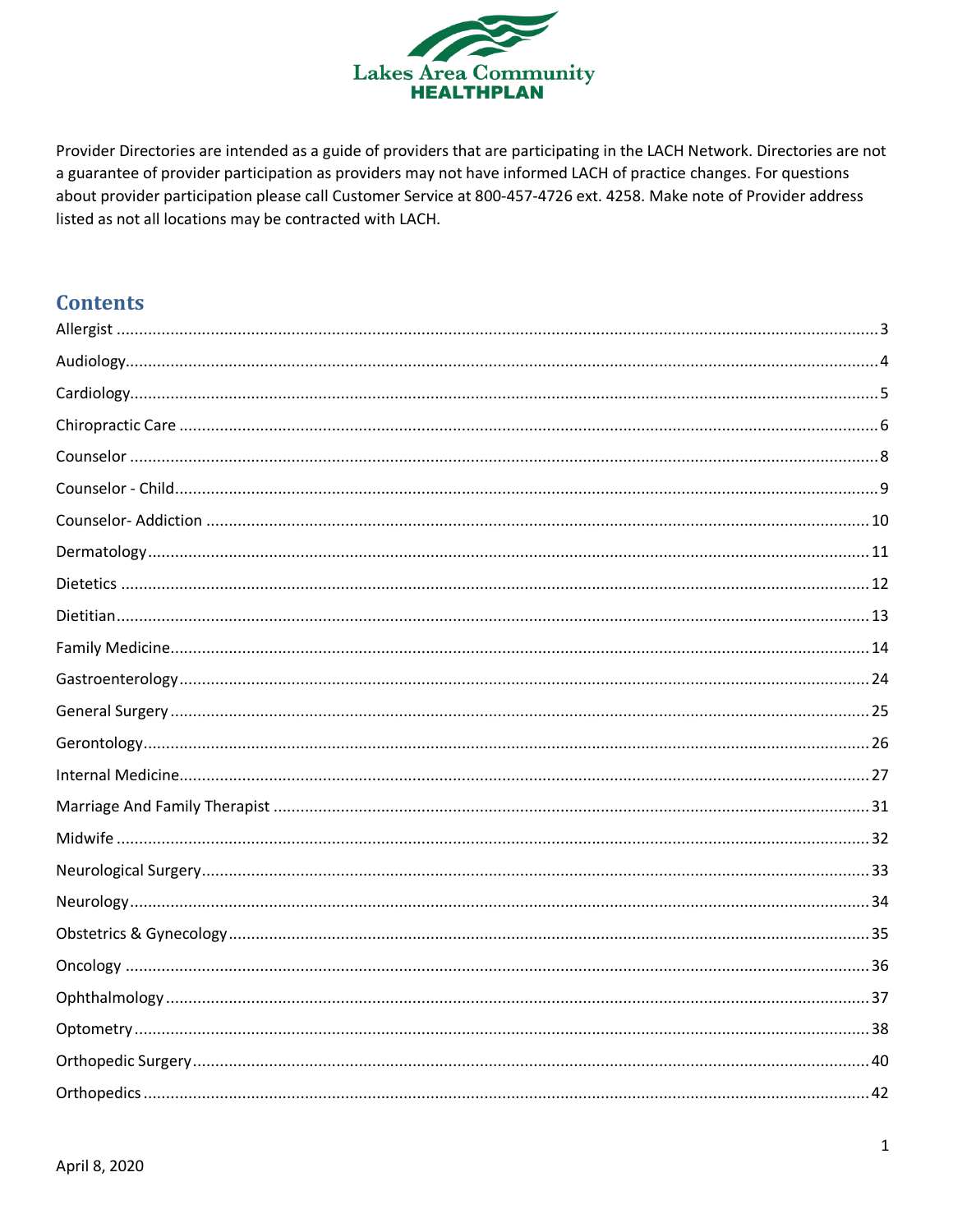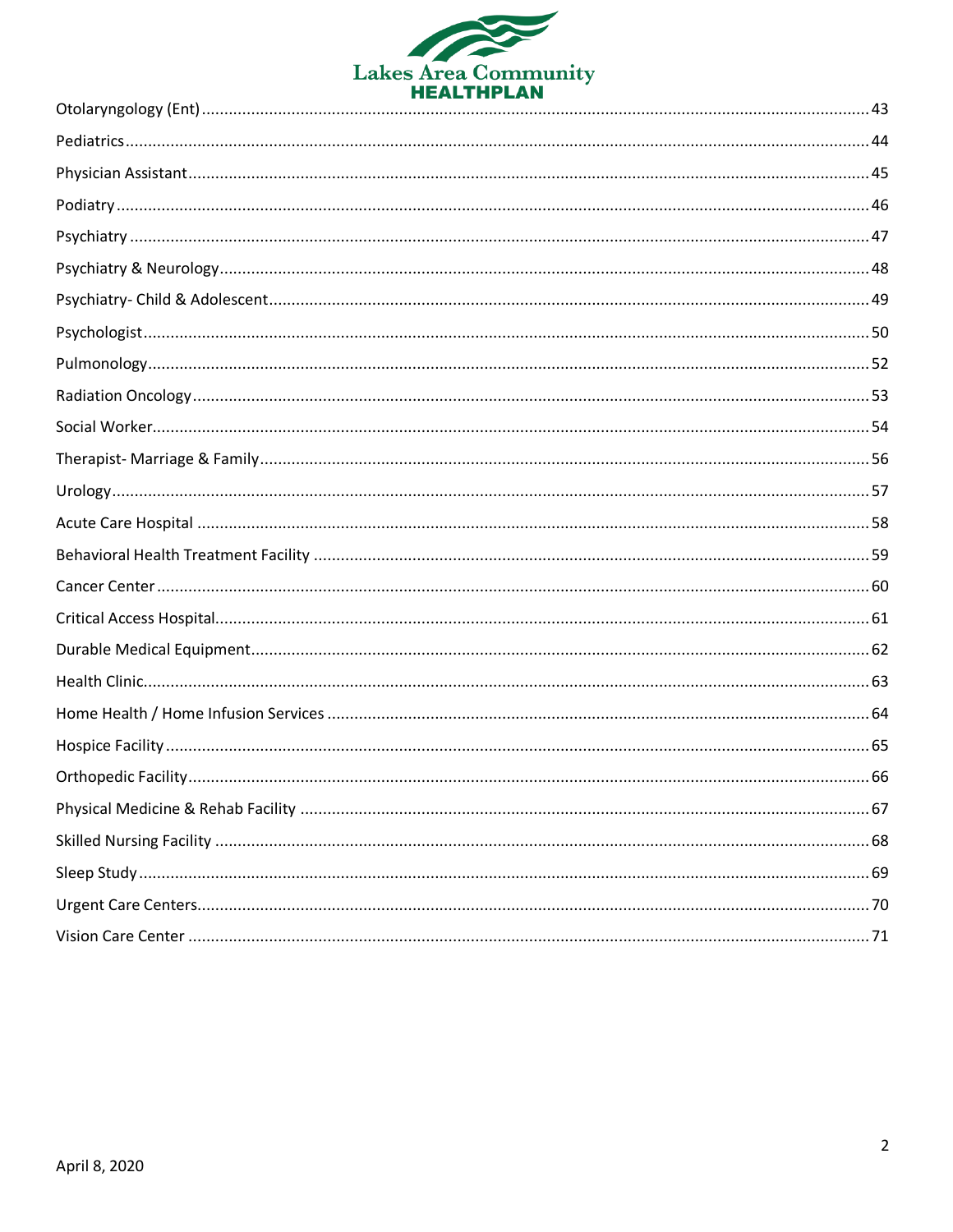

# <span id="page-2-0"></span>**Allergist**

# **Brian A Brennan, MD**

Stevens Community Medical Center 400 E 1st St Morris, MN 56267 (320) 589-1313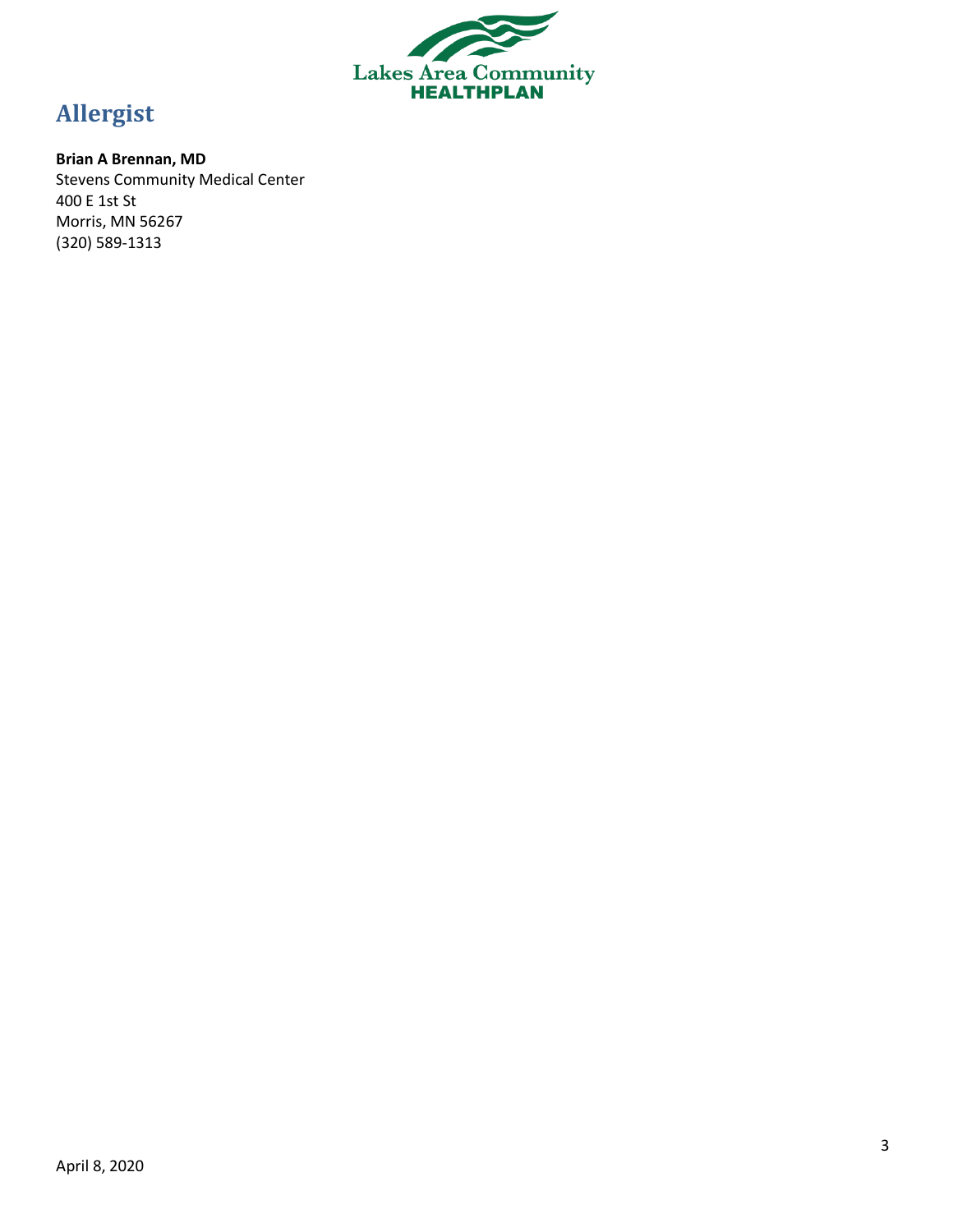

# <span id="page-3-0"></span>**Audiology**

### **Holly J Eischens, AUD**

Lakes ENT, a Service of Alomere Health 111 17th Ave E Ste 1 Alexandria, MN 56308 (320) 759-4326

# **Paul D Sanderson, MD**

Lake Region Healthcare 712 Cascade St S Fergus Falls, MN 56537 (218) 736-8000

### **Ruth Schaefer, MS**

Alexandria Clinic 610 30th Ave W Alexandria, MN 56308 (320) 763-5123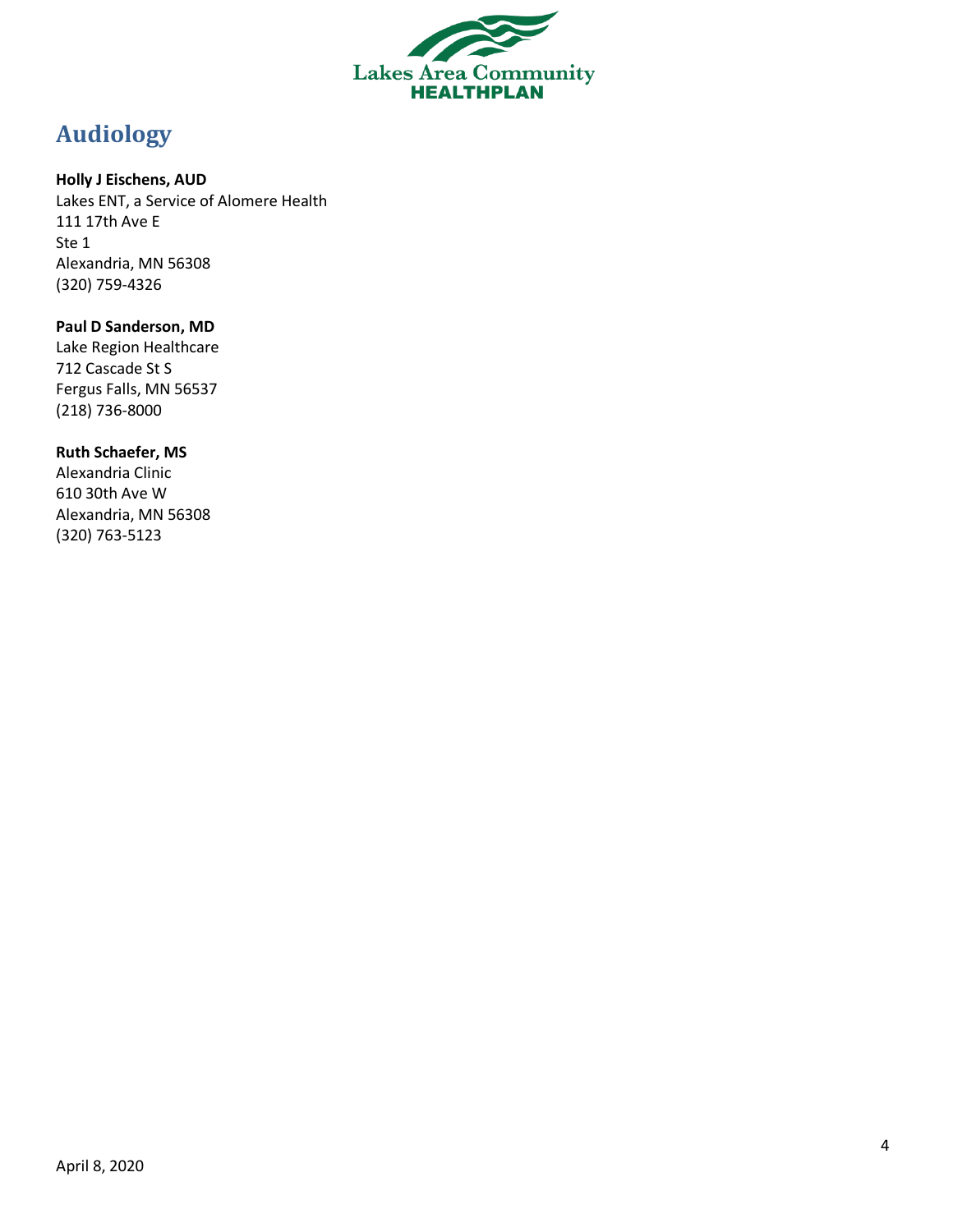

# <span id="page-4-0"></span>**Cardiology**

### **Noah Chelliah, MD**

Prairie Ridge Hospital & Health Services - Morris Campus 24 E 7th St Morris, MN 56267 (320) 589 -4008

### **Noah Chelliah, MD**

Prairie Ridge Hospital & Health Services - Elbow Lake Clinic 1411 Hwy 79 E Elbow Lake, MN 56531 (218) 685 -4461

### **Noah Chelliah, MD**

Prairie Ridge Hospital & Health Services - Elbow Lake Clinic 1411 Hwy 79 E Elbow Lake, MN 56531 (218) 685 -4461

### **Bernard R Erickson, MD**

Douglas County Hospital 111 17th Ave E Alexandria, MN 56308 (320) 762 -6021

### **Joellen Kohlman -Petrick, MD**

Prairie Ridge Hospital & Health Services - Morris Campus 24 E 7th St Morris, MN 56267 (320) 589 -4008

### **Joellen Kohlman -Petrick, MD**

Prairie Ridge Hospital & Health Services 1411 Hwy 79 E Elbow Lake, MN 56531 (218) 685 -4461

### **Joellen Kohlman -Petrick, MD**

Lake Region Healthcare 712 Cascade St S Fergus Falls, MN 56537 (218) 736 -8000

### **John M Mahowald, MD**

Alexandria Clinic, A Service of Douglas County Hospital 610 30th Ave W Alexandria, MN 56308 (320) 763 -5123

### **Mark J Martone, MD**

Douglas County Hospital 111 17th Ave E Alexandria, MN 56308 (320) 762 -6021

### **Jamie M Pelzel, MD**

Douglas County Hospital 111 17th Ave E Alexandria, MN 56308 (320) 762 -6021

### **Timothy N Schuchard, MD**

Douglas County Hospital 111 17th Ave E Alexandria, MN 56308 (320) 762 -6021

### **Brian M Stegman, MD**

Douglas County Hospital 111 17th Ave E Alexandria, MN 56308 (320) 762 -6021

### **Bill C Tran, MD**

Alexandria Clinic, A Service of Douglas County Hospital 610 30th Ave W Alexandria, MN 56308 (320) 76 3 -5123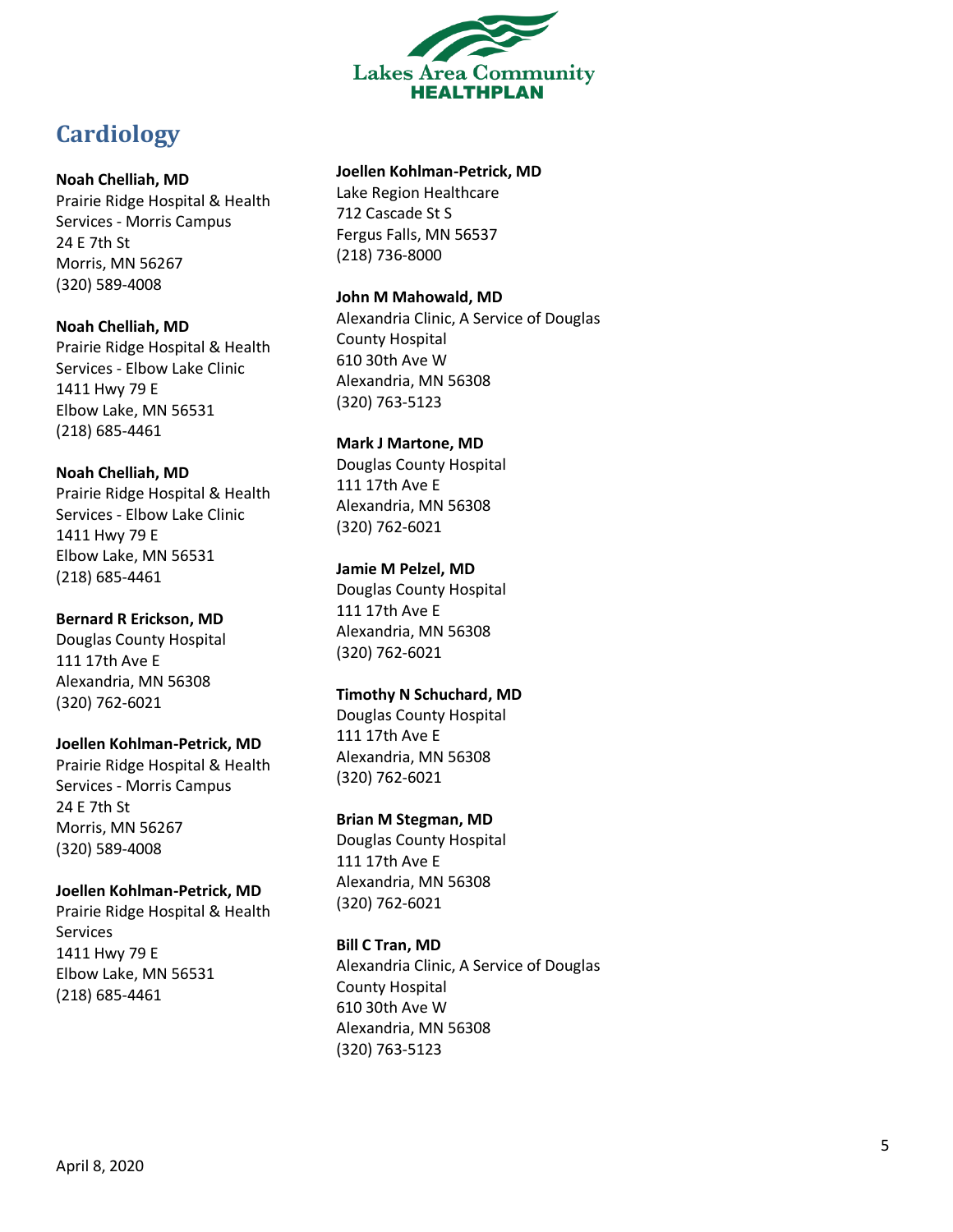

# <span id="page-5-0"></span>**Chiropractic Care**

**Vistad Chiropractic Elbow Lake** 18 Division St Elbow Lake, MN 56531 (218) 685 -4500

**Vistad Chiropractic Clinic, Pa** 301 N Union Fegus Falls, MN 56537 (218) 736 -5676

**Tysdal Chiropractic Llc** 126 S Vine St Fergus Falls, MN 56537 (218) 998 -1099

**Smith Family Chiropractic** 104 W Lincoln Ave Fergus Falls, MN 56537 (218) 736 -4113

**Smith Family Chiropractic** 104 W Lincoln Ave Fergus Falls, MN 56537 (218) 736 -4113

**Pure Chiropractic & Rehab** 300 45th St S Fargo, ND 58103 (701) 893 -7873

**Kastner Chiropractic** 17 S Central Ave PO Box 145 Elbow Lake, MN 56531 (218) 685 -4544

**Fergus Falls Spine & Injury Center** 1515 W Lincoln Ave Fegus Falls, MN 56537 (218) 739 -3216

**Fergus Falls Chiropractic** 1304 W Lincoln Ave Fegus Falls, MN 56537 (218) 998 - 2881

**Carlson Chiropractic Group** 210 W Cavour Ave

Fegus Falls, MN 56537 (218) 736 -3972

**Battle Lake Chiropractic** 202 Lake Ave S PO Box 632 Battle Lake, MN 56515 (218) 864 -5813

**Randy R Carlson, DC** Carlson Chiropractic Group 210 W Cavour Ave Fergus Falls, MN 56537 (218) 736 -3972

**Scott Ellingson, DC** Battle Lake Chiropractic 202 Lake Ave St Po Box 632 Battle Lake, MN 56515 (218) 864 -5813

**Brad S Feldner, DC** Pure Chiropractic & Rehab 300 45th St S Ste 315 Fargo, ND 58103 (701) 893 -7873

**Jill P Iverson, DC** Fergus Falls Chiropractic 1304 W Lincoln Ave Fergus Falls, MN 56537 (218) 998 -2881

**Adam R Johnson, DC** Kastner Chiropractic 17 S Central Ave Po Box 145 Elbow Lake, MN 56531 (218) 685 -4544

**Michael J Kastner, DC**

Kastner Chiropractic 17 S Central Ave Po Box 145 Elbow Lake, MN 56531 (218) 685 -4544

**Ala L Lysyk Smith, DC** Smith Family Chiropractic 104 W Lincoln Ave Fergus Falls, MN 56537 (218) 736 -4113

**Jon D Mcdonald, DC** Fergus Falls Spine & Injury Center 1515 W Lincoln Ave Fergus Falls, MN 56537 (218) 739 -3216

**Kelly W Smith, DC** Smith Family Chiropractic 104 W Lincoln Ave Fergus Falls, MN 56537 (218) 736 -4113

**Zachary A Stach, DC** Dr. Zack Doctor of Chiropractic 109 N Mill St Fergus Falls, MN 56537 (320) 333 -9391

**Zackary A Tysdal, DC** Tysdal Chiropractic LLC 126 S Vine St Fergus Falls, MN 56537 (218) 998 -1099

**Bruce W Vistad, DC** Vistad Chiropractic Elbow Lake 18 Division St Elbow Lake, MN 56531 (218) 685 -4500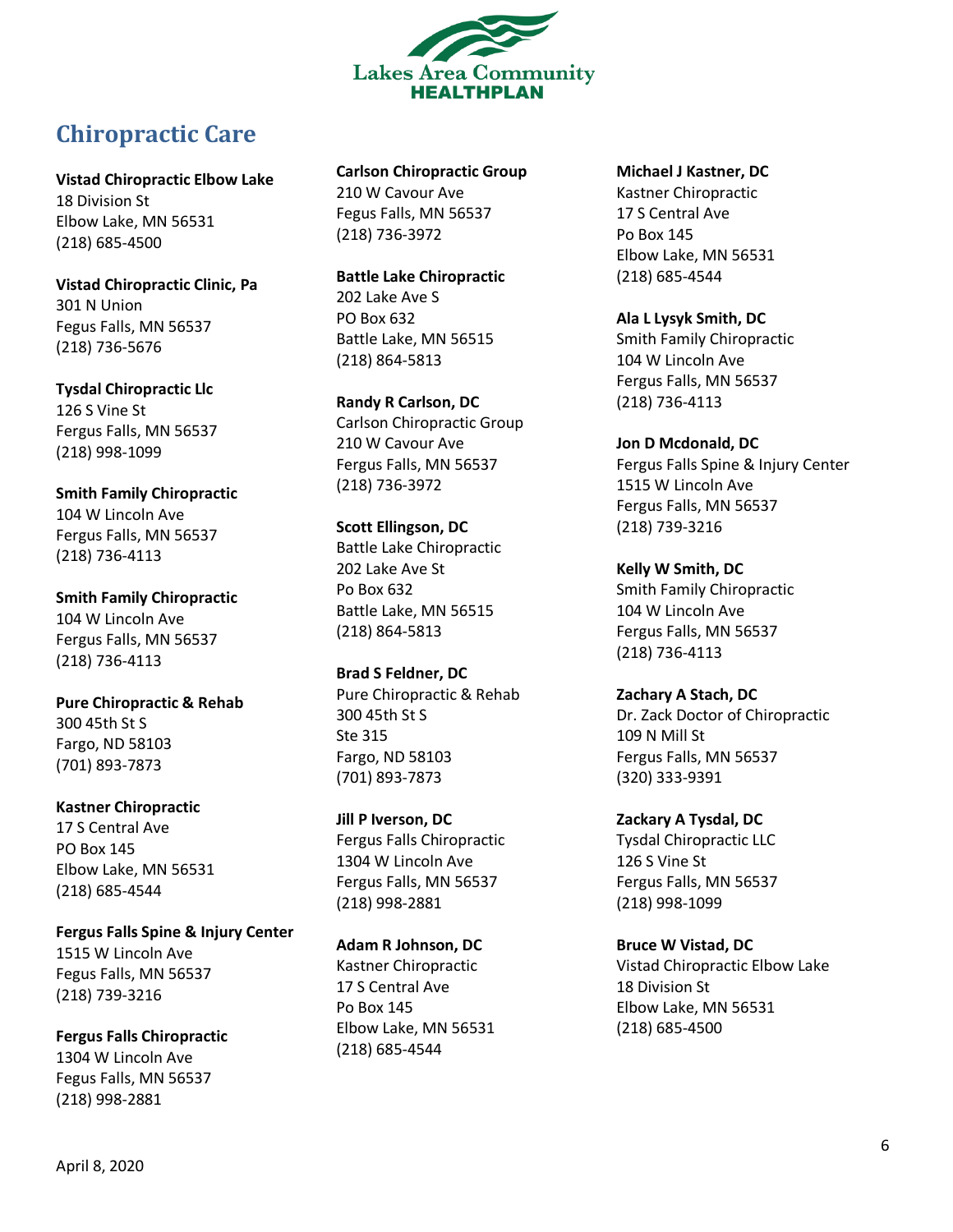

**Bruce W Vistad, DC** Vistad Chiropractic Clinic, Pa 301 N Union Fergus Falls, MN 56537 (218) 736-5676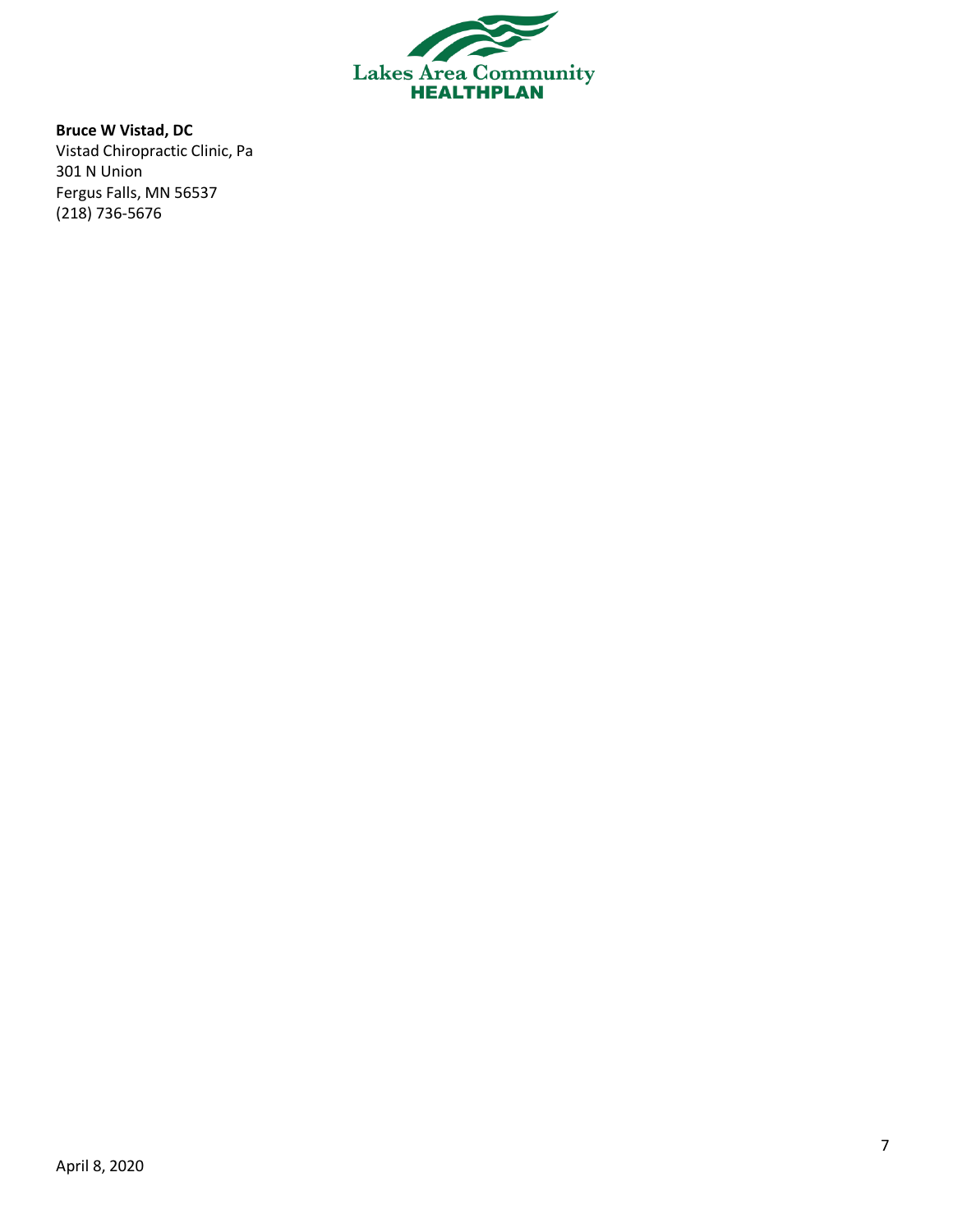

# <span id="page-7-0"></span>**Counselor**

**Barbara K Booth, LICSW** Lakeland Mental Health Center 980 S Tower Rd Fergus Falls, MN 56537 (218) 736-6987

**Renata R Bosek, LLCC** Tischer Therapeutic Services 115 5th St N Breckenridge, MN 56520 (218) 651-0212

**Christina J Fike, LPCC** Lakeland Mental Health Center 1010 32nd Ave S Moorhead, MN 56560 (218) 233-7524

**Shelley M Guida, MS** Lakeland Mental Health Center 1010 32nd Ave S Moorhead, MN 56560 (218) 733-7524

**Shelley M Guida, MS** Lakeland Mental Health Center 100 17th Ave NW Ste 2 Glenwood, MN 56334 (320) 634-3446

**Shelley M Guida, MS** Lakeland Mental Health Center 980 S Tower Rd Fergus Falls, MN 56537 (218) 736-6987

**Shelley M Guida, MS** Lakeland Mental Health Center 928 8th St SE Detroit Lakes, MN 56501 (218) 847-1676

**Shelley M Guida, MS** Lakeland Mental Health Center 1500 Irving St Alexandria, MN 56308 (320) 762-2400

**Jennifer A Gullickson, MS** Lakeland Mental Health Center 146th Ave NW Glenwood, MN 56334 (320) 634-3446

**Catherine A Hjelle, LICSW** Lakeland Mental Health Center 1010 32nd Ave S Moorhead, MN 56560 (218) 233-7524

**Catherine A Hjelle, LICSW** Lakeland Mental Health Center 980 S Tower Rd Fergus Falls, MN 56537 (218) 736-6987

**Tera M Oland, LPCC** Lakeland Mental Health Center 980 S Tower Rd Fergus Falls, MN 56537 (218) 736-6987

**Bridgit Pankonin, LPCC** Integrity Counseling, LLC 155 2nd St SW Perham, MN 56573 (218) 422-6131

**Britt Piekarski, LMHC** Lakeland Mental Health Center 980 S Tower Rd Fergus Falls, MN 56537 (218) 736-6987

### **Cynthia W Pipinich, MEd, LPCC**

Lakeland Mental Health Center 980 S Tower Rd Fergus Falls, MN 56537 (218) 736-6987

**Larry J Watnemo, LPCC** Valley Christian Counseling Center 509 25th Ave N Fargo, ND 58102 (701) 232-6224

**Michelle Wilson, M.Ed** Lakeland Mental Health Center 980 S Tower Rd Fergus Falls, MN 56537 (218) 736-6987

**Barbara K Young, LICSW** Lakeland Mental Health Center 980 S Tower Rd Fergus Falls, MN 56537 (218) 736-6987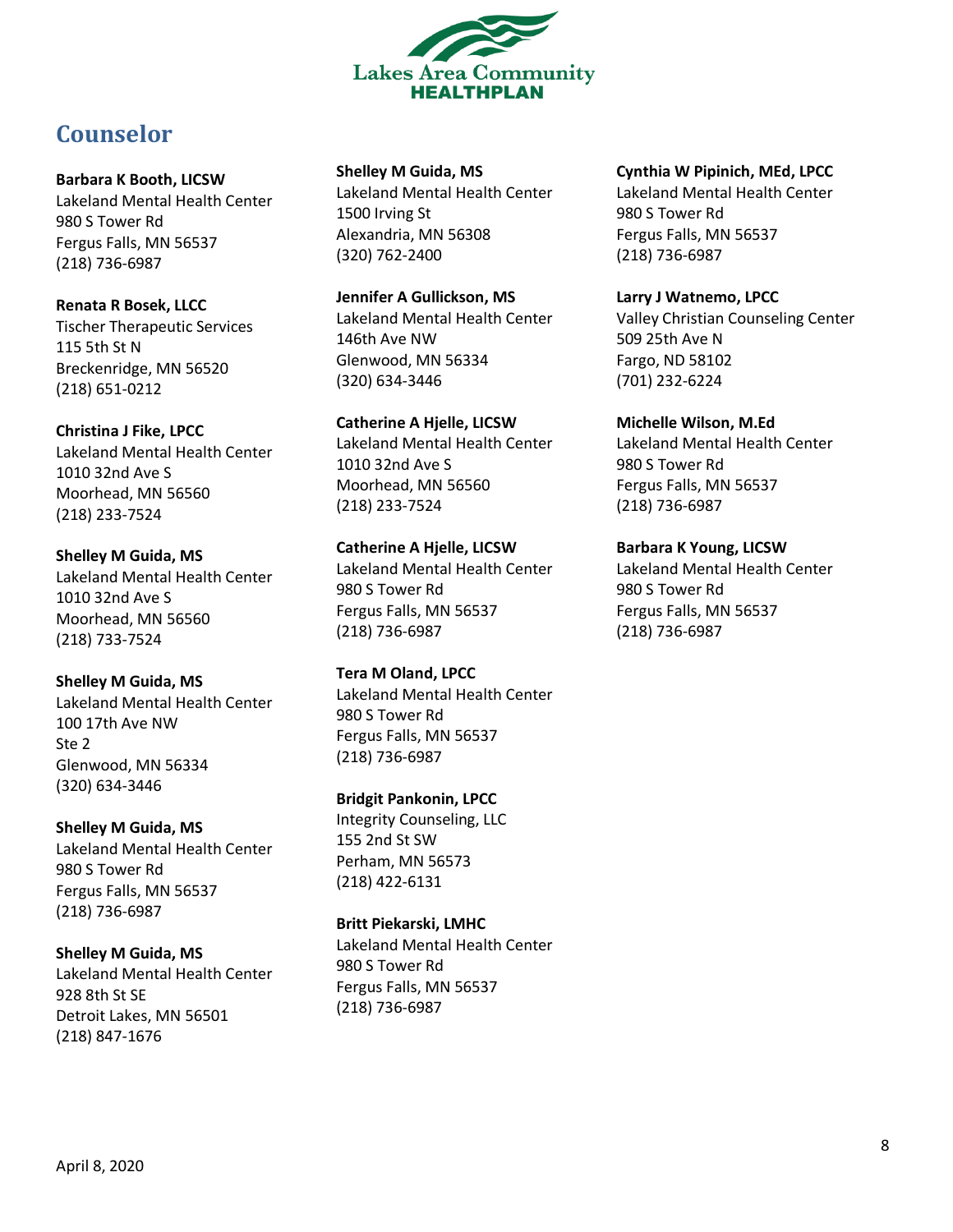

# <span id="page-8-0"></span>**Counselor - Child**

# **Kallie J Marsh, LPCC**

Tischer Therapeutic Services 115 5th St N Breckenridge, MN 56520 (218) 651-0212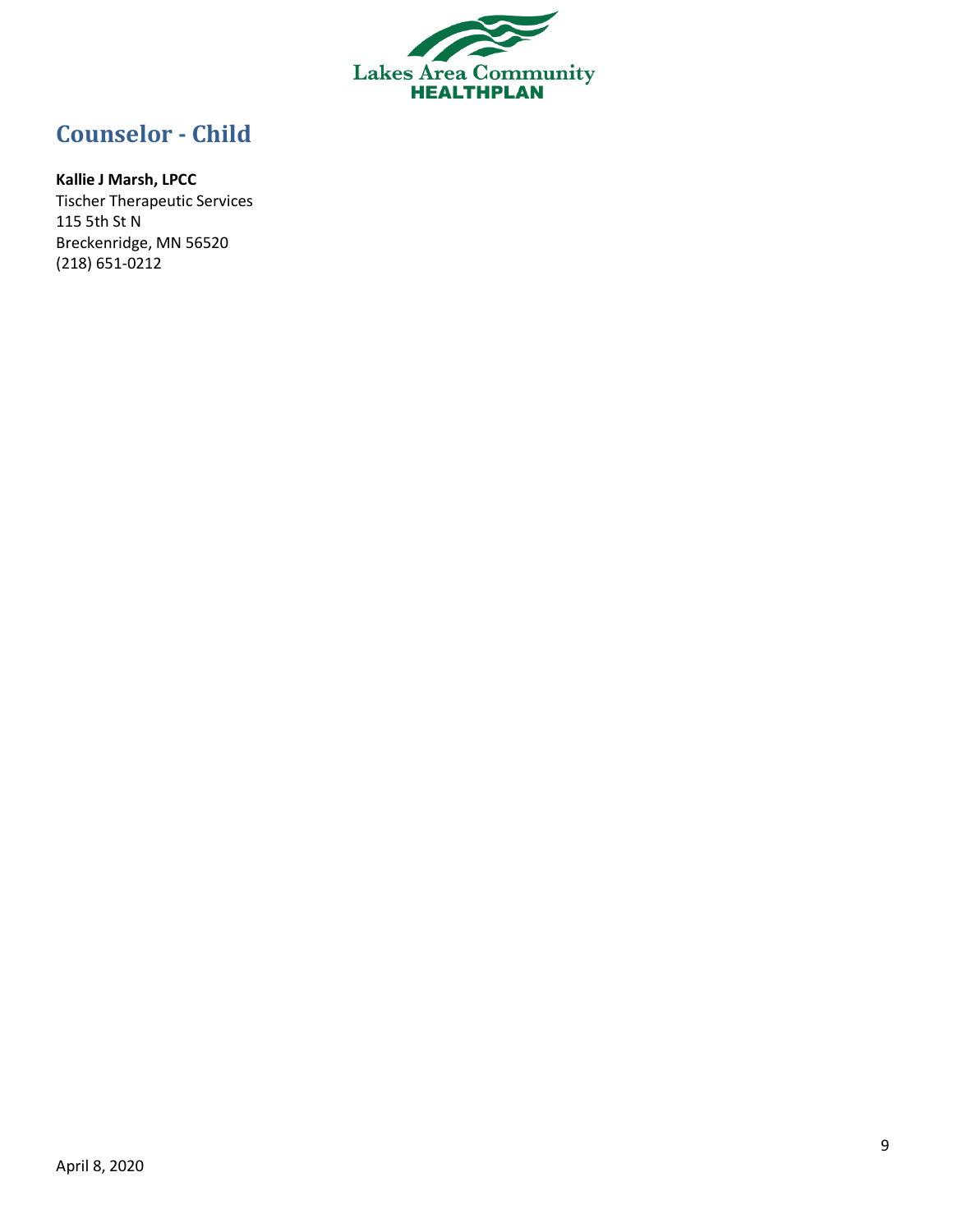

# <span id="page-9-0"></span>**Counselor- Addiction**

### **Marsha K Krenzel-Stetson, LADC**

Lakeland Mental Health Center 980 S Tower Rd Fergus Falls, MN 56537 (218) 736-6987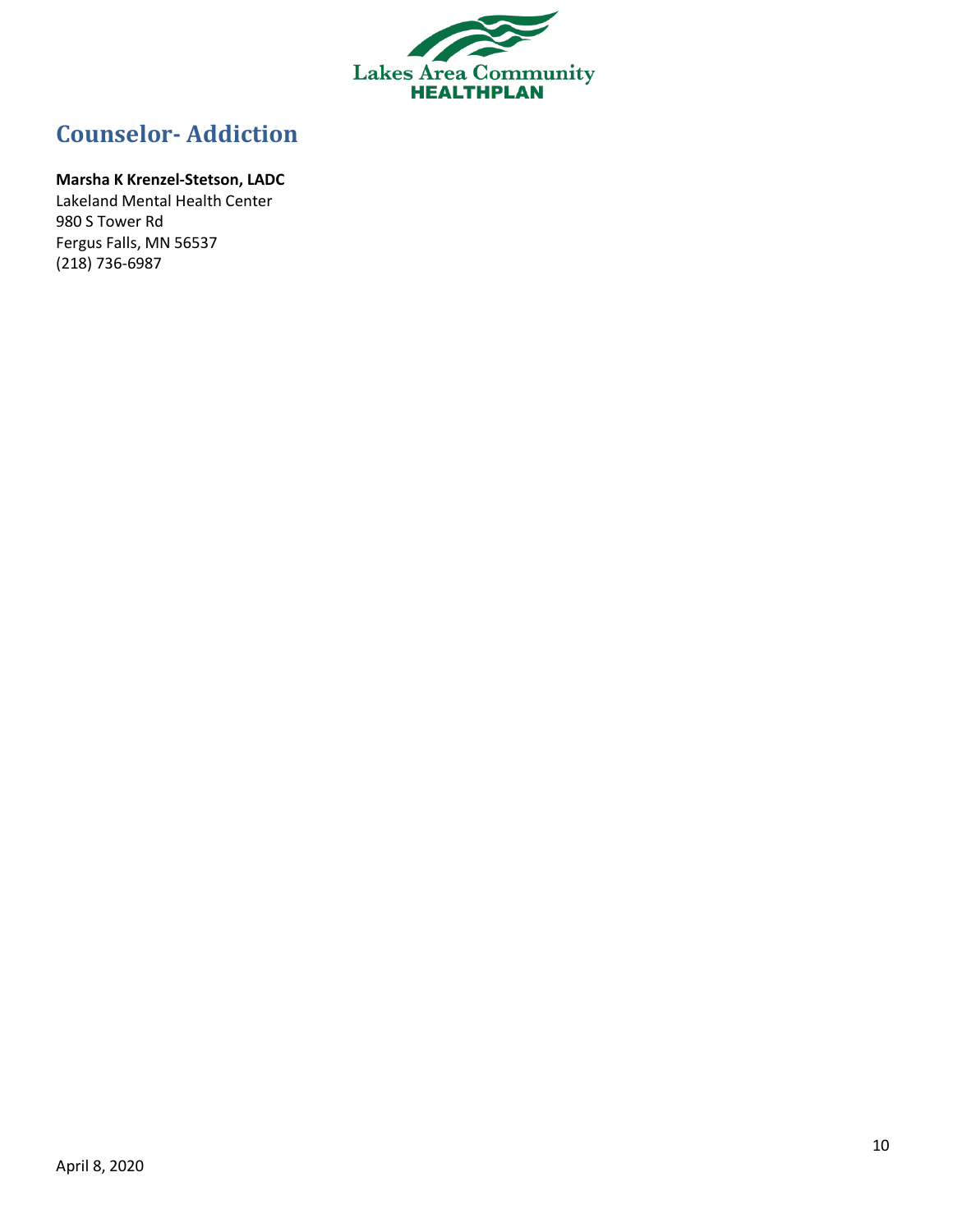

# <span id="page-10-0"></span>**Dermatology**

### **Risa A Dorweiler, NP**

Stevens Community Medical Center 400 E 1st St Morris, MN 56267 (320) 589-1313

### **Sarah J Harvey, MD** Alexandria Clinic 610 30th Ave W Alexandria, MN 56308 (320) 763-5123

**Eric Lewis, MD** Stevens Community Medical Center 400 E 1st St Morris, MN 56267 (320) 589-1313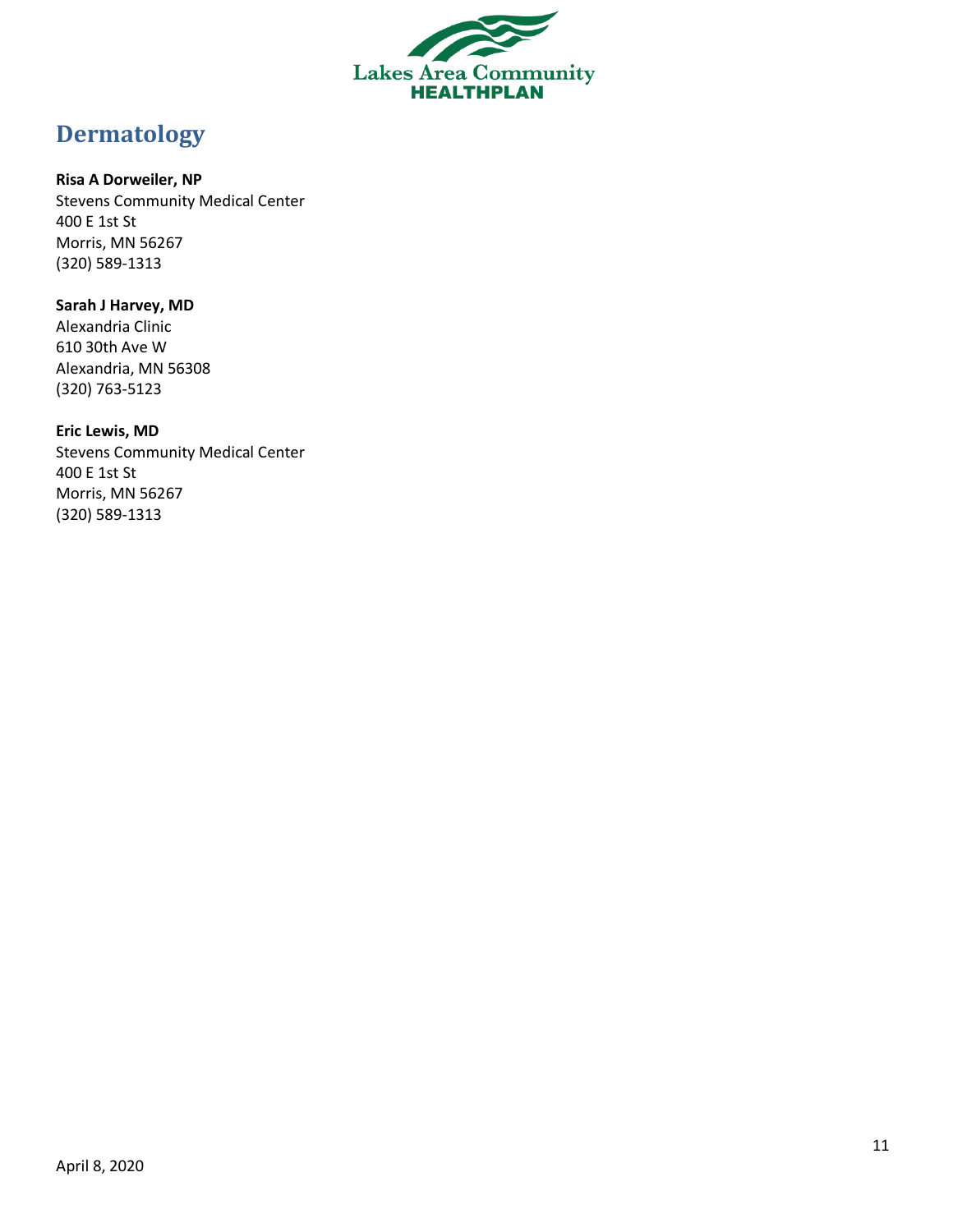

# <span id="page-11-0"></span>**Dietetics**

### **Roberta Strom, RDLD**

Alexandria Clinic 610 30th Ave W Alexandria, MN 56308 (320) 763-5123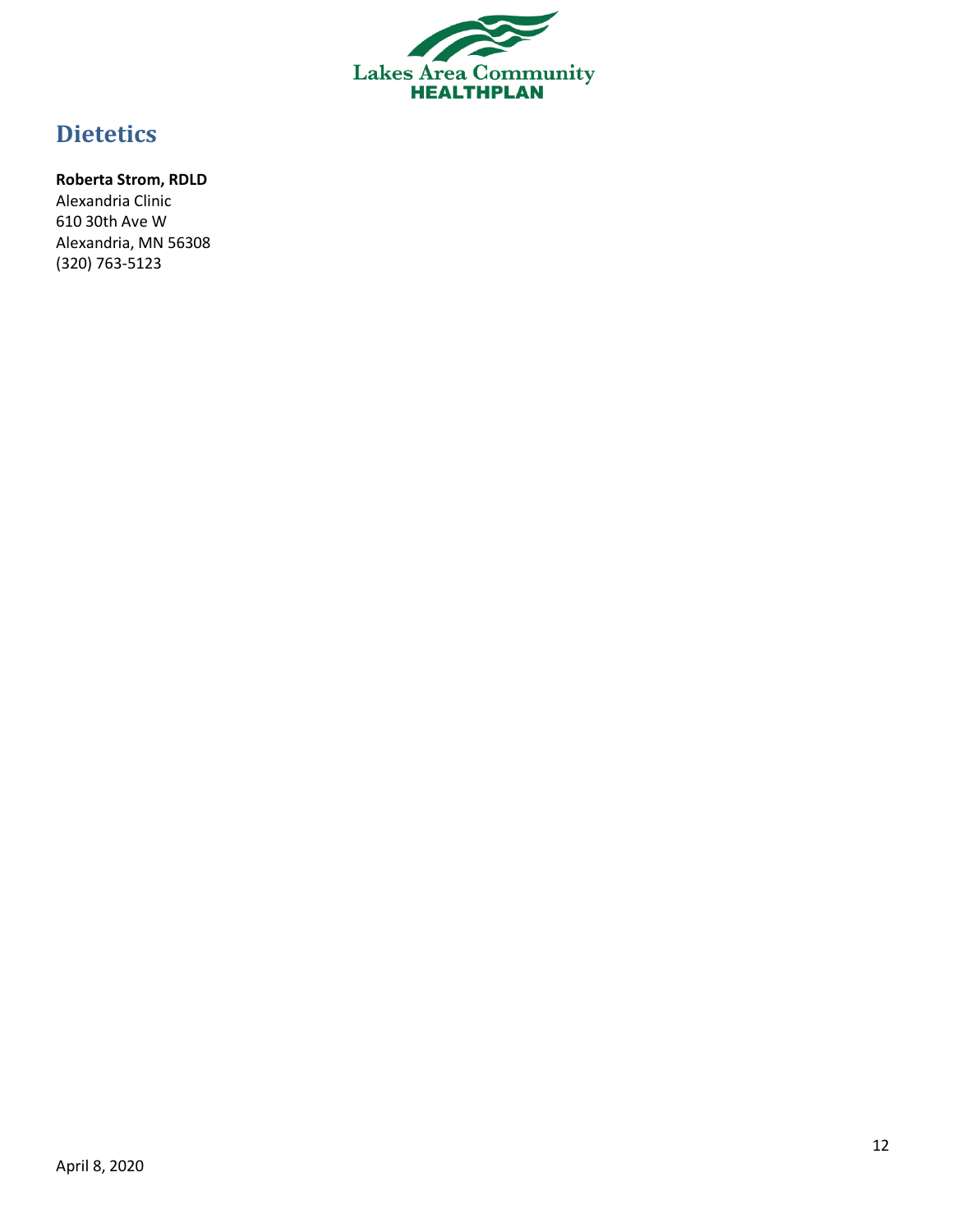

# <span id="page-12-0"></span>**Dietitian**

### **Emily Busch, RD**

Prairie Ridge Hospital & Health Services - Morris Campus 24 E 7th St Morris, MN 56267 (320) 589-4008

### **Emily Busch, RD**

Prairie Ridge Hospital & Health Services - Elbow Lake Clinic 1411 Hwy 79 E Elbow Lake, MN 56531 (218) 685-4461

### **Emily Busch, RD**

Lake Region Healthcare 712 Cascade St S Fergus Falls, MN 56537 (218) 736-8000

# **Emily Busch, RD**

Lake Region Healthcare Clinic Services 111 W Vernon Ave Fergus Falls, MN 56537 (218) 739-2221

# **Brooke A Loeffler, RD**

Alexandria Clinic, A Service of Douglas County Hospital 610 30th Ave W Alexandria, MN 56308 (320) 763-5123

# **Madison Mashek, RD**

Lake Region Healthcare 712 Cascade St S Fergus Falls, MN 56537 (218) 736-8000

# **Amera Nelson, RD**

Prairie Ridge Hospital & Health Services 24 E 7th St Morris, MN 56267 (320) 589-4008

### **Amera Nelson, RD**

Prairie Ridge Hospital & Health Services 1411 Highway 79 E Elbow Lake, MN 56531 (218) 685-4461

### **Amera Nelson, RD**

Lake Region Healthcare 712 Cascade St S Fergus Falls, MN 56537 (218) 736-8000

### **Amera Nelson, RD**

Lake Region Healthcare Clinic Services 111 W Vernon Ave Fergus Falls, MN 56537 (218) 739-2221

### **Tara A Reichmann, RD**

Alexandria Clinic, A Service of Douglas County Hospital 610 30th Ave W Alexandria, MN 56308 (320) 763-5123

# **Alyssa K Thooft, RD**

Stevens Community Medical Center 400 E 1st St Morris, MN 56267 (320) 589-1313

# **Kayla Wagner, RD**

Prairie Ridge Hospital & Health Services 24 E 7th St Morris, MN 56267 (320) 589-4008

# **Kayla Wagner, RD**

Prairie Ridge Hospital & Health Services 1411 Hwy 79 E Elbow Lake, MN 56531 (218) 685-4461

### **Kayla Wagner, RD**

Lake Region Healthcare Clinic Services 111 W Vernon Ave Fergus Falls, MN 56537 (218) 739-2221

### **Kayla Wagner, RD**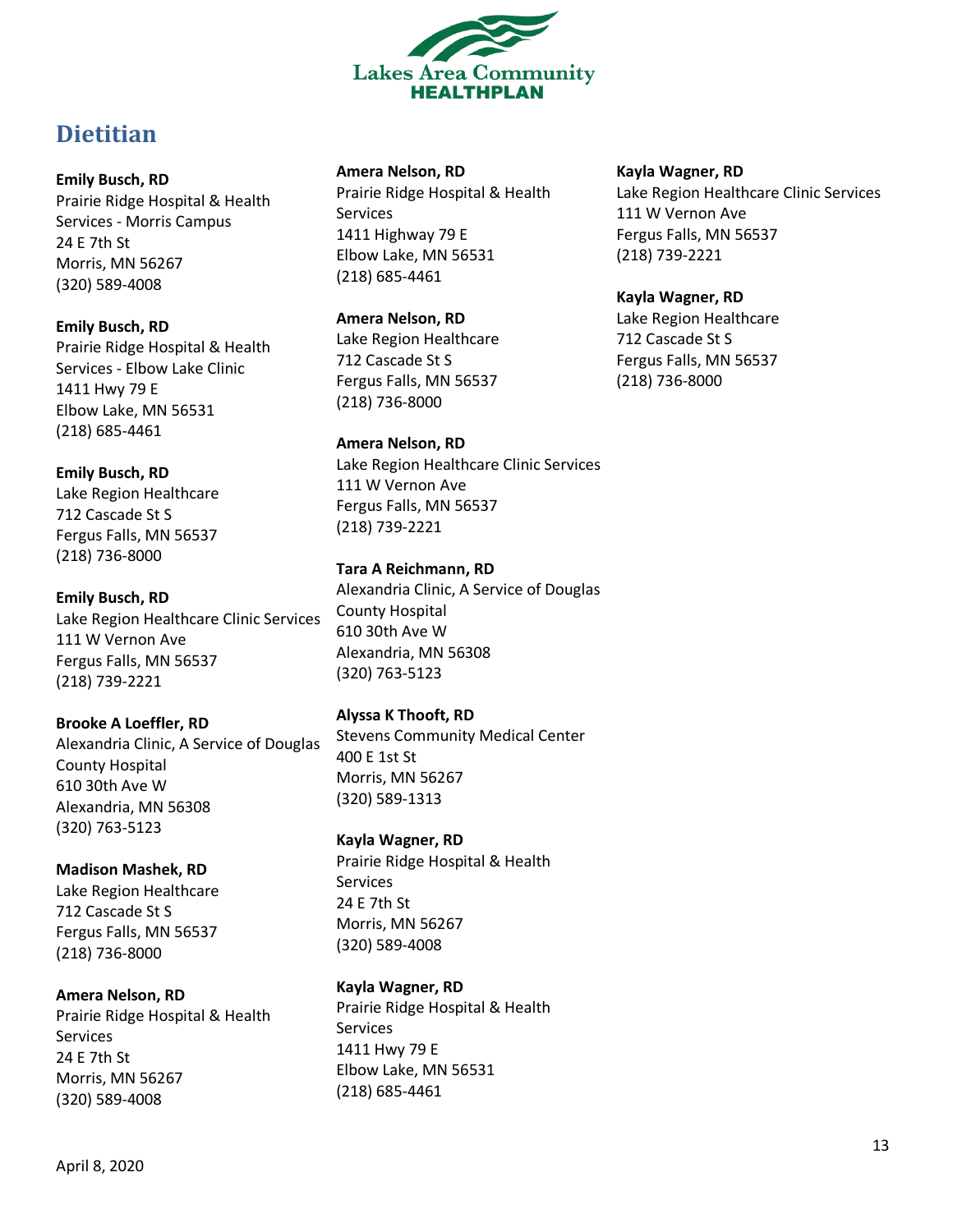

# <span id="page-13-0"></span>**Family Medicine**

**Gregory J Abler, MD**

Stevens Community Medical Center 400 E 1st St Morris, MN 56267 (320) 589-1313

**Carrie Affield, PA** Lake Region Healthcare - Walk-In Clinic 2311 W Lincoln Ave Fergus Falls, MN 56537 (218) 736-8000

**Carrie Affield, PA**

Lake Region Healthcare - Battle Lake Clinic 410 Lake Ave S Battle Lake, MN 56515 (218) 864-5283

# **Carrie Affield, PA**

Lake Region Healthcare - Barnesville Area Clinic 209 2nd St SE Barnesville, MN 56514 (218) 354-2111

**Carrie Affield, PA** Lake Region Healthcare - Barnesville Area Clinic 209 2nd St SE Barnesville, MN 56514 (218) 354-2111

**Carrie Affield, PA** Lake Region Healthcare - Ashby Clinic 110 County Rd 82 E Ashby, MN 56309 (218) 747-2293

**Carrie Affield, PA** Lake Region Healthcare 712 Cascade St S Fergus Falls, MN 56537 (218) 739-8000

### **Alfredo Altamirano, PA**

Prairie Ridge Hospital & Health Services - Morris Campus 24 E 7th St Morris, MN 56267 (320) 589-4008

**Alfredo Altamirano, PA**

Prairie Ridge Hospital & Health Services - Elbow Lake Clinic 1411 Hwy 79 E Elbow Lake, MN 56531 (218) 685-4461

**Joel Anderson, FNP** Lake Region Healthcare - Walk-In Clinic Alexandria, MN 56308 2311 W Lincoln Ave Fergus Falls, MN 56537 (218) 736-8000

**Joel Anderson, FNP** Lake Region Healthcare - Battle Lake Clinic 410 Lake Ave S Battle Lake, MN 56515 (218) 864-5283

**Joel Anderson, FNP** Lake Region Healthcare - Barnesville Area Clinic 209 2nd St SE Barnesville, MN 56514 (218) 354-2111

**Joel Anderson, FNP** Lake Region Healthcare - Ashby Clinic 110 County Rd 82 E Ashby, MN 56309 (218) 747-2293

**Joel Anderson, FNP** Lake Region Healthcare 712 Cascade St S Fergus Falls, MN 56537 (218) 736-8000

**Brent B Barnstuble, MD**

Stevens Community Medical Center 400 E 1st St Morris, MN 56267 (320) 589-1313

**Annie J Berger, PA-C** Lake Region Healthcare - Walk-In Clinic 2311 W Lincoln Ave Fergus Falls, MN 56537 (218) 739-6800

**Paul Bergstrand, MD** Alexandria Clinic 610 30th Ave W (320) 763-5123

**Mark E Berntson, MD** Lake Region Healthcare 712 Cascade St S Fergus Falls, MN 56537 (218) 736-8000

**Rebecca Boesl, ARNP** Lake Region Healthcare 2311 W Lincoln Ave Fergus Falls, MN 56537 (218) 739-6800

**Rebecca Boesl, ARNP** Lake Region Healthcare 209 2nd St SE Barnesville, MN 56514 (218) 354-2111

**Rebecca Boesl, ARNP** Lake Region Healthcare 410 Lake Ave S Battle Lake, MN 56515 (218) 864-5283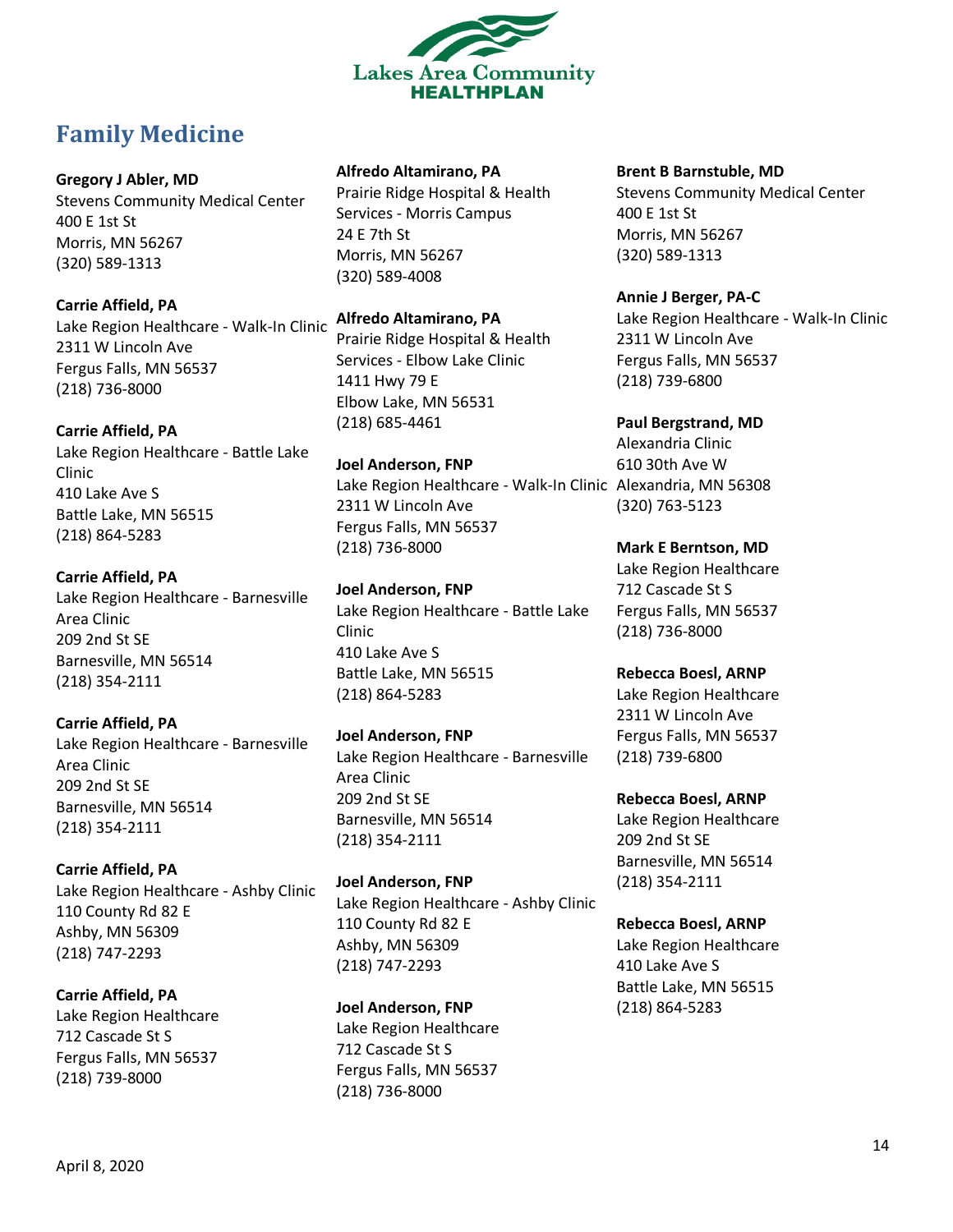

**Rebecca Boesl, ARNP** Lake Region Healthcare 110 County Rd 82 E Ashby, MN 56309 (218) 747-2293

**Rebecca Boesl, ARNP** Lake Region Healthcare 712 Cascade St S Fergus Falls, MN 56537 (218) 736-8000

**Wesley A Borowski, MD** Prairie Ridge Hospital & Health Services - Elbow Lake Clinic 1411 Hwy 79 E Elbow Lake, MN 56531 (218) 685-4461

**Wesley A Borowski, MD** Lake Region Healthcare - Walk-In Clinic 2311 W Lincoln Ave 2311 W Lincoln Ave Fergus Falls, MN 56537 (218) 736-8000

**Wesley A Borowski, MD** Lake Region Healthcare - Battle Lake Clinic 410 Lake Ave S Battle Lake, MN 56515 (218) 864-5283

**Wesley A Borowski, MD** Lake Region Healthcare - Barnesville Area Clinic 209 2nd St SE Barnesville, MN 56514 (218) 354-2111

**Wesley A Borowski, MD** Lake Region Healthcare - Ashby Clinic 110 County Rd 82 E

**Wesley A Borowski, MD** Lake Region Healthcare 712 Cascade St S Fergus Falls, MN 56537

**Kayla M Bowers, NP** Starbuck Clinic 501 Poler St Starbuck, MN 56381 (320) 239-3939

(218) 736-8000

**Marie J Braaten, GNP** Lake Region Healthcare 712 Cascade St S Fergus Falls, MN 56537 (218) 736-8000

**Mary C Bressler, FNP** Lake Region Healthcare - Walk-In Clinic Alexandria Clinic Fergus Falls, MN 56537 (218) 739-6800

**Mary C Bressler, FNP** Lake Region Healthcare - Battle Lake Clinic 410 Lake Ave S Battle Lake, MN 56515 (218) 864-5283

**Mary C Bressler, FNP** Lake Region Healthcare - Ashby Clinic 110 County Rd 82 E Ashby, MN 56309 (218) 747-2293

**Mary C Bressler, FNP** Lake Region Healthcare 712 Cascade St S Fergus Falls, MN 56537 (218) 736-8000

**Michael Bristow, MD**

Alexandria Clinic 610 30th Ave W Alexandria, MN 56308 (320) 763-5123

**Rebecca L Brugger, MD** Alexandria Clinic 610 30th Ave W Alexandria, MN 56308 (320) 763-5123

**Patrick C Burke, MD** Stevens Community Medical Center 400 E 1st St Morris, MN 56267 (320) 589-1313

**Timothy Busian, DO** 610 30th Ave W Alexandria, MN 56308 (320) 763-5123

**Christine R Cabrera, MD** Lake Region Healthcare - Walk-In Clinic 2311 W Lincoln Ave Fergus Falls, MN 56537 (218) 739-6800

**Christine R Cabrera, MD** Lake Region Healthcare - Battle Lake Clinic 410 Lake Ave S Battle Lake, MN 56515 (218) 864-5283

**Christine R Cabrera, MD** Lake Region Healthcare - Barnesville Area Clinic 209 2nd St SE Barnesville, MN 56514 (218) 354-2111

Ashby, MN 56309 (218) 747-2293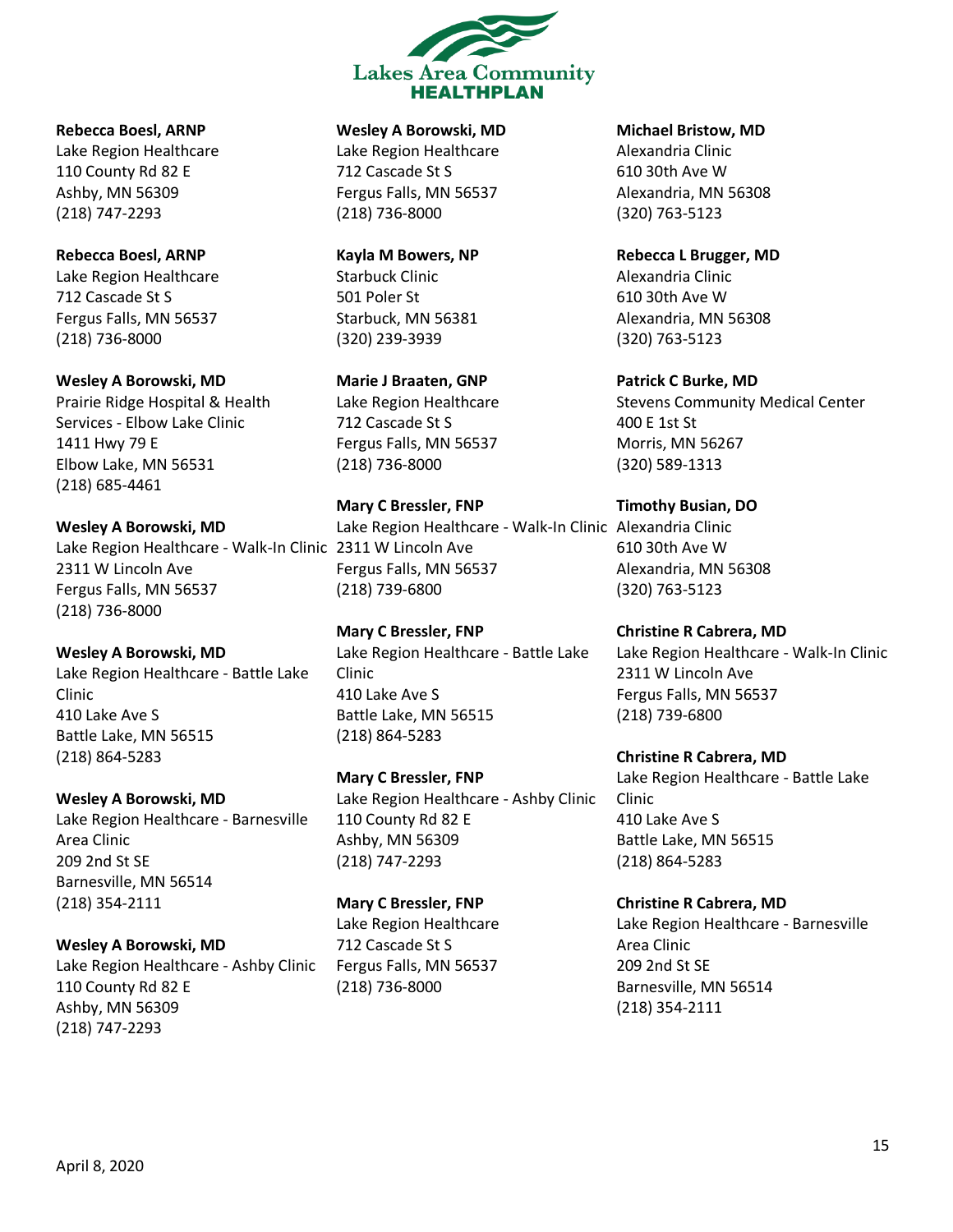

#### **Christine R Cabrera, MD**

Lake Region Healthcare - Ashby Clinic 110 County Rd 82 E Ashby, MN 56309 (218) 747-2293

#### **Toby Christie-Perkins, DO**

Stevens Community Medical Center 400 E 1st St Morris, MN 56267 (320) 589-1313

**Kiana Deal, PAC** Lake Region Healthcare - Walk-In Clinic **Matthew Ecker, NP** 2311 W Lincoln Ave Fergus Falls, MN 56537 (218) 736-8000

**Kiana Deal, PAC** Lake Region Healthcare - Battle Lake Clinic 410 Lake Ave S Battle Lake, MN 56515 (218) 864-5283

**Kiana Deal, PAC**

Lake Region Healthcare - Barnesville Area Clinic 209 2nd St SE Barnesville, MN 56514 (218) 354-2111

**Kiana Deal, PAC** Lake Region Healthcare - Ashby Clinic 110 County Rd 82 E Ashby, MN 56309 (218) 747-2293

**Kiana Deal, PAC** Lake Region Healthcare 712 Cascade St S Fergus Falls, MN 56537 (218) 736-8000

### **Deborah Dittberner, MD**

Alexandria Clinic 610 30th Ave W Alexandria, MN 56308 (320) 763-5123

**Sunnah Doesken, MD** Lake Region Healthcare - Barnesville Clinic 209 2nd St SE Barnesville, MN 56514 (218) 354-2111

Lake Region Healthcare 712 Cascade St S Fergus Falls, MN 56537 (218) 736-8000

**Katherine Eichten, MD** Lake Region Healthcare 712 Cascade St S Fergus Falls, MN 56537 (218) 736-8000

**Amy J Falck, FNP** Lake Region Healthcare - Walk-In Clinic Clinic 2311 W Lincoln Ave Fergus Falls, MN 56537 (218) 736-8000

**Amy J Falck, FNP** Lake Region Healthcare - Battle Lake Clinic 410 Lake Ave S Battle Lake, MN 56515 (218) 864-5283

**Amy J Falck, FNP** Lake Region Healthcare - Barnesville Area Clinic 209 2nd St SE Barnesville, MN 56514 (218) 354-2111

**Amy J Falck, FNP**

Lake Region Healthcare - Ashby Clinic 110 County Rd 82 E Ashby, MN 56309 (218) 747-2293

**Amy J Falck, FNP** Lake Region Healthcare 712 Cascade St S Fergus Falls, MN 56537 (218) 736-8000

**Steven Ferguson, MD** Alexandria Clinic 610 30th Ave W Alexandria, MN 56308 (320) 763-5123

**Amy J Fisher, PNP** Lake Region Healthcare - Walk-In Clinic 2311 W Lincoln Ave Fergus Falls, MN 56537 (218) 736-8000

**Amy J Fisher, PNP** Lake Region Healthcare - Battle Lake 410 Lake Ave S Battle Lake, MN 56515 (218) 864-5283

**Amy J Fisher, PNP** Lake Region Healthcare - Barnesville Area Clinic 209 2nd St SE Barnesville, MN 56514 (218) 354-2111

**Amy J Fisher, PNP** Lake Region Healthcare - Ashby Clinic 110 County Rd 82 E Ashby, MN 56309 (218) 747-2293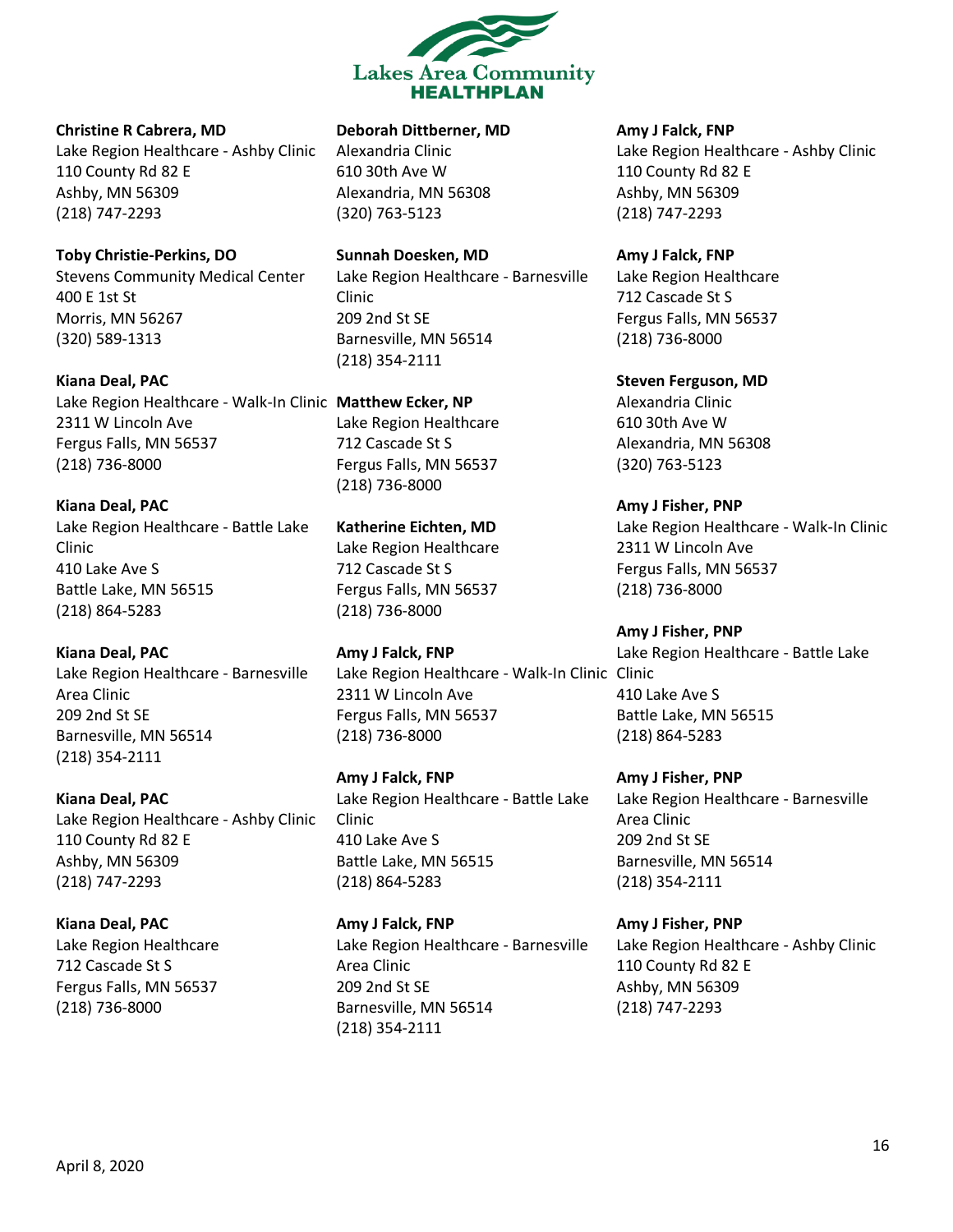

**Amy J Fisher, PNP** Lake Region Healthcare 712 Cascade St S Fergus Falls, MN 56537 (218) 736-8000

#### **Shan Flatt, MD** Alexandria Clinic

610 30th Ave W Alexandria, MN 56308 (320) 763-5123

**Kayla Glanz, PA-C** Lake Region Healthcare - Battle Lake Clinic 410 Lake Ave S Battle Lake, MN 56515 (218) 864-5283

**Kayla Glanz, PA-C** Lake Region Healthcare - Ashby Clinic 110 County Rd 82 E Ashby, MN 56309 (218) 747-2293

**Kayla Glanz, PA-C** Lake Region Healthcare - Barnesville Area Clinic 209 2nd St SE Barnesville, MN 56514 (218) 354-2111

**Kayla Glanz, PA-C** Lake Region Healthcare 712 Cascade St S Fergus Falls, MN 56537 (218) 736-8000

**Kayla Glanz, PA-C** Lake Region Healthcare - Walk-In Clinic (218) 685-4461 2311 W Lincoln Ave Fergus Falls, MN 56537 (218) 739-6800

**Scott Harder, PAC**

Alexandria Clinic 610 30th Ave W Alexandria, MN 56308 (320) 763-5123

**Jonathan J Harvey, MD**

Heartland Orthopedic Specialists 111 17th Ave E Ste 101 Alexandria, MN 56308 (320) 762-1144

**Jerry R Hendel, MD** Prairie Ridge Hospital & Health Services - Morris Campus 24 E 7th St Morris, MN 56267 (320) 589-4008

**Jerry R Hendel, MD** Prairie Ridge Hospital & Health Services - Hoffman Clinic 114 Main St Hoffman, MN 56339 (320) 986-2038

**Jerry R Hendel, MD** Prairie Ridge Hospital & Health Services - Elbow Lake Clinic 1411 Hwy 79 E Elbow Lake, MN 56531 (218) 685-4461

**Jerry R Hendel, MD** Prairie Ridge Hospital & Health Services - Elbow Lake Clinic 1411 Hwy 79 E Elbow Lake, MN 56531

**Phillip W Hendel, MD** Prairie Ridge Hospital & Health Services - Elbow Lake Clinic 1411 Hwy 79 E Elbow Lake, MN 56531 (218) 685-4461

**Lisa Hennen, CNP**

Alexandria Clinic 610 30th Ave W Alexandria, MN 56308 (320) 763-5123

**Ellyn Hexum, PA-C** Prairie Ridge Hospital & Health Services - Elbow Lake Clinic 1411 Hwy 79 E Elbow Lake, MN 56531 (218) 685-4461

**Ellyn Hexum, PA-C** Prairie Ridge Hospital & Health Services - Morris Campus 24 E 7th St Morris, MN 56267 (320) 589-4008

**Ellyn Hexum, PA-C** Lake Region Healthcare Clinic Services 111 W Vernon Ave Fergus Falls, MN 56537 (218) 739-2221

**Ellyn Hexum, PA-C** Lake Region Healthcare 712 Cascade St S Fergus Falls, MN 56537 (218) 739-2221

**Brooke Hills, FNP** Lake Region Healthcare - Walk-In Clinic 2311 W Lincoln Ave Fergus Falls, MN 56537 (218) 736-8000

**Brooke Hills, FNP** Lake Region Healthcare - Battle Lake Clinic 410 Lake Ave S Battle Lake, MN 56515 (218) 864-5283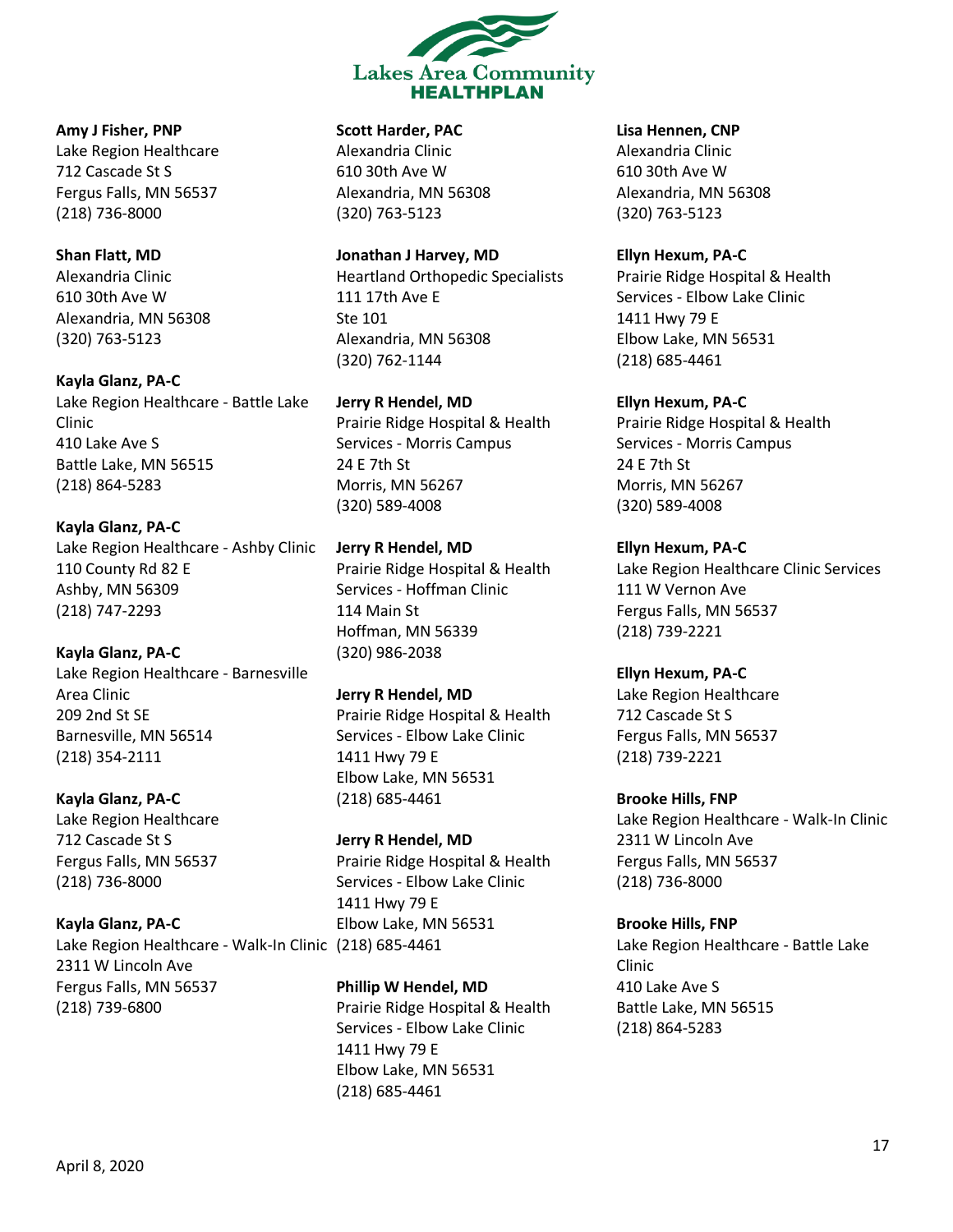

**Brooke Hills, FNP**

Lake Region Healthcare - Barnesville Area Clinic 209 2nd St SE Barnesville, MN 56514 (218) 354-2111

**Brooke Hills, FNP** Lake Region Healthcare - Ashby Clinic 110 County Rd 82 E Ashby, MN 56309 (218) 747-2293

**Brooke Hills, FNP** Lake Region Healthcare 712 Cascade St S Fergus Falls, MN 56537 (218) 739-2221

**Julia Hoffman, MD** Prairie Ridge Hospital & Health Services 1411 Hwy 79 E Elbow Lake, MN 56531 (218) 685-4461

**Julia Hoffman, MD** Prairie Ridge Hospital & Health Services- Morris Clinic 24 E 7th St Morris, MN 56267

**Kristine A Holmes, PAC** Prairie Ridge Hospital & Health Services - Elbow Lake Clinic 1411 Hwy 79 E Elbow Lake, MN 56531 (218) 685-4461

**Jason Huikko, MD** Stevens Community Medical Center 400 E 1st St Morris, MN 56267 (320) 589-1313

### **Ronald M Johnson, PA**

Lake Region Healthcare - Barnesville Area Clinic 209 2nd St SE Barnesville, MN 56514 (218) 354-2111

**Sandra Johnson, MD** Alexandria Clinic 610 30th Ave W Alexandria, MN 56308 (320) 763-5123

**Gordon Kaplan, MD** Lake Region Healthcare 712 Cascade St S Fergus Falls, MN 56537 (218) 736-8000

**Paul Kietzman, MD** Alexandria Clinic 610 30th Ave W Alexandria, MN 56308 (320) 763-5123

**Stephanie J Knobloch, CFNP** Stevens Community Medical Center 400 E 1st St Morris, MN 56267 (320) 589-1313

**Stephanie J Knobloch, CFNP** Prairie Ridge Hospital & Health Services - Morris Campus 24 E 7th St Morris, MN 56267 (320) 589-4008

**Eric T Larson, NP** Stevens Community Medical Center 400 E 1st St Morris, MN 56267 (320) 589-1313

**Daniel L Lembcke, MD**

Lake Region Healthcare - Walk-In Clinic 2311 W Lincoln Ave Fergus Falls, MN 56537 (218) 736-8000

**Daniel L Lembcke, MD** Lake Region Healthcare - Battle Lake Clinic 410 Lake Ave S Battle Lake, MN 56515 (218) 864-5283

**Daniel L Lembcke, MD** Lake Region Healthcare - Ashby Clinic 110 County Rd 82 E Ashby, MN 56309 (218) 747-2293

**Daniel L Lembcke, MD** Lake Region Healthcare 712 Cascade St S Fergus Falls, MN 56537 (218) 736-8000

**Patricia J Lindholm, MD** Lake Region Healthcare - Walk-In Clinic 2311 W Lincoln Ave Fergus Falls, MN 56537 (218) 736-8000

**Patricia J Lindholm, MD** Lake Region Healthcare - Battle Lake Clinic 410 Lake Ave S Battle Lake, MN 56515 (218) 864-5283

**Patricia J Lindholm, MD** Lake Region Healthcare - Barnesville Area Clinic 209 2nd St SE Barnesville, MN 56514 (218) 354-2111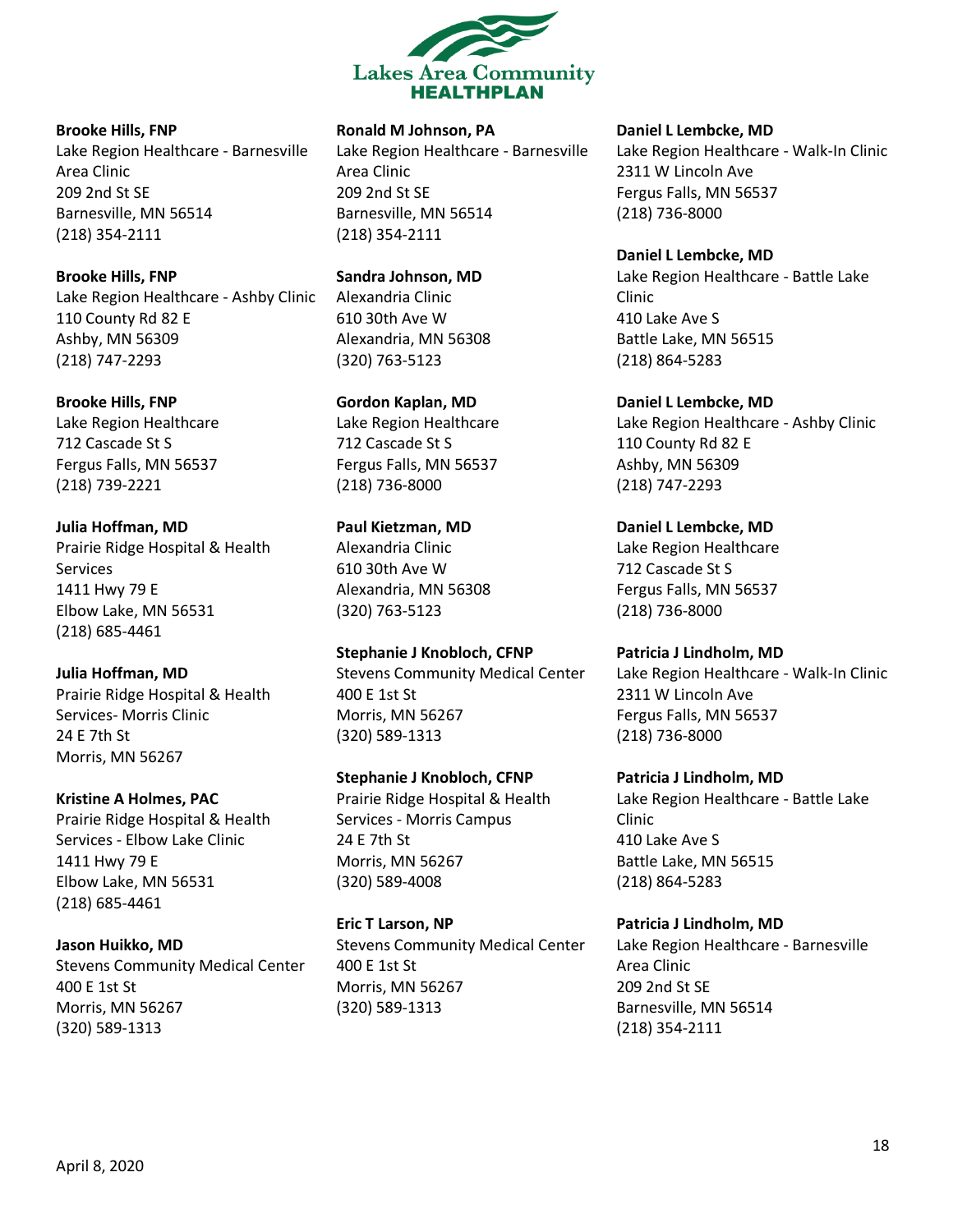

**Patricia J Lindholm, MD** Lake Region Healthcare - Ashby Clinic 110 County Rd 82 E Ashby, MN 56309 (218) 747-2293

**Patricia J Lindholm, MD** Lake Region Healthcare 712 Cascade St S Fergus Falls, MN 56537 (218) 736-8000

**Tomasz Lis, MD** Lake Region Healthcare 712 Cascade St S Fergus Falls, MN 56537 (218) 736-8000

**Eric J Lokken, MD** Lake Region Healthcare - Walk-In Clinic Alexandria Clinic 2311 W Lincoln Ave Fergus Falls, MN 56537 (218) 736-8000

**Eric J Lokken, MD** Lake Region Healthcare - Battle Lake Clinic 410 Lake Ave S Battle Lake, MN 56515 (218) 864-5283

**Eric J Lokken, MD** Lake Region Healthcare - Barnesville Area Clinic 209 2nd St SE Barnesville, MN 56514 (218) 354-2111

**Eric J Lokken, MD** Lake Region Healthcare - Ashby Clinic 110 County Rd 82 E Ashby, MN 56309 (218) 747-2293

**Eric J Lokken, MD**

Lake Region Healthcare 712 Cascade St S Fergus Falls, MN 56537 (218) 736-8000

**Steven Longgotham, MD** Alexandria Clinic 610 30th Ave W Alexandria, MN 56308 (320) 763-5123

**Stacey Luetmer, MD** Alexandria Clinic 610 30th Ave W Alexandria, MN 56308 (320) 763-5123

**Anthony Lussenhop, MD** 610 30th Ave W Alexandria, MN 56308 (320) 763-5123

**Kelly J Mahoney, PA** Alexandria Clinic, A Service of Douglas (218) 354-2111 County Hospital 610 30th Ave W Alexandria, MN 56308 (320) 763-5123

**Alyssa L Manning, NP** Lake Region Healthcare 712 Cascade St S Fergus Falls, MN 56537 (218) 739-2221

**Katie Martin, NP** Lake Region Healthcare 712 Cascade St S Fergus Falls, MN 56537 (218) 736-8000

**Joseph J Marvin, MD**

Alexandria Clinic, A Service of Alomere Health 610 30th Ave W Alexandria, MN 56308 (320) 763-5123

**Ashley M Mccauley, FNP** Lake Region Healthcare - Walk-In Clinic 2311 W Lincoln Ave Fergus Falls, MN 56537 (218) 736-8000

**Ashley M Mccauley, FNP** Lake Region Healthcare - Battle Lake Clinic 410 Lake Ave S Battle Lake, MN 56515 (218) 864-5283

**Ashley M Mccauley, FNP** Lake Region Healthcare - Barnesville Area Clinic 209 2nd St SE Barnesville, MN 56514

**Ashley M Mccauley, FNP** Lake Region Healthcare - Ashby Clinic 110 County Rd 82 E Ashby, MN 56309 (218) 747-2293

**Ashley M Mccauley, FNP** Lake Region Healthcare 712 Cascade St S Fergus Falls, MN 56537 (218) 736-8000

**Sandra L Mcgaughey, PA-C** Lake Region Healthcare - Walk-In Clinic 2311 W Lincoln Ave Fergus Falls, MN 56537 (218) 739-6800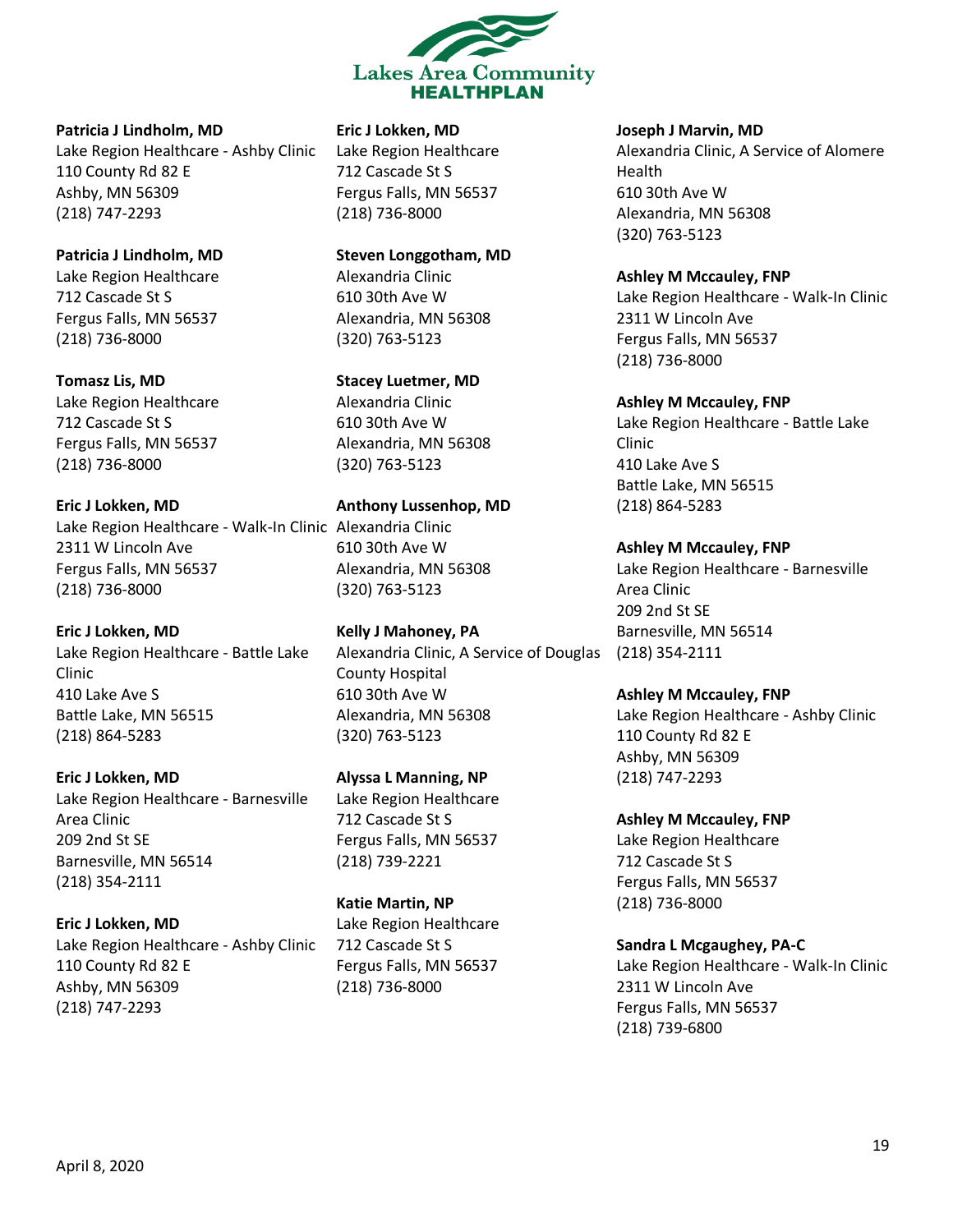

#### **Sandra L Mcgaughey, PA-C**

Lake Region Healthcare - Battle Lake Clinic 410 Lake Ave S Battle Lake, MN 56515 (218) 864-5283

#### **Sandra L Mcgaughey, PA-C**

Lake Region Healthcare - Barnesville Area Clinic 209 2nd St SE Barnesville, MN 56514 (218) 354-2111

#### **Sandra L Mcgaughey, PA-C**

Lake Region Healthcare - Ashby Clinic 110 County Rd 82 E Ashby, MN 56309 (218) 747-2293

**Sandra L Mcgaughey, PA-C** Lake Region Healthcare 712 Cascade St S Fergus Falls, MN 56537 (218) 736-8000

#### **Elizabeth Meichsner, MD**

Stevens Community Medical Center 400 E 1st St Morris, MN 56267 (320) 589-1313

#### **Kelley Mikkelson, FNP**

Prairie Ridge Hospital & Health Services - Morris Campus 24 E 7th St Morris, MN 56267 (320) 589-4008

### **Kelley Mikkelson, FNP**

Prairie Ridge Hospital & Health Services - Elbow Lake Clinic 1411 Hwy 79 E Elbow Lake, MN 56531 (218) 685-4461

### **Cara A Nachbor, FNP**

Stevens Community Medical Center 400 E 1st St Morris, MN 56267 (320) 589-1313

**Margie R Nelson, CFNP** Prairie Ridge Hospital & Health Services - Morris Campus 24 E 7th St

Morris, MN 56267 (320) 589-4008

**Gwen P Nordahl, PA** Lake Region Healthcare - Battle Lake Clinic 410 Lake Ave S Battle Lake, MN 56515 (218) 864-5283

**Gwen Nordahl, PAC** Alexandria Clinic 610 30th Ave W Alexandria, MN 56308 (320) 763-5123

**Stefany Nordby, PA** 111 W Vernon Ave Fergus Falls, MN 56537 (218) 739-2221

**Stefany Nordby, PA** Lake Region Healthcare 712 Cascade St S Fergus Falls, MN 56537 (218) 736-8000

**Stefany Nordby, PA** Lake Region Healthcare - Walk-In Clinic Alexandria Clinic 2311 W Lincoln Ave Fergus Falls, MN 56537 (218) 739-6800

#### **Cynthia Olson, NP**

Lake Region Healthcare Clinic Services/Main Clinic 111 W Vernon Ave Fergus Falls, MN 56537 (218) 739-2221

#### **Cynthia Olson, NP**

Lake Region Healthcare- Walk In Clinic 2311 W Lincoln Ave Fergus Falls, MN 56537 (218) 736-8000

**Cynthia Olson, NP**

Lake Region Healthcare 712 Cascade St S Fergus Falls, MN 56537 (218) 736-8000

**Sheryl A Olson, ANP** Prairie Ridge Hospital & Health Services - Elbow Lake Clinic 1411 Hwy 79 E Elbow Lake, MN 56531 (218) 685-4461

**Sheryl A Olson, ANP**

Lake Region Healthcare Clinic Services Lake Region Healthcare - Walk-In Clinic 2311 W Lincoln Ave Fergus Falls, MN 56537 (218) 736-8000

**Sheryl A Olson, ANP**

Lake Region Healthcare 712 Cascade St S Fergus Falls, MN 56537 (218) 736-8000

**Susan Paulson, MD**

610 30th Ave W Alexandria, MN 56308 (320) 763-5123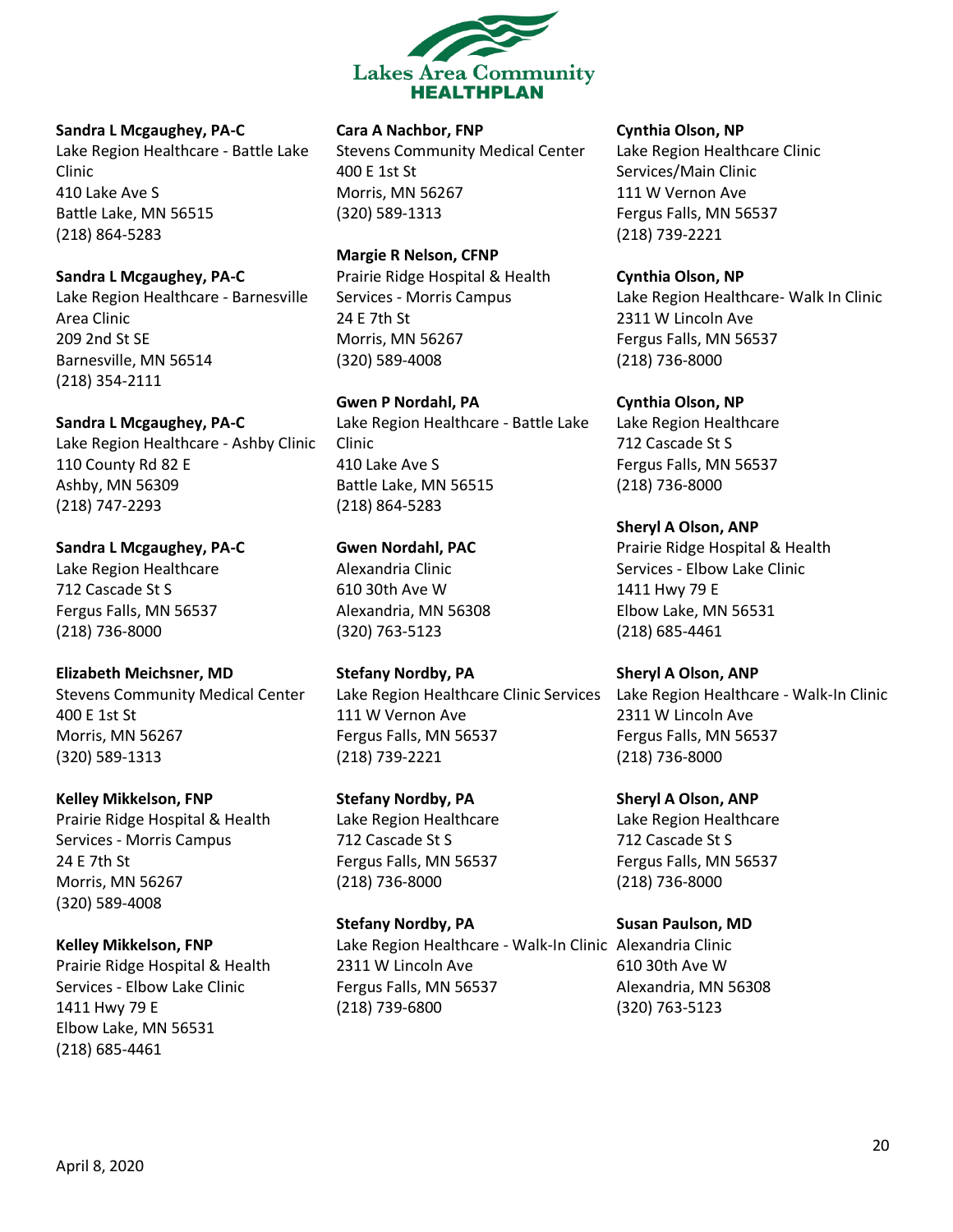

#### **Dustin R Pederson, MD**

Prairie Ridge Hospital & Health Services - Elbow Lake Clinic 1411 Hwy 79 E Elbow Lake, MN 56531 (218) 685-4461

**Kristine J Pederson, PA-C**

Lake Region Healthcare - Walk-In Clinic Prairie Ridge Hospital & Health 2311 W Lincoln Ave Fergus Falls, MN 56537 (218) 739-6800

**Kristine Pederson, PAC**

Alexandria Clinic 610 30th Ave W Alexandria, MN 56308 (320) 763-5123

**Kayli Piechowski, PA-C** Prairie Ridge Hospital & Health Services 24 E 7th St Morris, MN 56267 (320) 589-4008

**Donna Piotter, FNP** Stevens Community Medical Center 400 E 1st St Morris, MN 56267 (320) 589-1313

**Stephanie C Polzin, PA** Lake Region Healthcare 712 Cascade St S Fergus Falls, MN 56537 (218) 736-8000

### **Gregory P Rapp, PA-C** Starbuck Clinic 501 Poler St Starbuck, MN 56381 (320) 239-3939

### **Heather J Reeve, PA-C**

Prairie Ridge Hospital & Health Services - Evansville Clinic 649 1/2 State St Evansville, MN 56326 (218) 948-2040

**Heather J Reeve, PA-C** Services - Elbow Lake Clinic 1411 Hwy 79 E Elbow Lake, MN 56531 (218) 685-4461

**Daniel Riley, MD** Lake Region Healthcare - Battle Lake Clinic 410 Lake Ave S Battle Lake, MN 56515 (218) 864-5283

**Katrina R Rogahn, PA-C** Prairie Ridge Hospital & Health Services - Evansville Clinic 649 1/2 State St Evansville, MN 56326 (218) 948-2040

**Katrina R Rogahn, PA-C** Prairie Ridge Hospital & Health Services - Elbow Lake Clinic 1411 Hwy 79 E Elbow Lake, MN 56531 (218) 685-4461

**Katrina R Rogahn, PA-C** Lake Region Healthcare - Battle Lake Clinic 410 Lake Ave S Battle Lake, MN 56515 (218) 864-5283

**Katrina R Rogahn, PA-C** Lake Region Healthcare - Ashby Clinic 110 County Rd 82 E Ashby, MN 56309 (218) 747-2293

### **Katrina R Rogahn, PA-C**

Lake Region Healthcare 712 Cascade St S Fergus Falls, MN 56537 (218) 736-8000

**Ashley Rood, CNP**

Alexandria Clinic 610 30th Ave W Alexandria, MN 56308 (320) 763-5123

**Connor W Sacks, PA** Alexandria Clinic, A Service of Douglas County Hospital 610 30th Ave W Alexandria, MN 56308 (320) 763-5123

**Karen K Sager, PA** Alexandria Clinic, A Service of Douglas County Hospital 610 30th Ave W Alexandria, MN 56308 (320) 763-5123

**Heather Scholl, CNP** Alexandria Clinic 610 30th Ave W Alexandria, MN 56308 (320) 763-5123

**Steven J Solum, MD** Alexandria Clinic 610 30th Ave W Alexandria, MN 56308 (320) 763-5123

**Dustin R Sperr, MD** Prairie Ridge Hospital & Health Services - Herman Clinic 204 5th St SE Herman, MN 56248 (320) 677-2221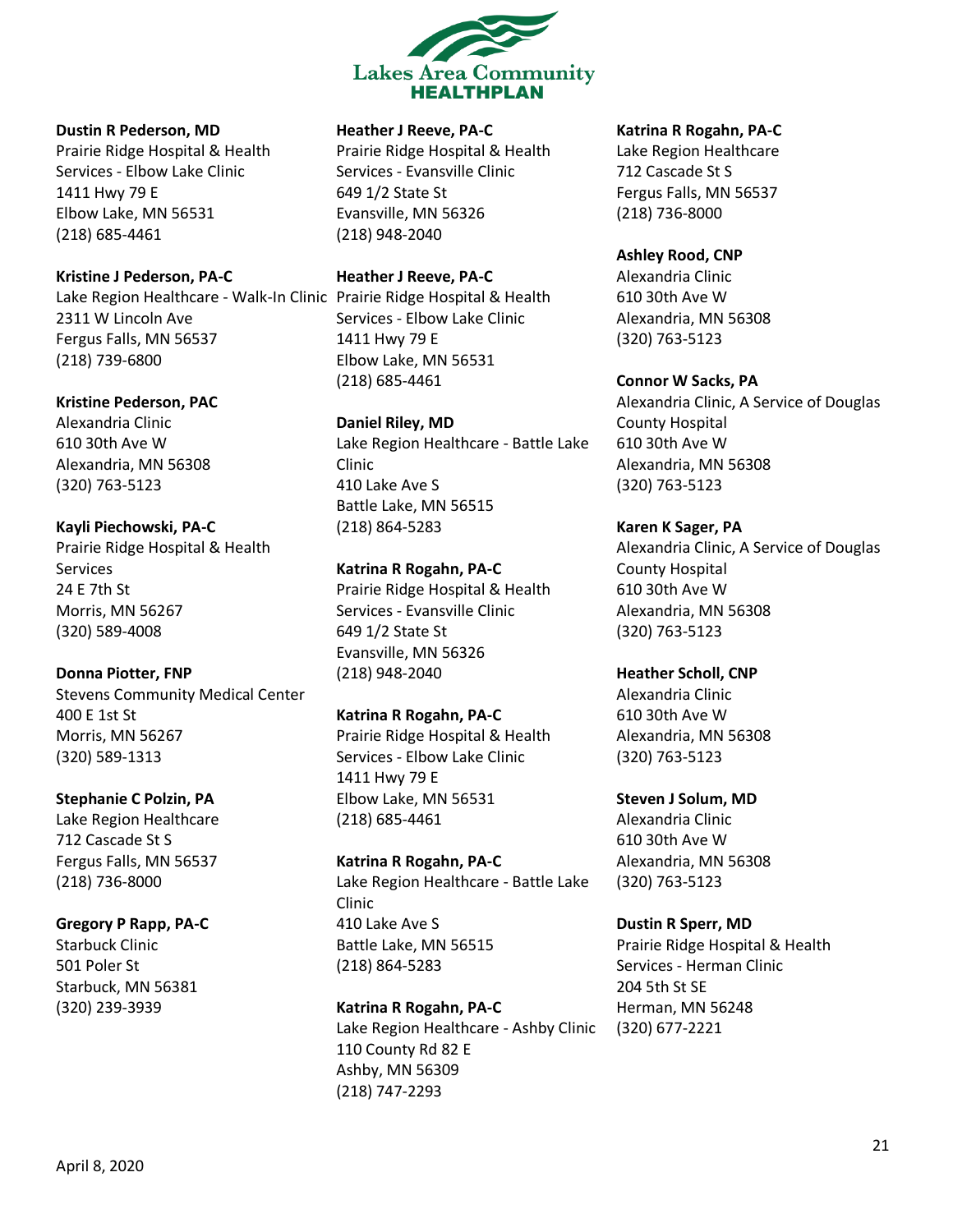

### **Dustin R Sperr, MD**

Prairie Ridge Hospital & Health Services - Evansville Clinic 649 1/2 State St Evansville, MN 56326 (218) 948-2040

### **Dustin R Sperr, MD**

Prairie Ridge Hospital & Health Services - Elbow Lake Clinic 1411 Hwy 79 E Elbow Lake, MN 56531 (218) 685-4461

### **Dustin R Sperr, MD**

Lake Region Healthcare - Walk-In Clinic 410 Lake Ave S 2311 W Lincoln Ave Fergus Falls, MN 56537 (218) 739-6800

### **Dustin R Sperr, MD**

Lake Region Healthcare - Battle Lake Clinic 410 Lake Ave S Battle Lake, MN 56515 (218) 864-5283

### **Dustin R Sperr, MD**

Lake Region Healthcare - Barnesville Area Clinic 209 2nd St SE Barnesville, MN 56514 (218) 354-2111

### **Dustin R Sperr, MD**

Lake Region Healthcare - Ashby Clinic 110 County Rd 82 E Ashby, MN 56309 (218) 747-2293

### **Dustin R Sperr, MD**

Lake Region Healthcare 712 Cascade St S Fergus Falls, MN 56537 (218) 736-8000

### **Meghan Stadsklev, CNP**

Alexandria Clinic 610 30th Ave W Alexandria, MN 56308 (320) 763-5123

### **Owen Thompson, MD**

Lake Region Healthcare - Walk-In Clinic Lake Region Healthcare - Battle Lake 2311 W Lincoln Ave Fergus Falls, MN 56537 (218) 736-8000

### **Owen Thompson, MD**

Lake Region Healthcare - Battle Lake Clinic Battle Lake, MN 56515 (218) 864-5283

### **Owen Thompson, MD**

Lake Region Healthcare - Barnesville Area Clinic 209 2nd St SE Barnesville, MN 56514 (218) 354-2111

### **Owen Thompson, MD** Lake Region Healthcare - Ashby Clinic 110 County Rd 82 E Ashby, MN 56309 (218) 747-2293

**Owen Thompson, MD** Lake Region Healthcare 712 Cascade St S Fergus Falls, MN 56537 (218) 739-8000

### **Brittany L Tobin, PA** Alexandria Clinic, A Service of Douglas County Hospital 610 30th Ave W Alexandria, MN 56308 (320) 763-5123

#### **Robert A Vennerstrom, MD**

Lake Region Healthcare - Walk-In Clinic 2311 W Lincoln Ave Fergus Falls, MN 56537 (218) 736-8000

#### **Robert A Vennerstrom, MD**

Clinic 410 Lake Ave S Battle Lake, MN 56515 (218) 864-5283

#### **Robert A Vennerstrom, MD**

Lake Region Healthcare - Barnesville Area Clinic 209 2nd St SE Barnesville, MN 56514 (218) 354-2111

**Robert A Vennerstrom, MD** Lake Region Healthcare - Ashby Clinic 110 County Rd 82 E Ashby, MN 56309 (218) 747-2293

### **Robert A Vennerstrom, MD**

Lake Region Healthcare 712 Cascade St S Fergus Falls, MN 56537 (218) 736-8000

**Kayla Villagomez, NP** Lake Region Healthcare 712 Cascade St S Fergus Falls, MN 56537 (218) 736-8000

# **Kayla Villagomez, NP** Lake Region Healthcare Clinic Services

111 W Vernon Ave Fergus Falls, MN 56537 (218) 739-2221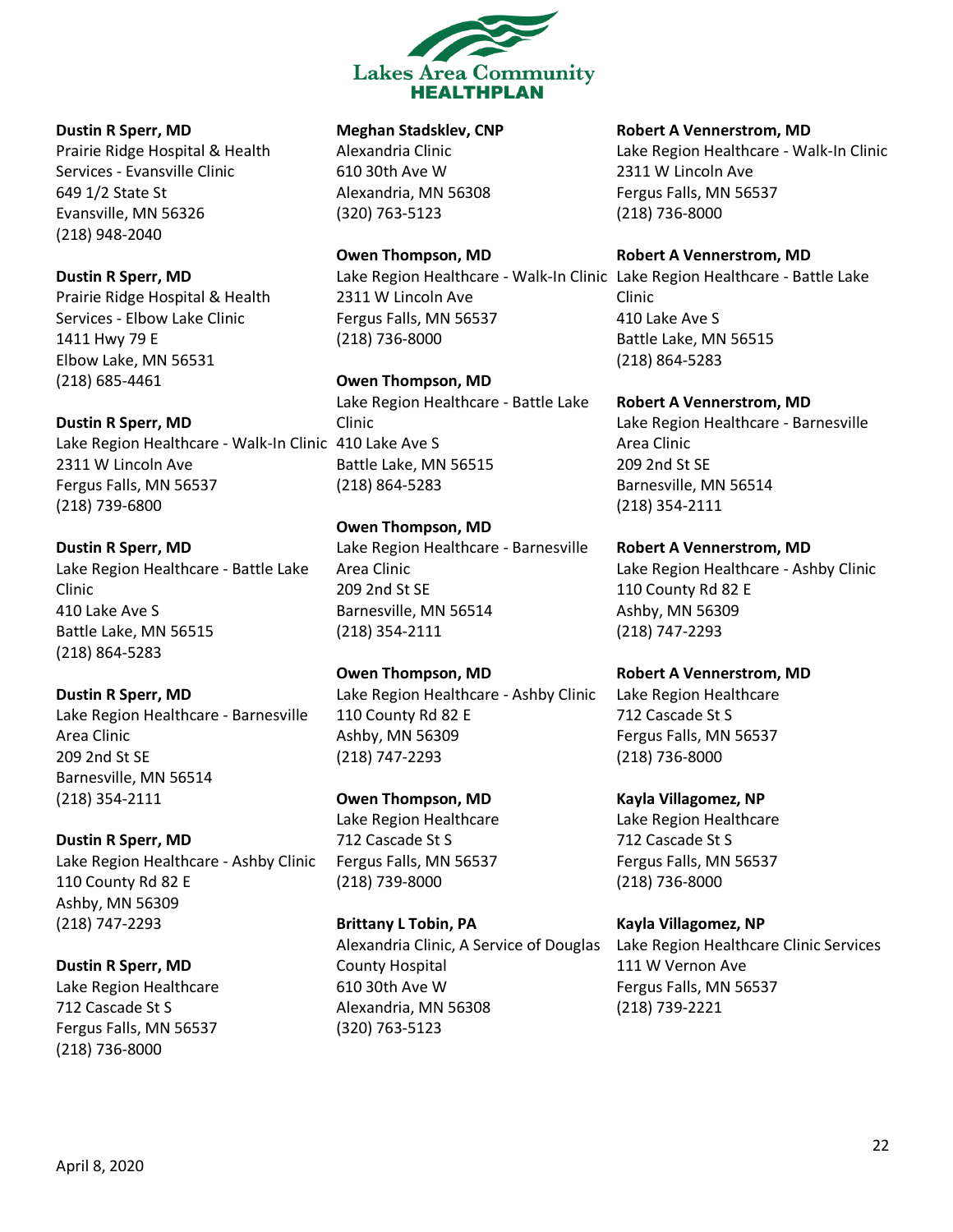

#### **Mark T Vukonich, MD**

Lake Region Healthcare - Walk-In Clinic Starbuck Clinic 2311 W Lincoln Ave Fergus Falls, MN 56537 (218) 736-8000

#### **Mark T Vukonich, MD**

Lake Region Healthcare - Battle Lake Clinic 410 Lake Ave S Battle Lake, MN 56515 (218) 864-5283

#### **Mark T Vukonich, MD**

Lake Region Healthcare - Barnesville Area Clinic 209 2nd St SE Barnesville, MN 56514 (218) 354-2111

#### **Mark T Vukonich, MD**

Lake Region Healthcare - Ashby Clinic 110 County Rd 82 E Ashby, MN 56309 (218) 747-2293

#### **Mark T Vukonich, MD**

Lake Region Healthcare 712 Cascade St S Fergus Falls, MN 56537 (218) 739-2221

#### **Amanda Walz, MD**

Alexandria Clinic 610 30th Ave W Alexandria, MN 56308 (320) 763-5123

#### **Jennessa Warzecha, MD**

Alexandria Clinic 610 30th Ave W Alexandria, MN 56308 (320) 763-5123

### **Olyn R Wernsing, MD**

501 Poler St Starbuck, MN 56381 (320) 239-3939

### **Marlene A Wood, CFNP**

Prairie Ridge Hospital & Health Services - Hoffman Clinic 114 Main St Hoffman, MN 56339 (320) 986-2038

#### **Marlene A Wood, CFNP**

Prairie Ridge Hospital & Health Services - Elbow Lake Clinic 1411 Hwy 79 E Elbow Lake, MN 56531 (218) 685-4461

### **Marlene A Wood, CFNP**

Prairie Ridge Hospital & Health Services - Ashby Clinic 110 County Rd 82 E Ashby, MN 56309 (218) 747-2293

#### **Bruce Wymore, MD**

Alexandria Clinic 610 30th Ave W Alexandria, MN 56308 (320) 763-5123

#### **June N Zimmerman, NP**

Alexandria Clinic, A Service of Alomere Health 610 30th Ave W Alexandria, MN 56308 (320) 763-5123

#### **James Zwach, MD**

Alexandria Clinic 610 30th Ave W Alexandria, MN 56308 (320) 763-5123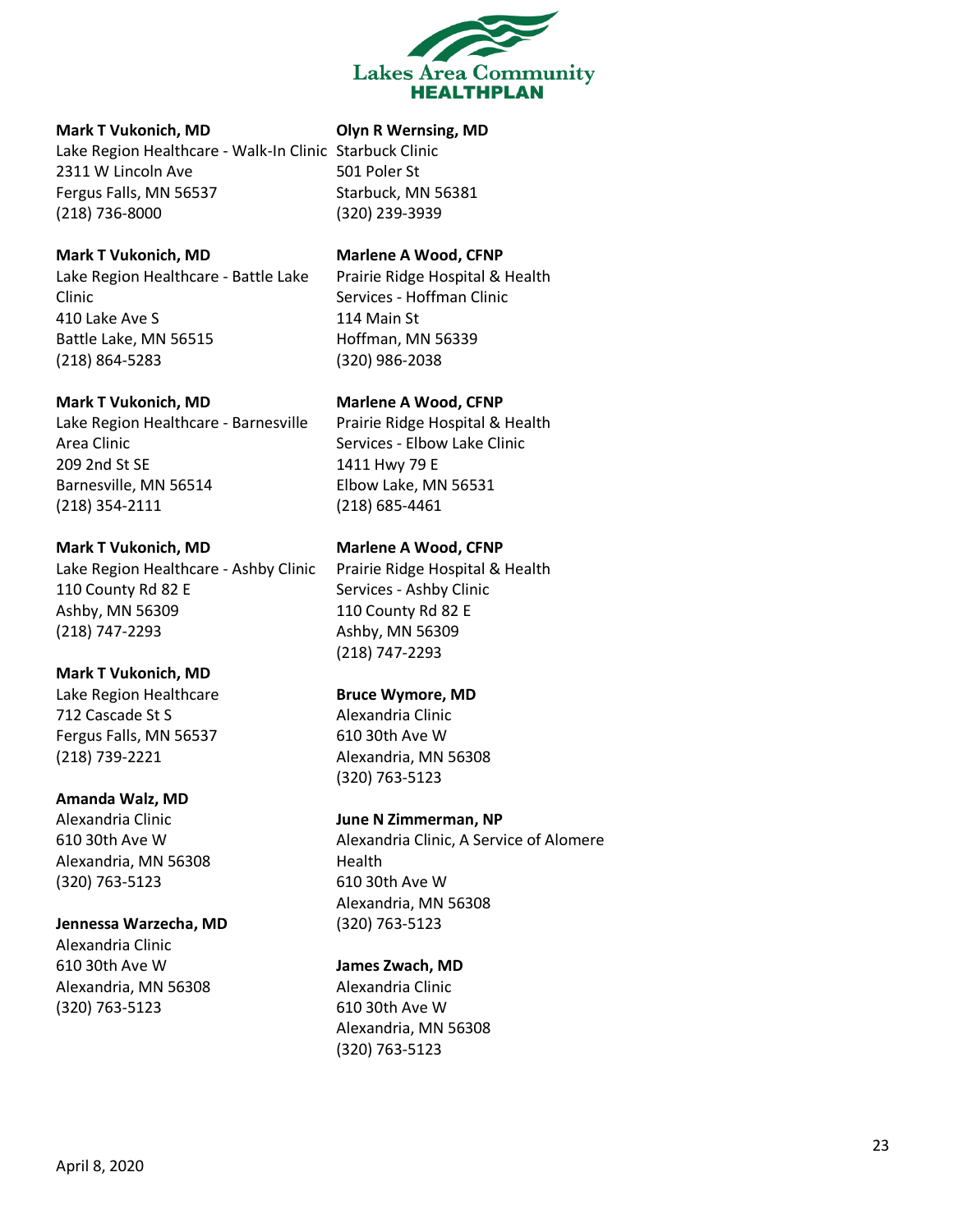

# <span id="page-23-0"></span>**Gastroenterology**

### **Stephanie A Jacobs Uselman, PA-C**

Dakota Gastroenterology Clinic 5049 33rd Ave S Fargo, ND 58104 (701) 356-1001

### **Fadel E Nammour, MD**

Dakota Gastroenterology Clinic 5049 33rd Ave S Fargo, ND 58104 701-356-1501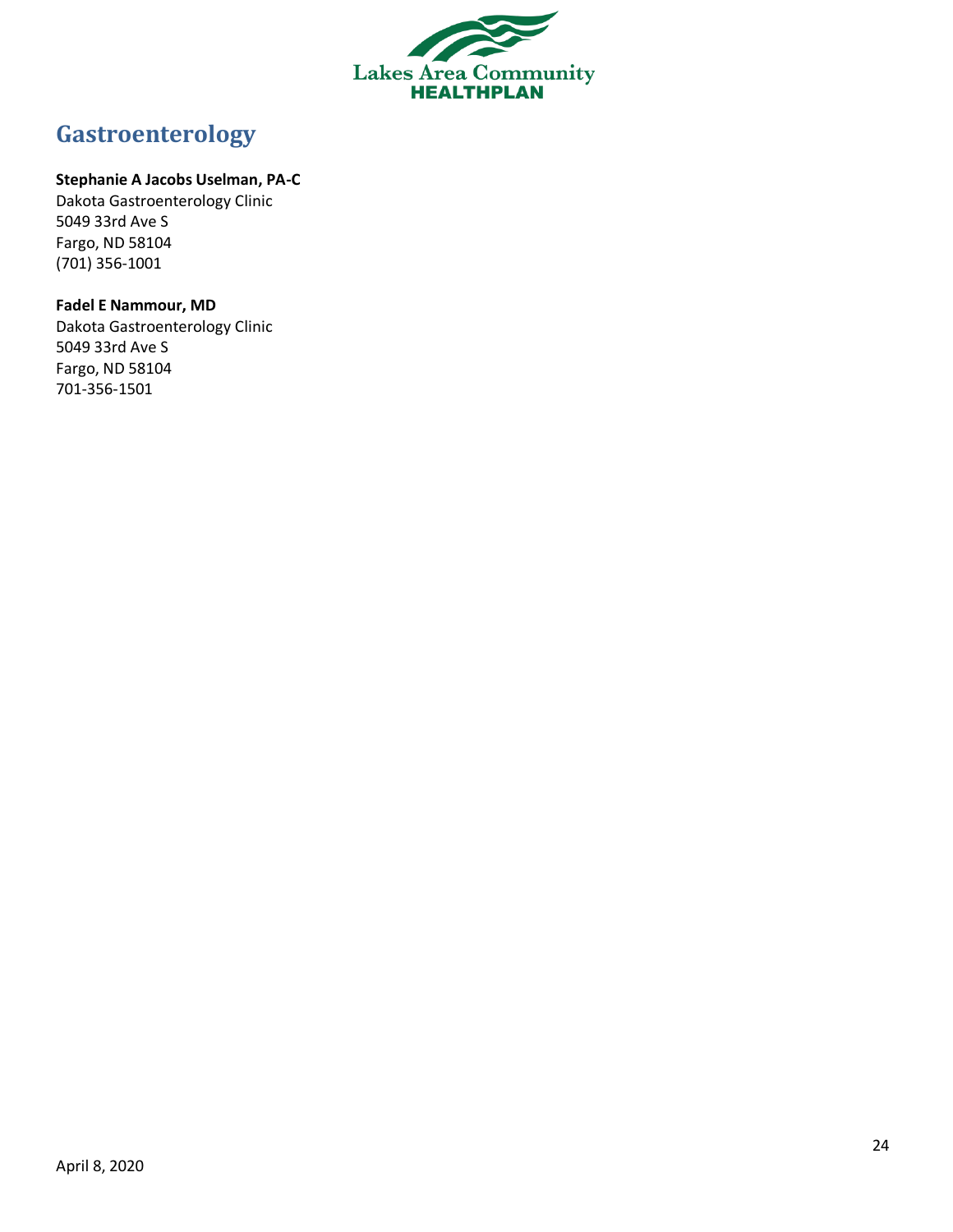

# <span id="page-24-0"></span>**General Surgery**

### **Lorant Divald, MD**

Lake Region Healthcare Clinic Services 111 W Vernon Ave , MN 56537 (218) 739-2221

### **Lorant Divald, MD**

Lake Region Healthcare 712 Cascade St S , MN 56537 (218) 736-8000

### **Lorant Divald, MD**

Prairie Ridge Hospital & Health Services 1411 Hwy 79 E Elbow Lake, MN 56531 (218) 685-4461

**Julianne D Gutzmer, MD** Lake Region Healthcare 712 Cascade St S Fergus Falls, MN 56537 (218) 736-8000

### **Jeffrey A Horak, MD**

Prairie Ridge Hospital & Health Services - Elbow Lake Clinic 1411 Hwy 79 E Elbow Lake, MN 56531 (218) 685-4461

# **Jeffrey A Horak, MD**

Lake Region Healthcare 712 Cascade St S Fergus Falls, MN 56537 (218) 736-8000

# **Shawn Lanman, DO**

Alexandria Clinic 610 30th Ave W Alexandria, MN 56308 (320) 763-5123

### **Divald Lorant, MD**

Lake Region Healthcare 712 Cascade St S Fergus Falls, MN 56537 (218) 736-8000

### **Gina Nordsiden-Brown, DO**

Alexandria Clinic 610 30th Ave W Alexandria, MN 56308 (320) 763-5123

# **Gary Paulson, MD**

Alexandria Clinic 610 30th Ave W Alexandria, MN 56308 (320) 763-5123

### **Larry L Rapp, DO**

Prairie Ridge Hospital & Health Services - Elbow Lake Clinic 1411 Hwy 79 E Elbow Lake, MN 56531 (218) 685-4461

### **Larry L Rapp, DO**

Prairie Ridge Hospital & Health Services - Ashby Clinic 110 County Rd 82 E Ashby, MN 56309 (218) 747-2293

# **Andrew J Stasko, MD**

Lake Region Healthcare 712 Cascade St S Fergus Falls, MN 56537 (218) 736-8000

### **Somkiat Viratyosin, MD**

Stevens Community Medical Center 400 E 1st St Morris, MN 56267 (320) 589-1313

### **Paul Wasemiller, MD**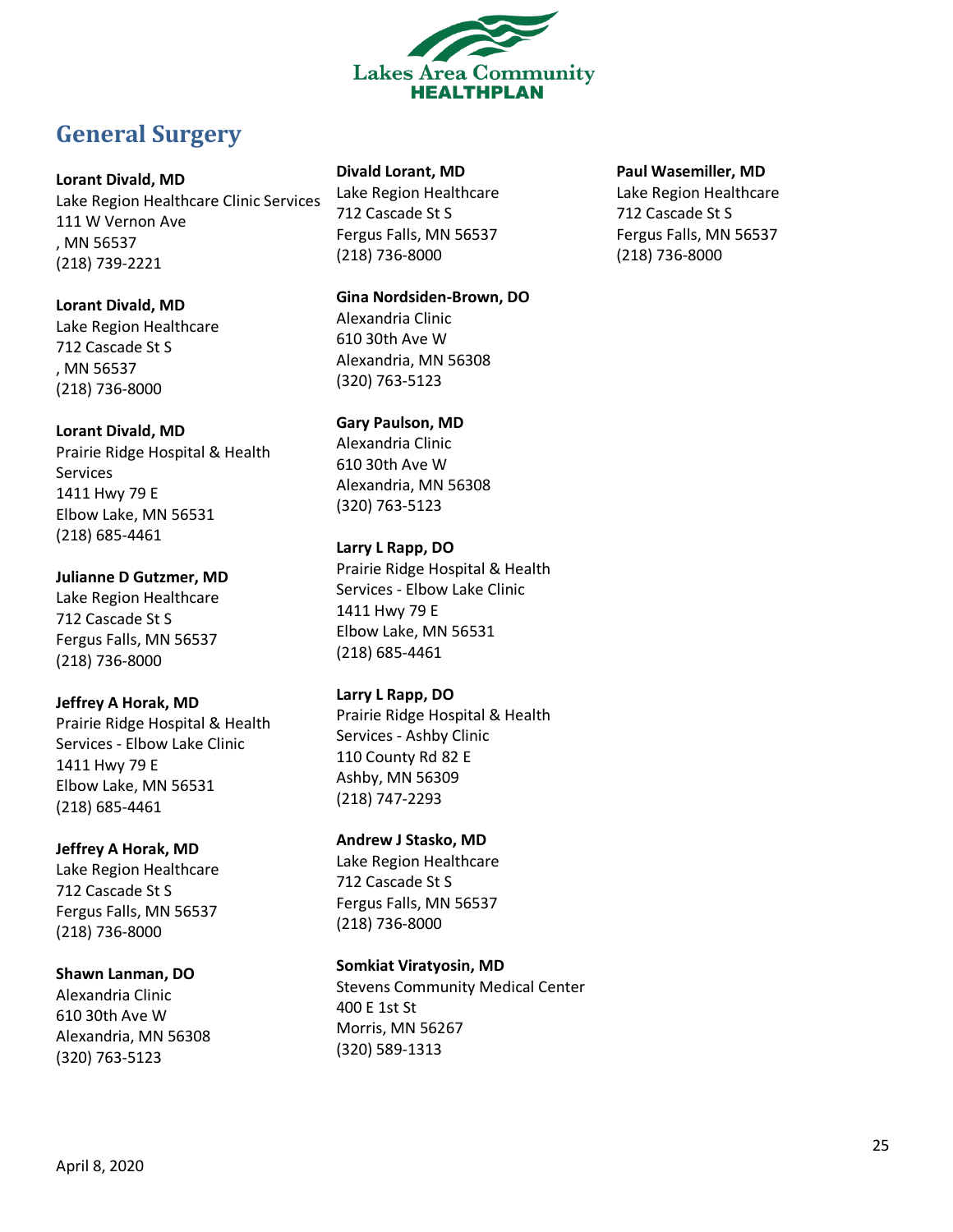

# <span id="page-25-0"></span>**Gerontology**

### **Alena Deutschlander, NP**

Prairie Ridge Hospital & Health Services 24 E 7th St Morris, MN 56267 (320) 589 -4008

### **Alena Deutschlander, NP**

Prairie Ridge Hospital & Health Services 1411 Hwy 79 E Elbow Lake, MN 56531 (218) 685 -4461

### **Alena Deutschlander, NP**

Lake Region Healthcare 2311 W Lincoln Ave Fergus Falls, MN 56537 (218) 739 -6800

### **Alena Deutschlander, NP**

Lake Region Healthcare 209 2nd St SE Barnesville, MN 5651 4 (218) 354 -2111

### **Alena Deutschlander, NP**

Lake Region Healthcare 410 Lake Ave S Battle Lake, MN 56515 (218) 864 -5283

### **Alena Deutschlander, NP**

Lake Region Healthcare 110 County Rd 82 E Ashby, MN 56309 (218) 747 -2293

### **Alena Deutschlander, NP**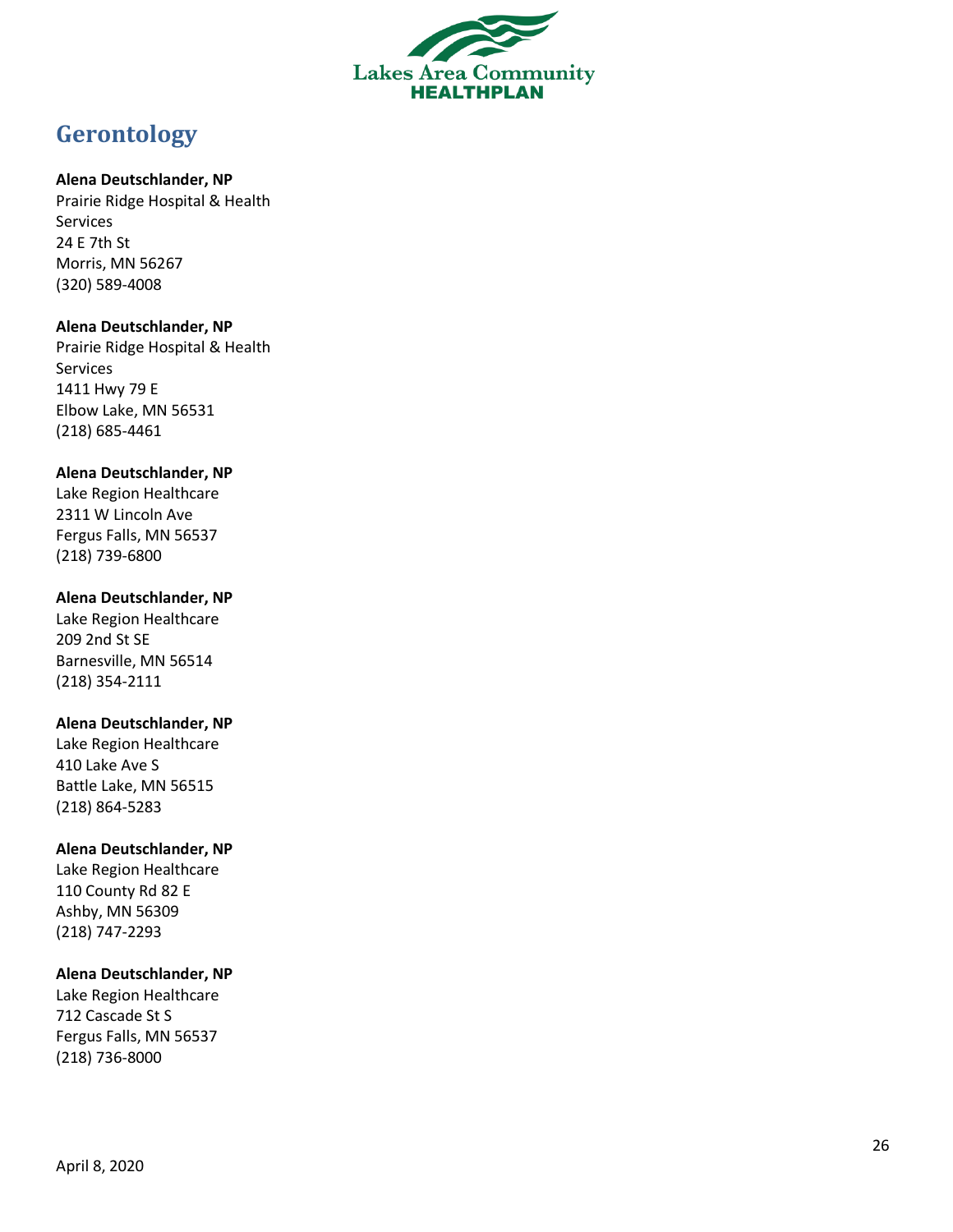

# <span id="page-26-0"></span>**Internal Medicine**

**Sohail Ahmed, MD**

Lake Region Healthcare 712 Cascade St S Fergus Falls, MN 56537 (218) 736-8000

**Oluyemi Ajayi, MBBS** Lake Region Healthcare 712 Cascade St S Fergus Falls, MN 56537 (218) 736-8000

**David T Bjork, MD** Prairie Ridge Hospital & Health Services - Elbow Lake Clinic 1411 Hwy 79 E Elbow Lake, MN 56531 (218) 685-4461

**David T Bjork, MD** Lake Region Healthcare - Walk-In Clinic 2311 W Lincoln Ave Fergus Falls, MN 56537 (218) 736-8000

**David T Bjork, MD** Lake Region Healthcare - Battle Lake Clinic 410 Lake Ave S Battle Lake, MN 56515 (218) 864-5283

**David T Bjork, MD** Lake Region Healthcare - Barnesville Area Clinic 209 2nd St SE Barnesville, MN 56514 (218) 354-2111

**David T Bjork, MD** Lake Region Healthcare - Ashby Clinic 110 County Rd 82 E Ashby, MN 56309 (218) 747-2293

**David T Bjork, MD**

Lake Region Healthcare 712 Cascade St S Fergus Falls, MN 56537 (218) 736-8000

**Jessica M Butanis, DO** Alexandria Clinic 610 30th Ave W Alexandria, MN 56308 (320) 763-5123

**Jayme Danielson, DO** Alexandria Clinic 610 30th Ave W Alexandria, MN 56308 (320) 763-5123

**Colt Edin, MD** Prairie Ridge Hospital & Health Services - Elbow Lake Clinic 1411 Hwy 79 E Elbow Lake, MN 56531 (218) 685-4461

**Colt Edin, MD** Lake Region Healthcare - Walk-In Clinic Clinic 2311 W Lincoln Ave Fergus Falls, MN 56537 (218) 736-8000

**Colt Edin, MD** Lake Region Healthcare - Battle Lake Clinic 410 Lake Ave S Battle Lake, MN 56515 (218) 864-5283

**Colt Edin, MD** Lake Region Healthcare - Barnesville Area Clinic 209 2nd St SE Barnesville, MN 56514 (218) 354-2111

**Colt Edin, MD** Lake Region Healthcare - Ashby Clinic 110 County Rd 82 E Ashby, MN 56309 (218) 747-2293

**Colt Edin, MD** Lake Region Healthcare 712 Cascade St S Fergus Falls, MN 56537 (218) 736-8000

**John Emblom, DO** Alexandria Clinic 610 30th Ave W Alexandria, MN 56308 (320) 763-5123

**Andre Genereux, MD** Lake Region Healthcare - Walk-In Clinic 2311 W Lincoln Ave Fergus Falls, MN 56537 (218) 736-8000

**Andre Genereux, MD** Lake Region Healthcare - Battle Lake 410 Lake Ave S Battle Lake, MN 56515 (218) 864-5283

**Andre Genereux, MD** Lake Region Healthcare - Barnesville Area Clinic 209 2nd St SE Barnesville, MN 56514 (218) 354-2111

**Andre Genereux, MD** Lake Region Healthcare - Ashby Clinic 110 County Rd 82 E Ashby, MN 56309 (218) 747-2293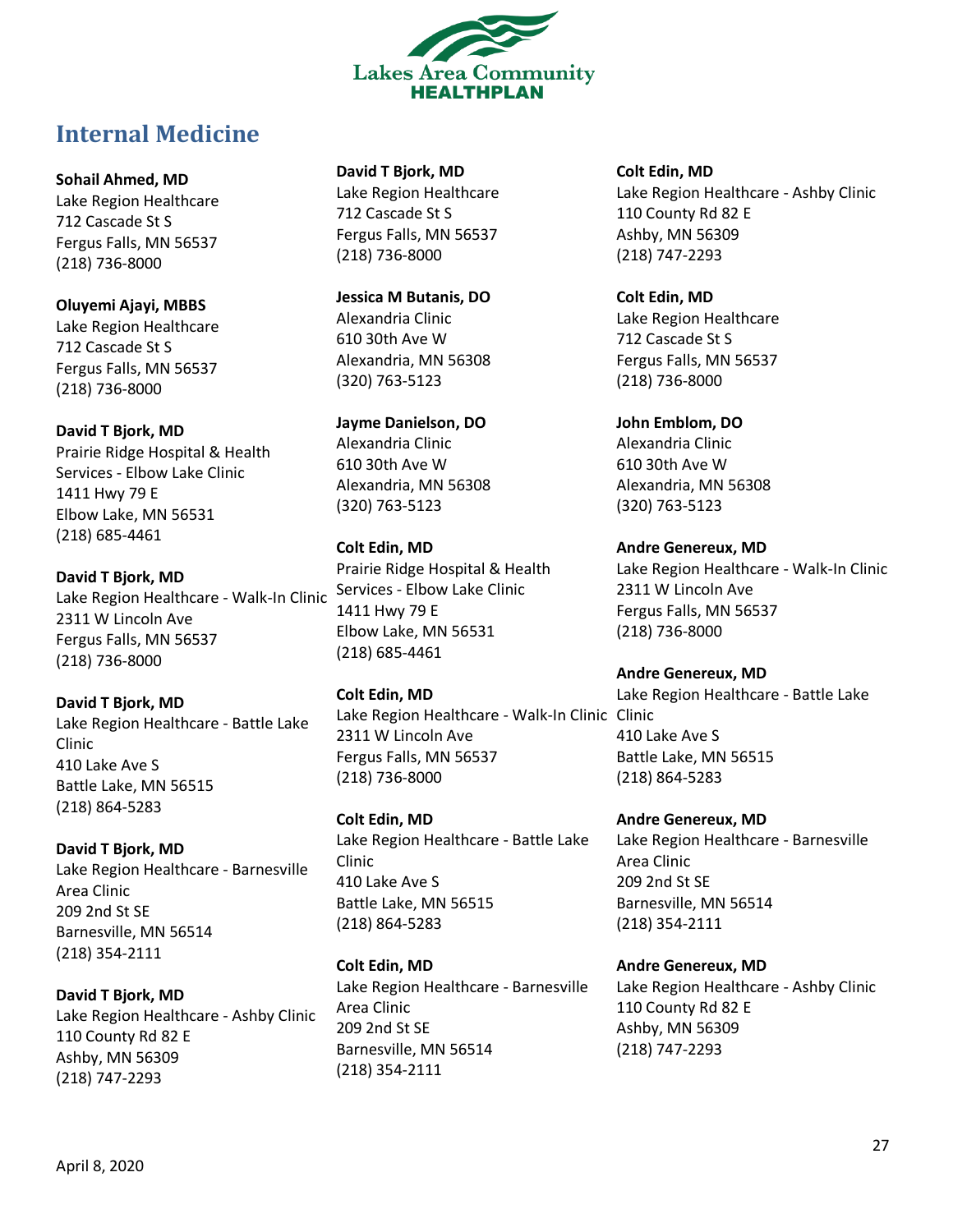

**Andre Genereux, MD** Lake Region Healthcare 712 Cascade St S Fergus Falls, MN 56537 (218) 736-8000

**Ephraim Ghide, MD** Lake Region Healthcare 712 Cascade St S Fergus Falls, MN 56537 (218) 736-8000

**Anjali Gupta, MD** Lake Region Healthcare - Walk-In Clinic Lake Region Healthcare 2311 W Lincoln Ave Fergus Falls, MN 56537 (218) 736-8000

**Anjali Gupta, MD** Lake Region Healthcare - Barnesville Area Clinic 209 2nd St SE Barnesville, MN 56514 (218) 354-2111

**Anjali Gupta, MD** Lake Region Healthcare - Ashby Clinic 110 County Rd 82 E Ashby, MN 56309 (218) 747-2293

**Anjali Gupta, MD** Lake Region Healthcare 712 Cascade St S Fergus Falls, MN 56537 (218) 736-8000

**Anjali Gupta, MD** Lake Region Healthcare 712 Cascade St S Fergus Falls, MN 56537 (218) 736-8000

**Elizabeth G Haglind, MD**

Lake Region Healthcare 712 Cascade St S Fergus Falls, MN 56537 (218) 736-8000

**Babak Imanoel, DO** Lake Region Healthcare 712 Cascade St S Fergus Falls, MN 56537 (218) 736-8000

**Shams Khan, MD** 712 Cascade St S Fergus Falls, MN 56537 (218) 736-8000

**George Kryder, MD** Alexandria Clinic 610 30th Ave W Alexandria, MN 56308 (320) 763-5123

**Dustin Lorentz, MD** Alexandria Clinic 610 30th Ave W Alexandria, MN 56308 (320) 763-5123

**Reed A Matter, MD** Lake Region Healthcare 712 Cascade St S Fergus Falls, MN 56537 (218) 736-8000

**Sohail Mehmood, MD** Alexandria Clinic 610 30th Ave W Alexandria, MN 56308 (320) 763-5123

**Betsy Moga, CNP** Alexandria Clinic 610 30th Ave W Alexandria, MN 56308 (320) 763-5123

**Bruce E Money, MD**

Lake Region Healthcare - Walk-In Clinic 2311 W Lincoln Ave Fergus Falls, MN 56537 (218) 736-8000

**Bruce E Money, MD** Lake Region Healthcare - Battle Lake Clinic 410 Lake Ave S Battle Lake, MN 56515 (218) 864-5283

**Bruce E Money, MD** Lake Region Healthcare - Barnesville Area Clinic 209 2nd St SE Barnesville, MN 56514 (218) 354-2111

**Bruce E Money, MD** Lake Region Healthcare - Ashby Clinic 110 County Rd 82 E Ashby, MN 56309 (218) 747-2293

**Bruce E Money, MD** Lake Region Healthcare 712 Cascade St S Fergus Falls, MN 56537 (218) 736-8000

**Matthew J Mouser, MD** Prairie Ridge Hospital & Health Services - Elbow Lake Clinic 1411 Hwy 79 E Elbow Lake, MN 56531 (218) 685-4461

**Matthew J Mouser, MD** Lake Region Healthcare - Walk-In Clinic 2311 W Lincoln Ave Fergus Falls, MN 56537 (218) 736-8000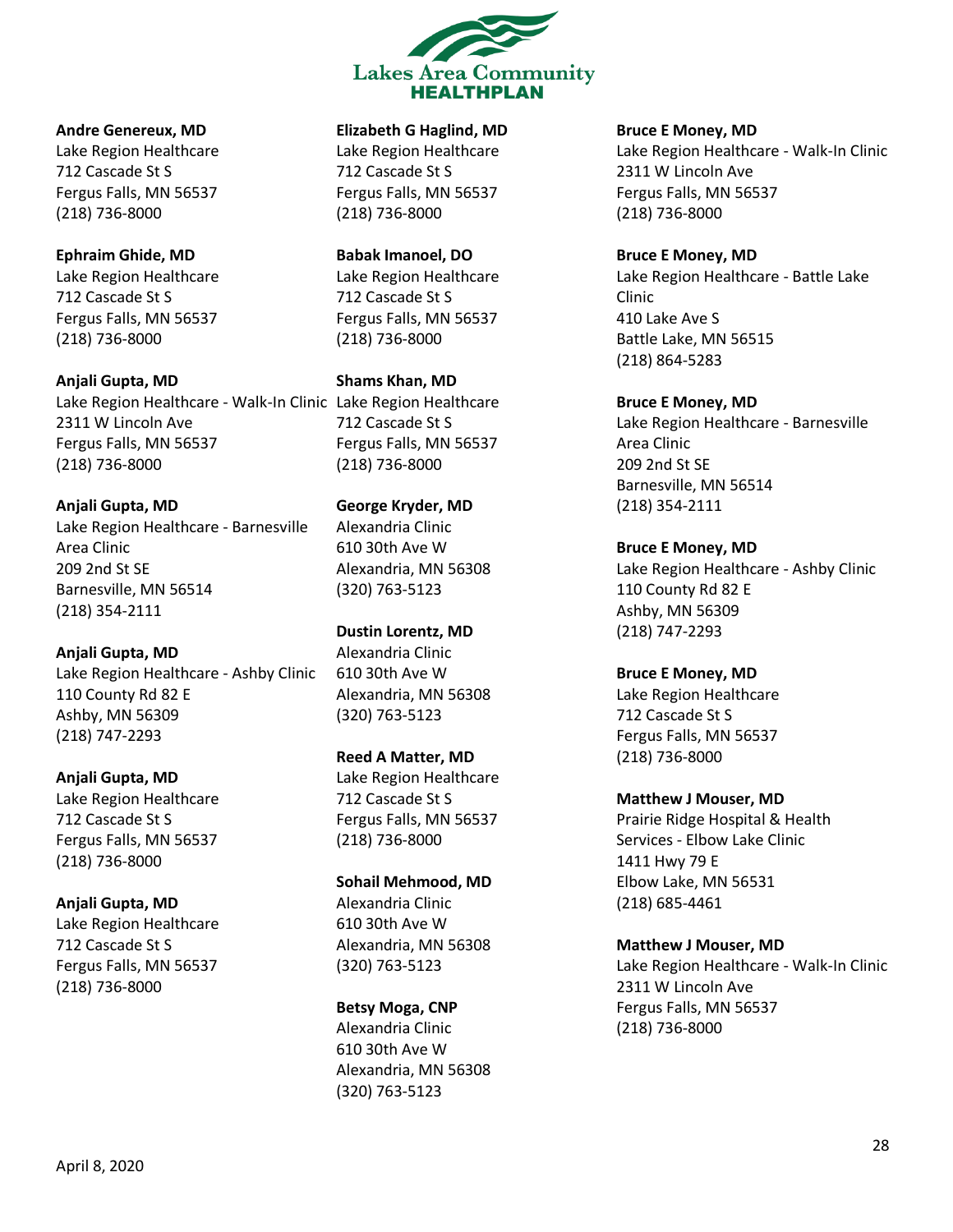

#### **Matthew J Mouser, MD**

Lake Region Healthcare - Battle Lake Clinic 410 Lake Ave S Battle Lake, MN 56515 (218) 864-5283

**Matthew J Mouser, MD**

Lake Region Healthcare - Barnesville Area Clinic 209 2nd St SE Barnesville, MN 56514 (218) 354-2111

**Matthew J Mouser, MD** Lake Region Healthcare - Ashby Clinic 110 County Rd 82 E Ashby, MN 56309 (218) 747-2293

**Matthew J Mouser, MD** Lake Region Healthcare 712 Cascade St S Fergus Falls, MN 56537 (218) 736-8000

**Eric M Murunga, MD** Lake Region Healthcare 712 Cascade St S Fergus Falls, MN 56537 (218) 736-8000

**Jeffrey Olive, MD** Alexandria Clinic 610 30th Ave W Alexandria, MN 56308 (320) 763-5123

**Daruish Orandi, MD** Lake Region Healthcare 712 Cascade St S Fergus Falls, MN 56537 (218) 736-8000

**Joshua Overgaard, MD**

Lake Region Healthcare - Walk-In Clinic Lake Region Healthcare - Walk-In Clinic 2311 W Lincoln Ave Fergus Falls, MN 56537 (218) 736-8000

**Joshua Overgaard, MD** Lake Region Healthcare - Battle Lake Clinic 410 Lake Ave S Battle Lake, MN 56515 (218) 864-5283

**Joshua Overgaard, MD** Lake Region Healthcare - Barnesville Area Clinic 209 2nd St SE Barnesville, MN 56514 (218) 354-2111

**Joshua Overgaard, MD** Lake Region Healthcare - Ashby Clinic 110 County Rd 82 E Ashby, MN 56309 (218) 747-2293

**Joshua Overgaard, MD** Lake Region Healthcare 712 Cascade St S Fergus Falls, MN 56537 (218) 736-8000

**Roger A Pearce, MD** Lake Region Healthcare 712 Cascade St S Fergus Falls, MN 56537 (218) 736-8000

**Erin L Perterson, MD** Lake Region Healthcare - Ashby Clinic 110 County Rd 82 E Ashby, MN 56309 (218) 747-2293

**Erin L Peterson, MD**

2311 W Lincoln Ave Fergus Falls, MN 56537 (218) 736-8000

**Erin L Peterson, MD** Lake Region Healthcare - Battle Lake Clinic 410 Lake Ave S Battle Lake, MN 56515 (218) 864-5283

**Erin L Peterson, MD** Lake Region Healthcare - Barnesville Area Clinic 209 2nd St SE Barnesville, MN 56514 (218) 354-2111

**Erin L Peterson, MD** Lake Region Healthcare 712 Cascade St S Fergus Falls, MN 56537 (218) 736-8000

**Stephanie C Polzin, PA** Lake Region Healthcare - Walk-In Clinic 2311 W Lincoln Ave Fergus Falls, MN 56537 (218) 739-6800

**Stephanie C Polzin, PA** Lake Region Healthcare - Battle Lake Clinic 410 Lake Ave S Battle Lake, MN 56515 (218) 864-5283

**Stephanie C Polzin, PA** Lake Region Healthcare - Barnesville Area Clinic 209 2nd St SE Barnesville, MN 56514 (218) 354-2111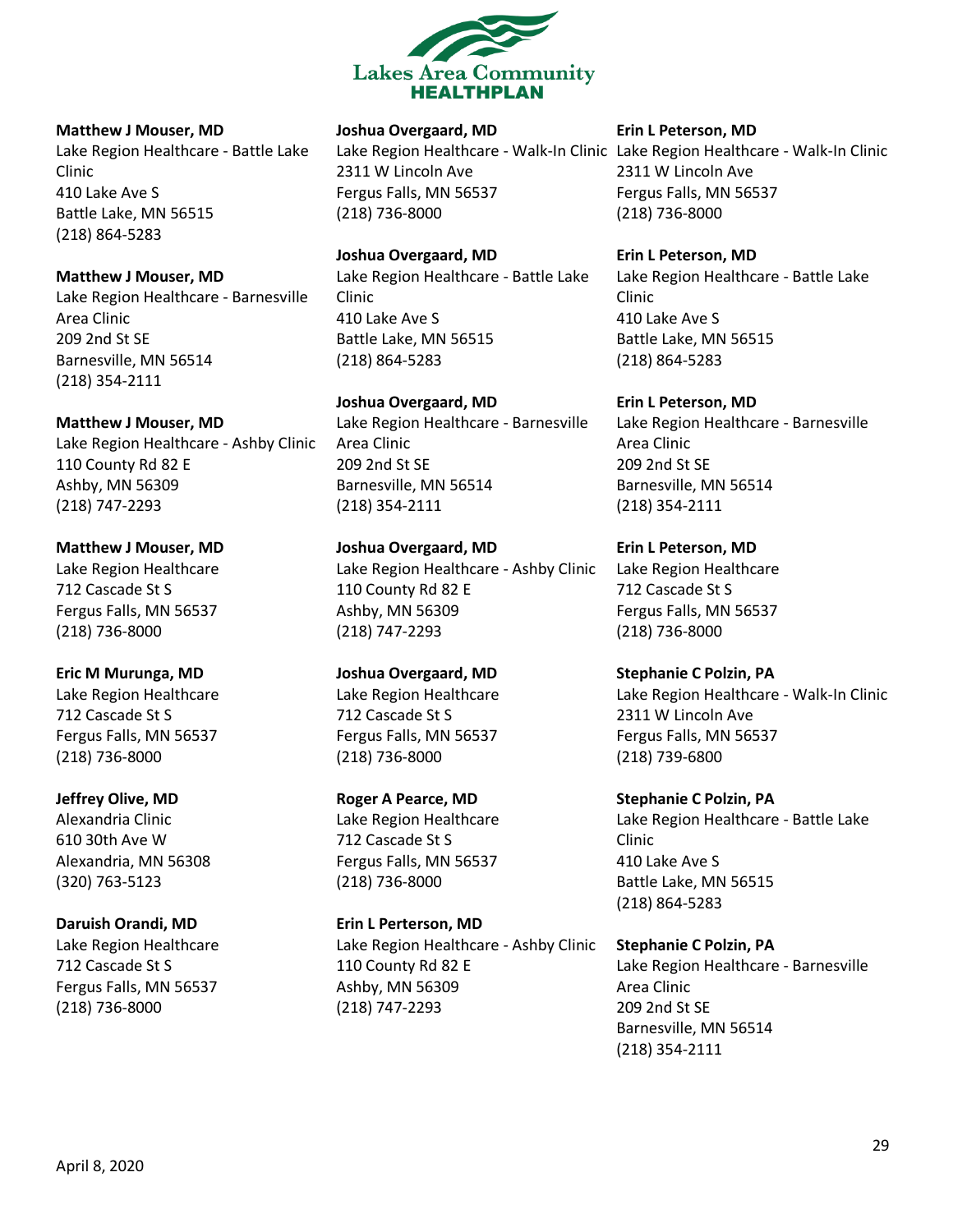

#### **Stephanie C Polzin, PA**

Lake Region Healthcare - Ashby Clinic 110 County Rd 82 E Ashby, MN 56309 (218) 747-2293

### **Scott H Samson, MD**

Lake Region Healthcare 712 Cascade St S Fergus Falls, MN 56537 (218) 736-8000

#### **Jeremy M Skramsted, MD**

Lake Region Healthcare 712 Cascade St S Fergus Falls, MN 56537 (218) 736-8000

**John F Stock, MD** Prairie Ridge Hospital & Health

Services - Morris Campus 24 E 7th St Morris, MN 56267 (320) 589-4008

### **Patrick J Stoy, MD**

Lake Region Healthcare 712 Cascade St S Fergus Falls, MN 56537 (218) 736-8000

### **Todd Svernak, DO**

Lake Region Healthcare 712 Cascade St S Fergus Falls, MN 56537 (218) 736-8000

### **Saba W Tesfamariam, MD**

Lake Region Healthcare 712 Cascade St S Fergus Falls, MN 56537 (218) 736-8000

# **Ronald Verant, MD**

Alexandria Clinic 610 30th Ave W Alexandria, MN 56308 (320) 763-5123

### **Cory Yarke, MD**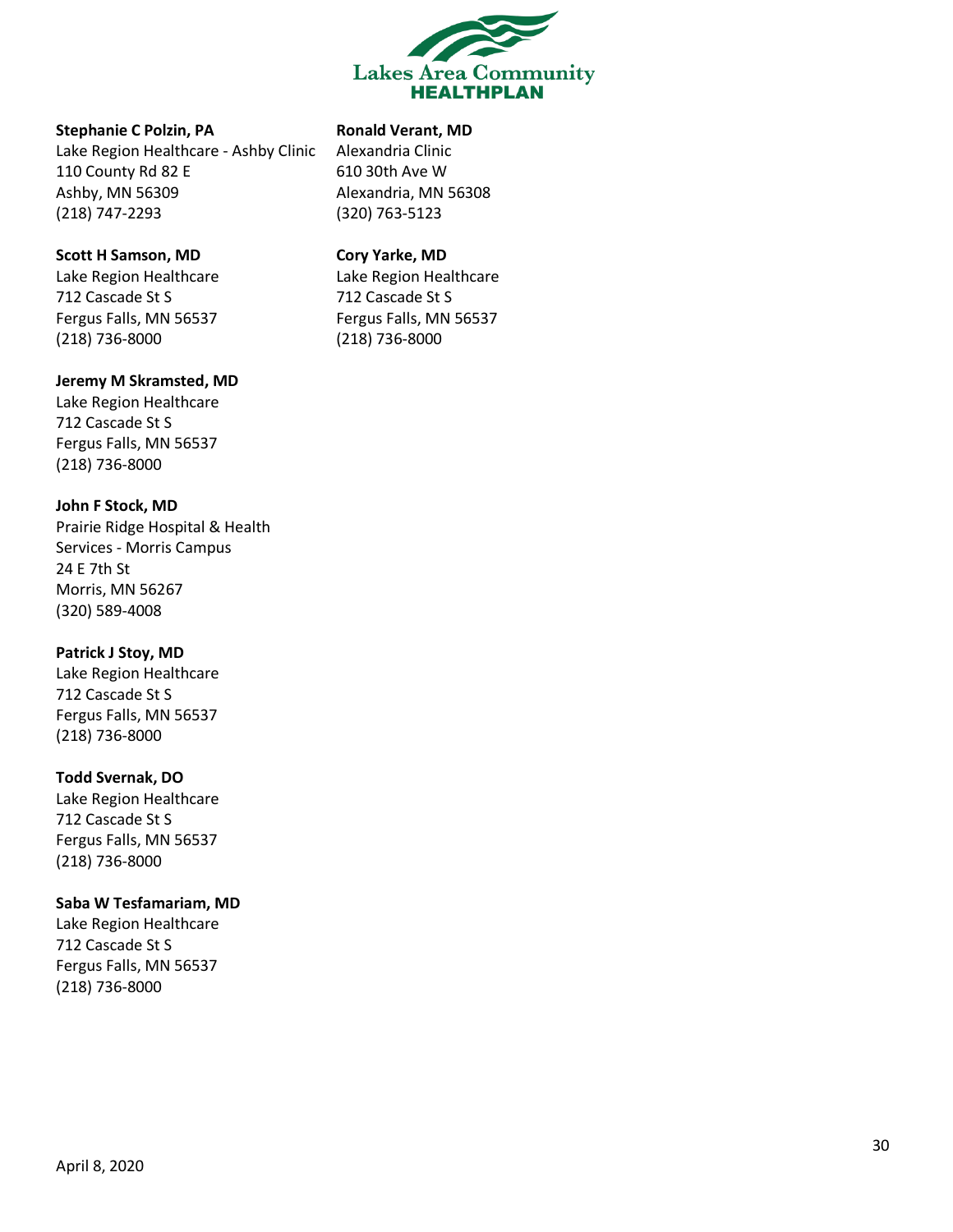

# <span id="page-30-0"></span>**Marriage And Family Therapist**

# **Ashley J Berger, LMFT**

Stevens Community Medical Center 400 E 1st St Morris, MN 56267 (320) 589-1313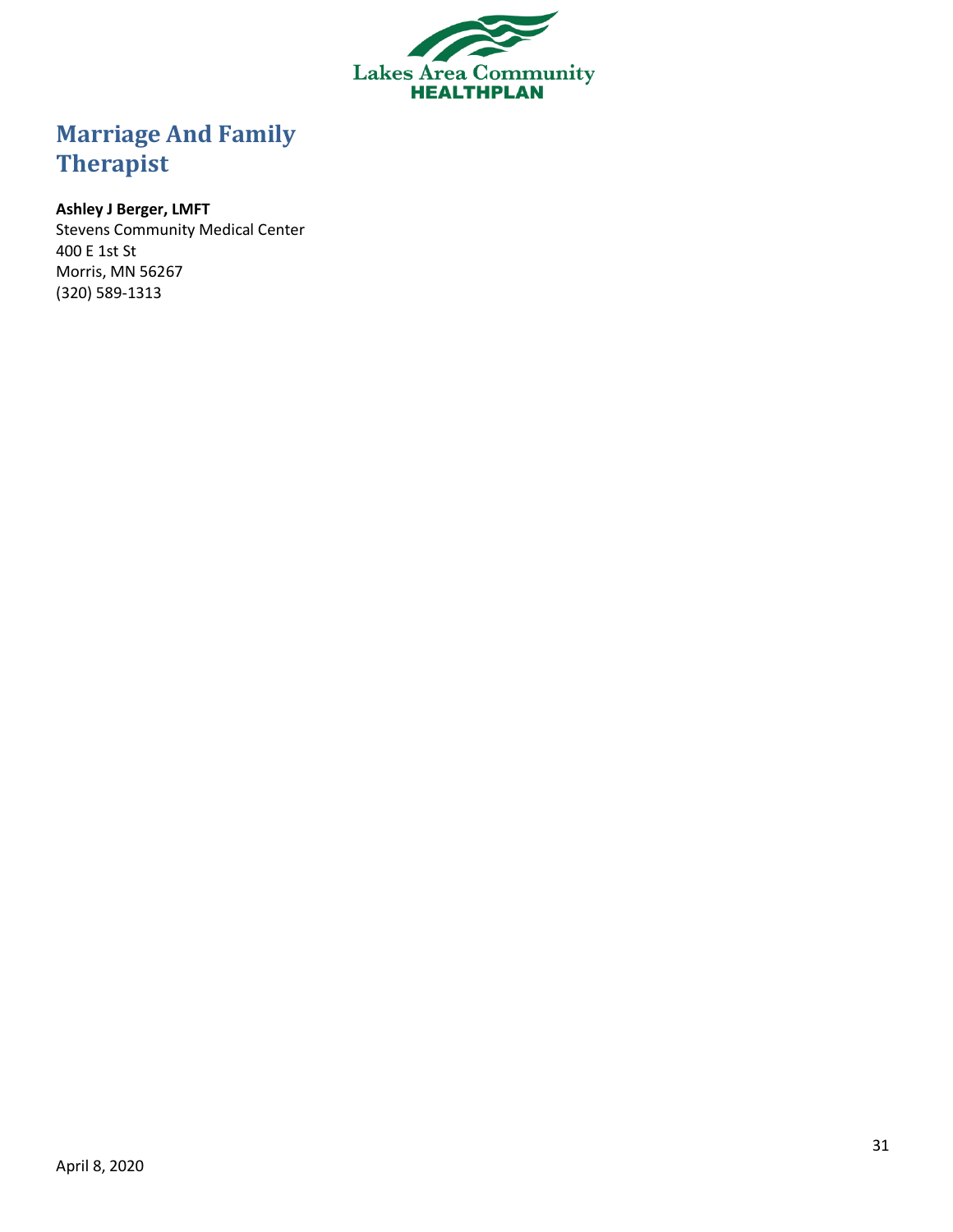

# <span id="page-31-0"></span>**Midwife**

### **Samantha J Aabel, CNM**

Alexandria Clinic, A Service of Douglas County Hospital 610 30th Ave W Alexandria, MN 56308 (320) 763 -5123

### **Tonya L Diggins, CNP**

Stevens Community Medical Center 400 E 1st St Morris, MN 56267 (320) 589 -1313

### **Paige W Hardy, CNM**

Stevens Community Medical Center 400 E 1st St Morris, MN 56267 (320) 589 -1313

### **Chillon Mckibbin, CNM**

Alexandria Clinic 610 30th Ave W Alexandria, MN 56308 (320) 763 -5123

### **Jennifer Porter, CNM**

Alexandria Clinic 610 30th Ave W Alexandria, MN 56308 (320) 763 -5123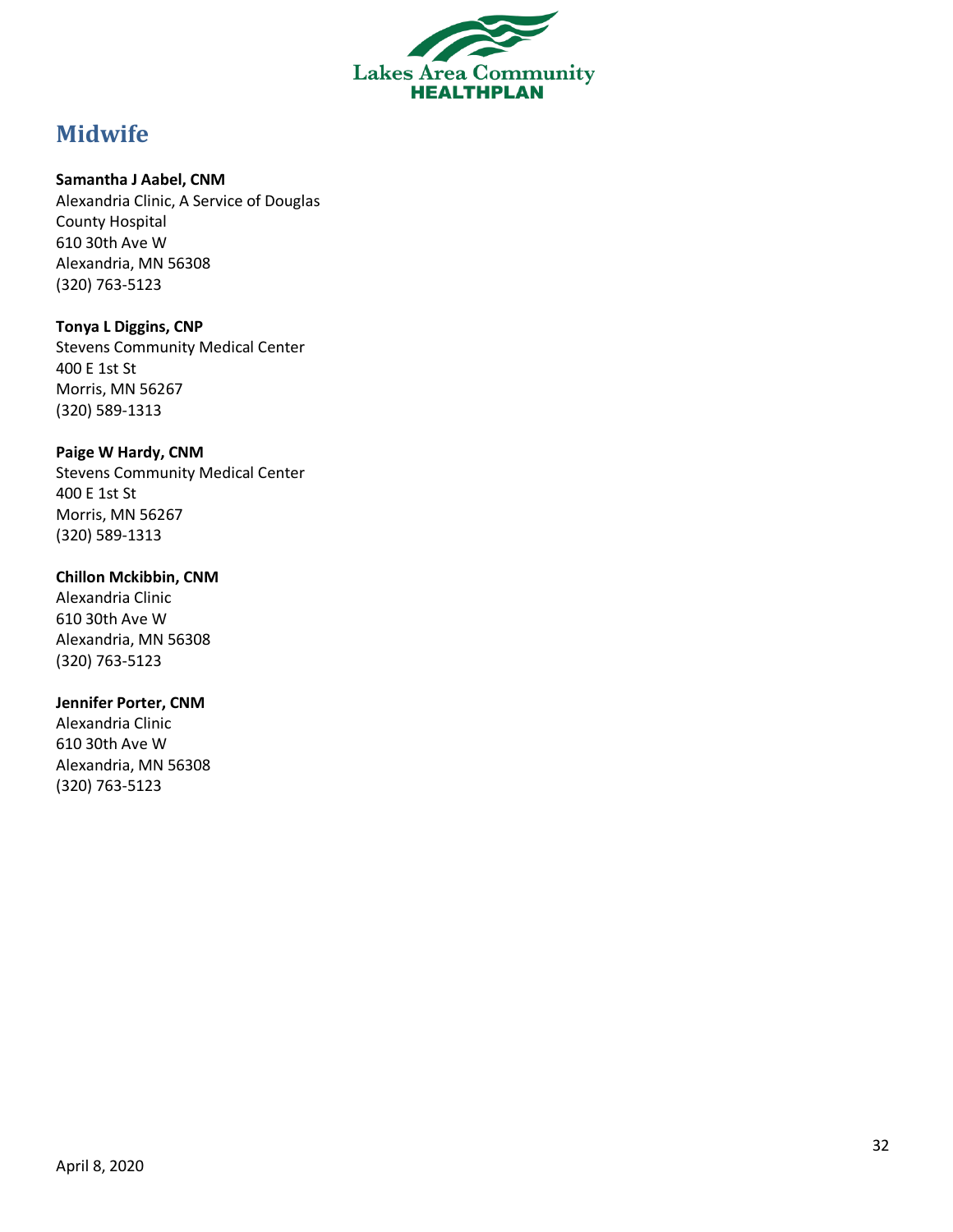

# <span id="page-32-0"></span>**Neurological Surgery**

# **Timothy E Lindley, MD**

Heartland Orthopedic Specialists 111 17th Ave E Ste 101 Alexandria, MN 56308 (320) 762-1144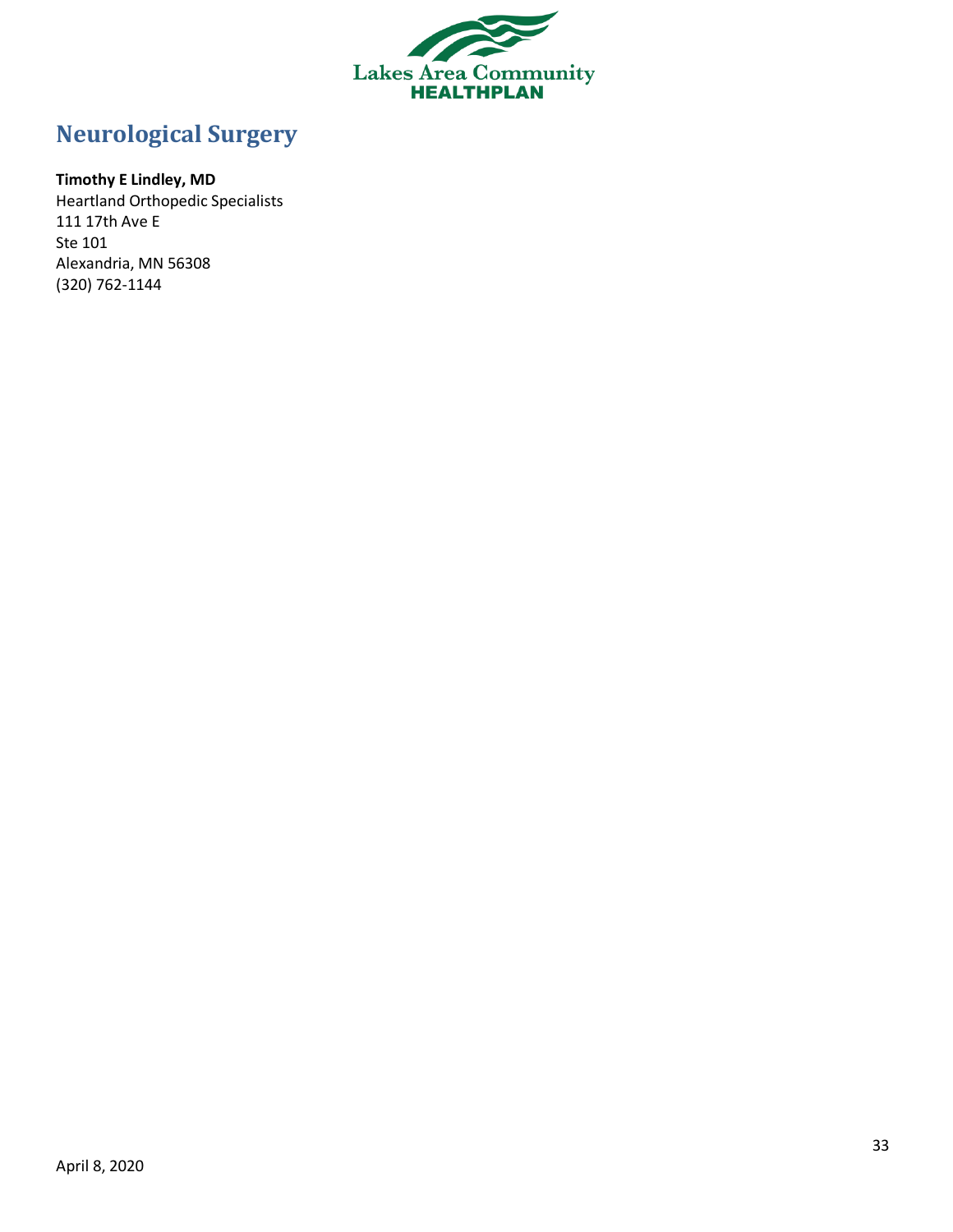

# <span id="page-33-0"></span>**Neurology**

**James Ragland, MD** Lake Region Healthcare 712 Cascade St S Fergus Falls, MN 56537 (218) 736 -8000

**James Ragland, MD** Lake Region Healthcare 111 W Vernon Ave Fergus Falls, MN 56537 (218) 739 -2221

**James B Spaeth, PA - C** Heartland Orthopedic Specialists 111 17th Ave E Ste 101 Alexandria, MN 56308 (320) 762 -1144

**Saleem Tahir, MD** Lake Region Healthcare 712 Cascade St S Fergus Falls, MN 56537 (218) 736 -8000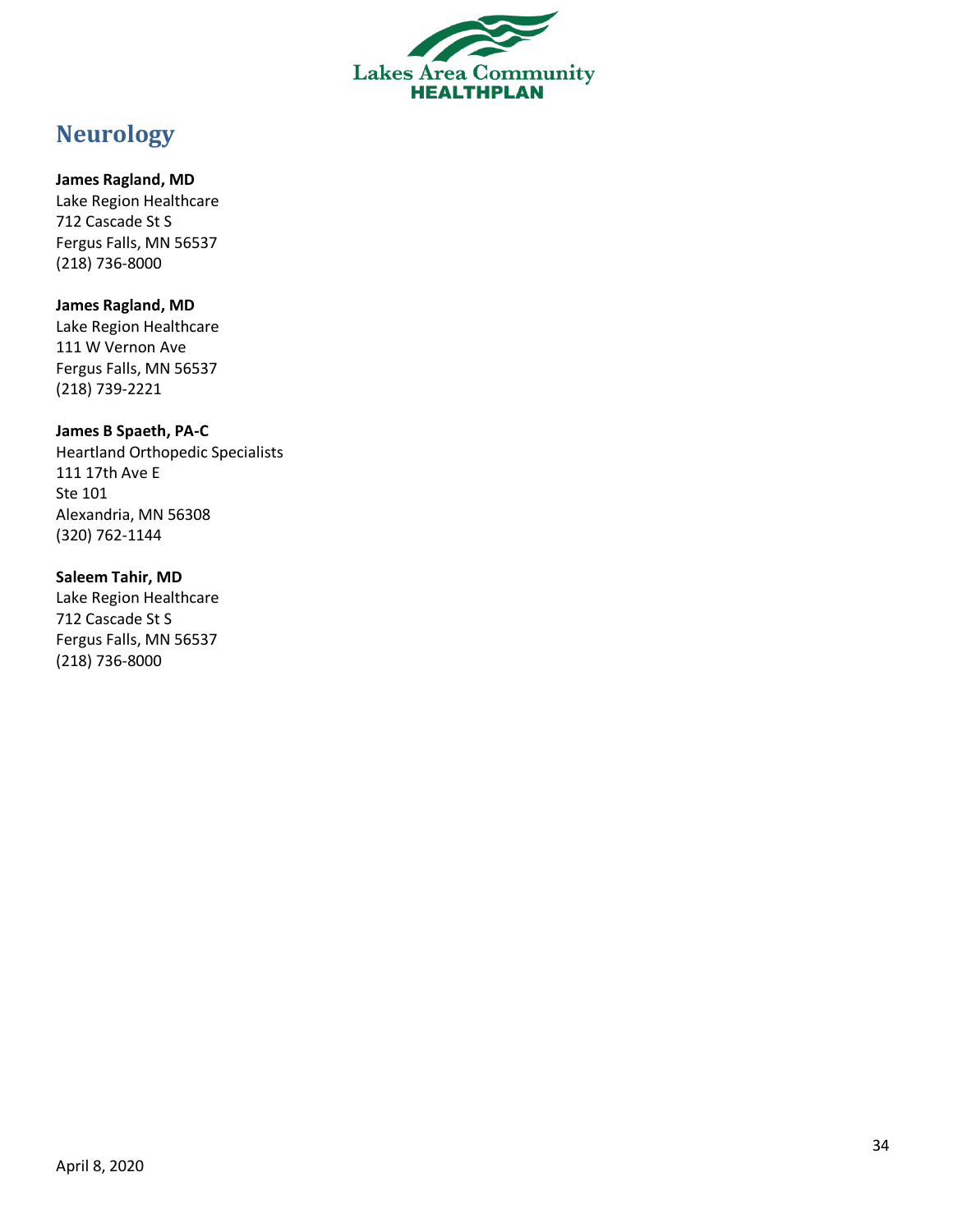

# <span id="page-34-0"></span>**Obstetrics & Gynecology**

### **Demetra A Heinrich, MD**

Alexandria Clinic, A Service of Douglas County Hospital 610 30th Ave W Alexandria, MN 56308 (320) 763 -5123

### **Erika Johnson, MD**

Alexandria Clinic 610 30th Ave W Alexandria, MN 56308 (320) 763 -5123

### **Michael J Norgard, MD**

Lake Region Healthcare 712 Cascade St S Fergus Falls, MN 56537 (218) 736 -8000

### **Orlo W Pettit, MD**

Lake Region Healthcare 712 Cascade St S Fergus Falls, MN 56537 (218) 736 -8000

### **Sarah Sprengeler, MD**

Alexandria Clinic 610 30th Ave W Alexandria, MN 56308 (320) 763 -5123

### **Leann M Zimny, PA - C**

Alexandria Clinic 610 30th Ave W Alexandria, MN 56308 (320) 763 -5123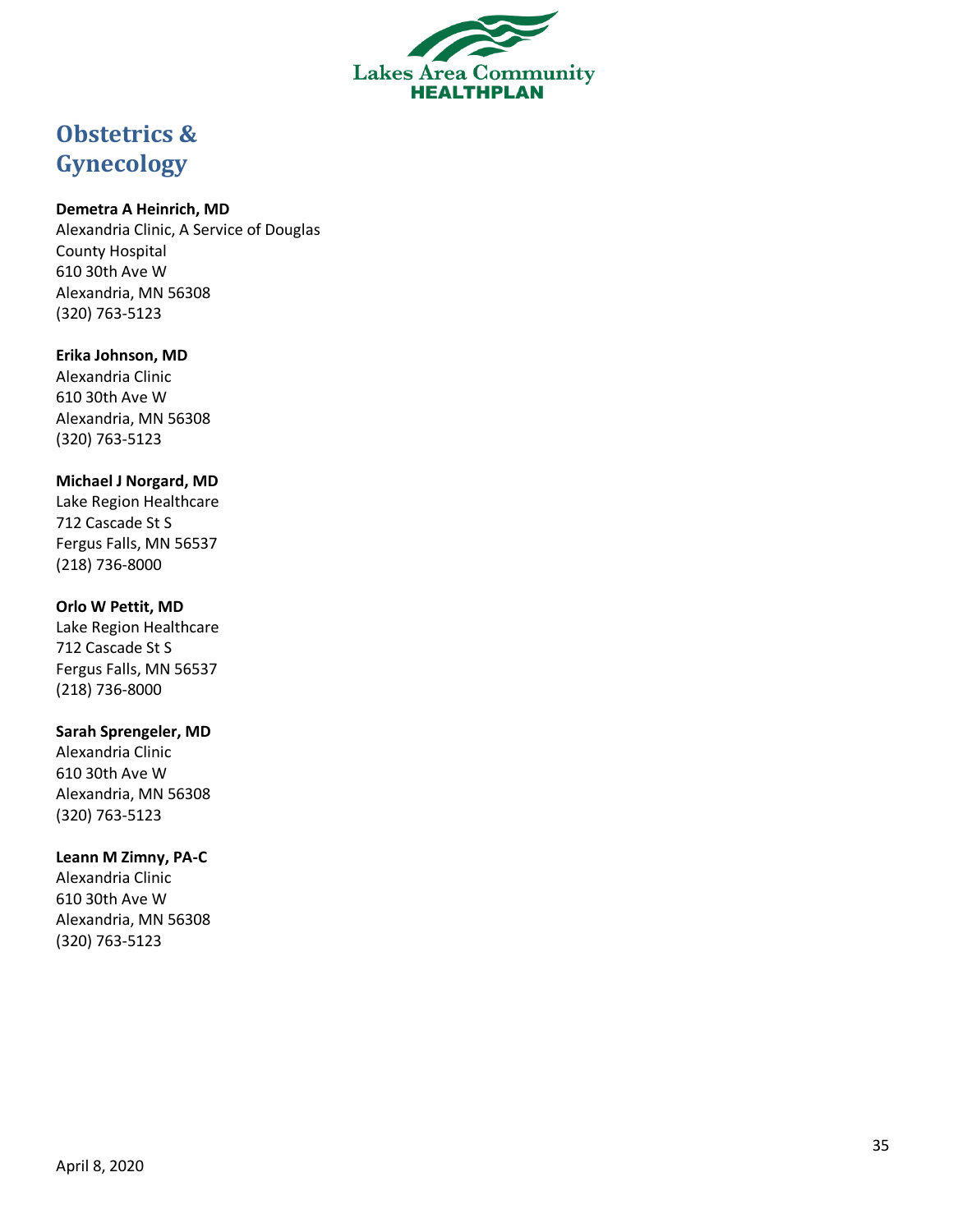

# <span id="page-35-0"></span>**Oncology**

### **Paul S Etzell, MD**

Lake Region Healthcare 712 Cascade St S Fergus Falls, MN 56537 (218) 736 -8000

### **Marion B Raflores, MD**

Alexandria Clinic, A Service of Alomere Health 610 30th Ave W Alexandria, MN 56308 (320) 763 -5123

### **John T Reynolds, MD**

Lake Region Healthcare 712 Cascade St S Fergus Falls, MN 56537 (218) 736 -8000

# **Mustafa Sahin, MD** Prairie Ridge Hospital & Health

Services - Morris Campus 24 E 7th St Morris, MN 56267 (320) 589 -4008

# **Mustafa Sahin, MD**

Prairie Ridge Hospital & Health Services - Elbow Lake Clinic 1411 Hwy 79 E Elbow Lake, MN 56531 (218) 685 -4461

# **Mustafa Sahin, MD**

Lake Region Healthcare 712 Cascade St S Fergus Falls, MN 56537 (218) 736 -8000

# **Wade T Swenson, MD**

Lake Region Healthcare 712 Cascade St S Fergus Falls, MN 56537 (218) 736 -8000

### **John M Tate, MD**

Prairie Ridge Hospital & Health Services - Morris Campus 24 E 7th St Morris, MN 56267 (320) 589 -4008

### **John M Tate, MD**

Prairie Ridge Hospital & Health Services - Elbow Lake Clinic 1411 Hwy 79 E Elbow Lake, MN 56531 (218) 685 -4461

# **John M Tate, MD**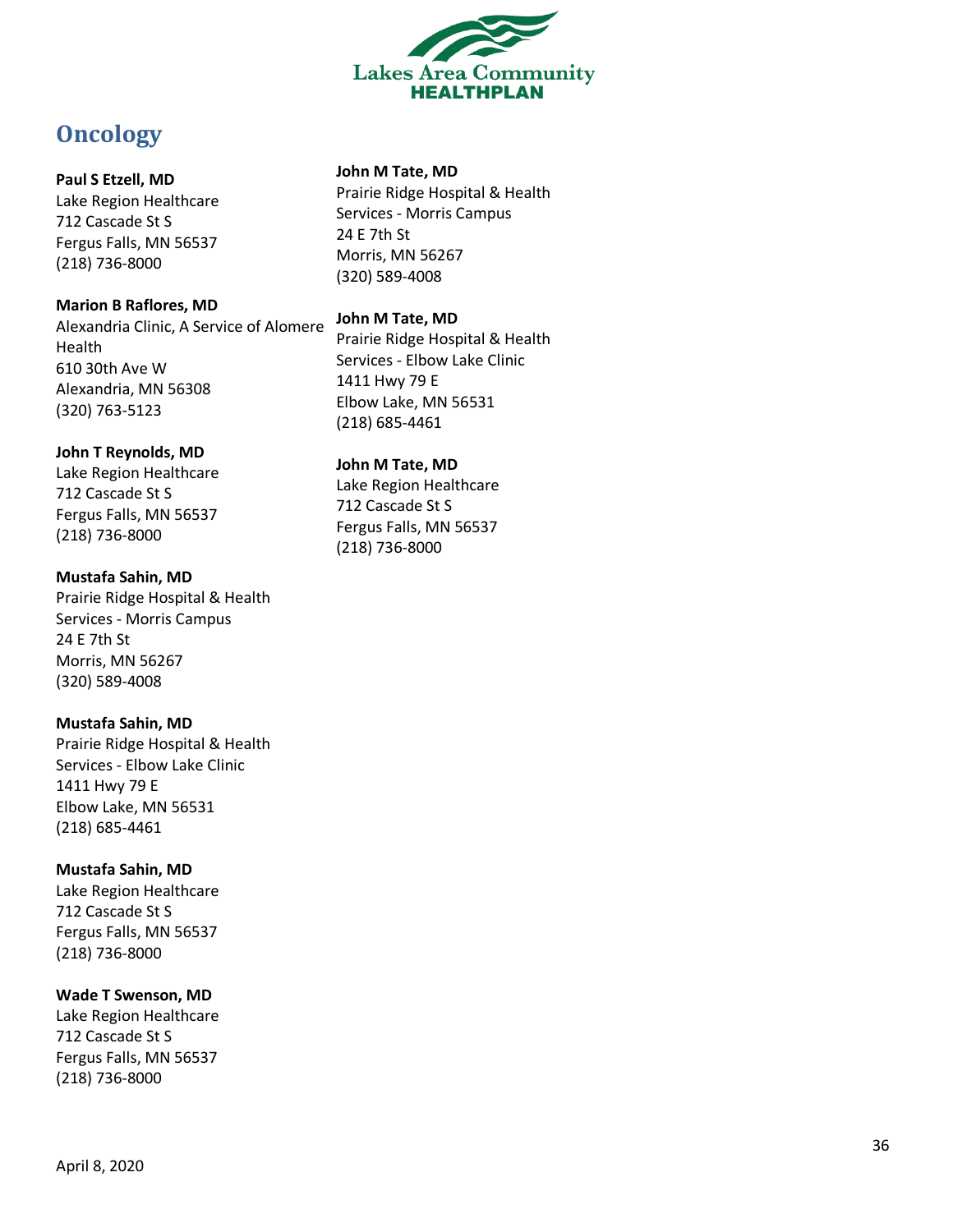

# <span id="page-36-0"></span>**Ophthalmology**

### **John A Dvorak, MD**

Stevens Community Medical Center 400 E 1st St Morris, MN 56267 (320) 589-1313

### **Brian E Schmidt, MD**

Lake Region Healthcare 712 Cascade St S Fergus Falls, MN 56537 (218) 736-8000

### **Steven B Thom, MD**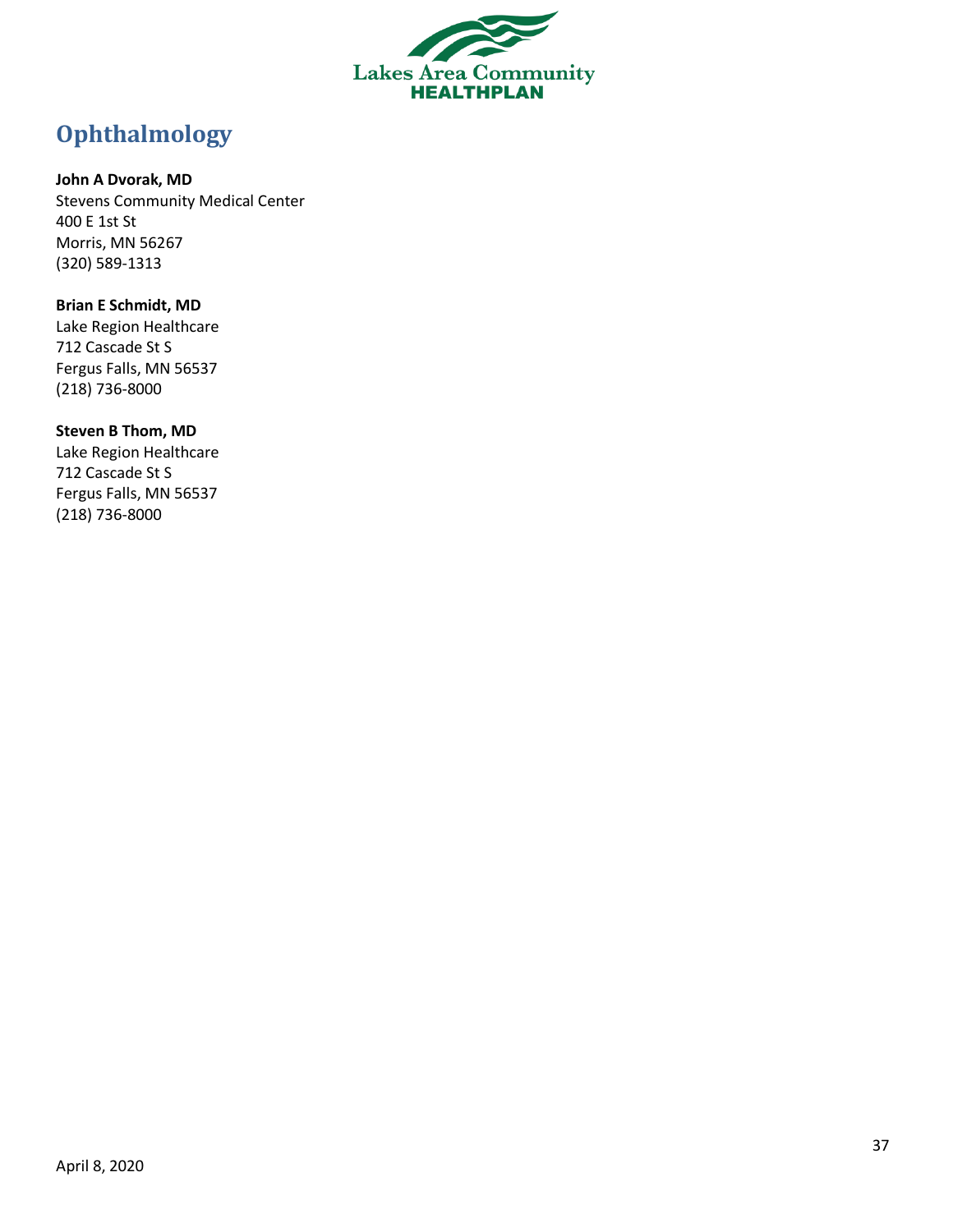

# <span id="page-37-0"></span>**Optometry**

**Denise M Hanson, OD** Invision Eye Care 810 N Baird Ave Fergus Falls, MN 56537 (218) 736-5609

**William J Hartman, OD** Azure Vision Care - Wadena 315 Jefferson St S Wadena, MN 56482 (218) 631-1456

**William J Hartman, OD** Azure Vision Care - Perham 340 Fox St Perham, MN 56573 (218) 346-3310

**William J Hartman, OD** Azure Vision Care - Long Prairie 249 Central Ave Long Prairie, MN 56437 (320) 732-2002

**Jon A Kaliher, OD** Lake Region Healthcare 712 Cascade St S Fergus Falls, MN 56537 (218) 736-8000

**Randall J Kempfer, OD** Perham Eye Clinic 340 Fox St Perham, MN 56573 (218) 346-3310

**Randall J Kempfer, OD** Invision Eye Care 810 N Baird Ave Fergus Falls, MN 56537 (218) 736-5609

**Randall J Kempfer, OD** Azure Vision Care -Pelican Rapids 20 S Broadway Pelican Rapids, MN 56572 (218) 863-7061

**Randall J Kempfer, OD** Azure Vision Care - Barnesville 112 Front St Barnesville, MN 56514 (218) 354-2510

**Tara Kempfer, OD** Invision Eye Care 810 N Baird Ave Fergus Falls, MN 56537 (218) 736-5609

**Michael Lair, OD** Stevens Community Medical Center 400 E 1st St Morris, MN 56267 (320) 589-1313

**Jeffrey L Mackner, OD** Azure Vision Care -Pelican Rapids 20 S Broadway Pelican Rapids, MN 56572 (218) 863-7061

**Jeffrey L Mackner, OD** Azure Vision Care - Perham 340 Fox St Perham, MN 56573 (218) 346-3310

**Jeffrey L Mackner, OD** Azure Vision Care - Barnesville 112 Front St Barnesville, MN 56514 (218) 354-2510

**Timothy C Neitzke, OD** Azure Vision Care -Pelican Rapids 20 S Broadway Pelican Rapids, MN 56572 (218) 863-7061

**Timothy C Neitzke, OD** Azure Vision Care - Wadena 315 Jefferson St S Wadena, MN 56482 (218) 631-1456

**Timothy C Neitzke, OD** Azure Vision Care - Perham 340 Fox St Perham, MN 56573 (218) 346-3310

**Christine A Olmsted, OD** Fergus Falls Optometric Center Ltd 117 E Lincoln Ave Fergus Falls, MN 56537 (218) 736-7555

**Mark D Olmsted, OD** Fergus Falls Optometric Center Ltd 117 E Lincoln Ave Fergus Falls, MN 56537 (218) 736-7555

**Heidi A Ottenbacher, OD** Lake Region Healthcare 712 Cascade St S Fergus Falls, MN 56537 (218) 736-8000

**Heidi A Ottenbacher, OD** Elbow Lake Eyecare Center 930 1st Ave E Elbow Lake, MN 56531 (218) 685-4341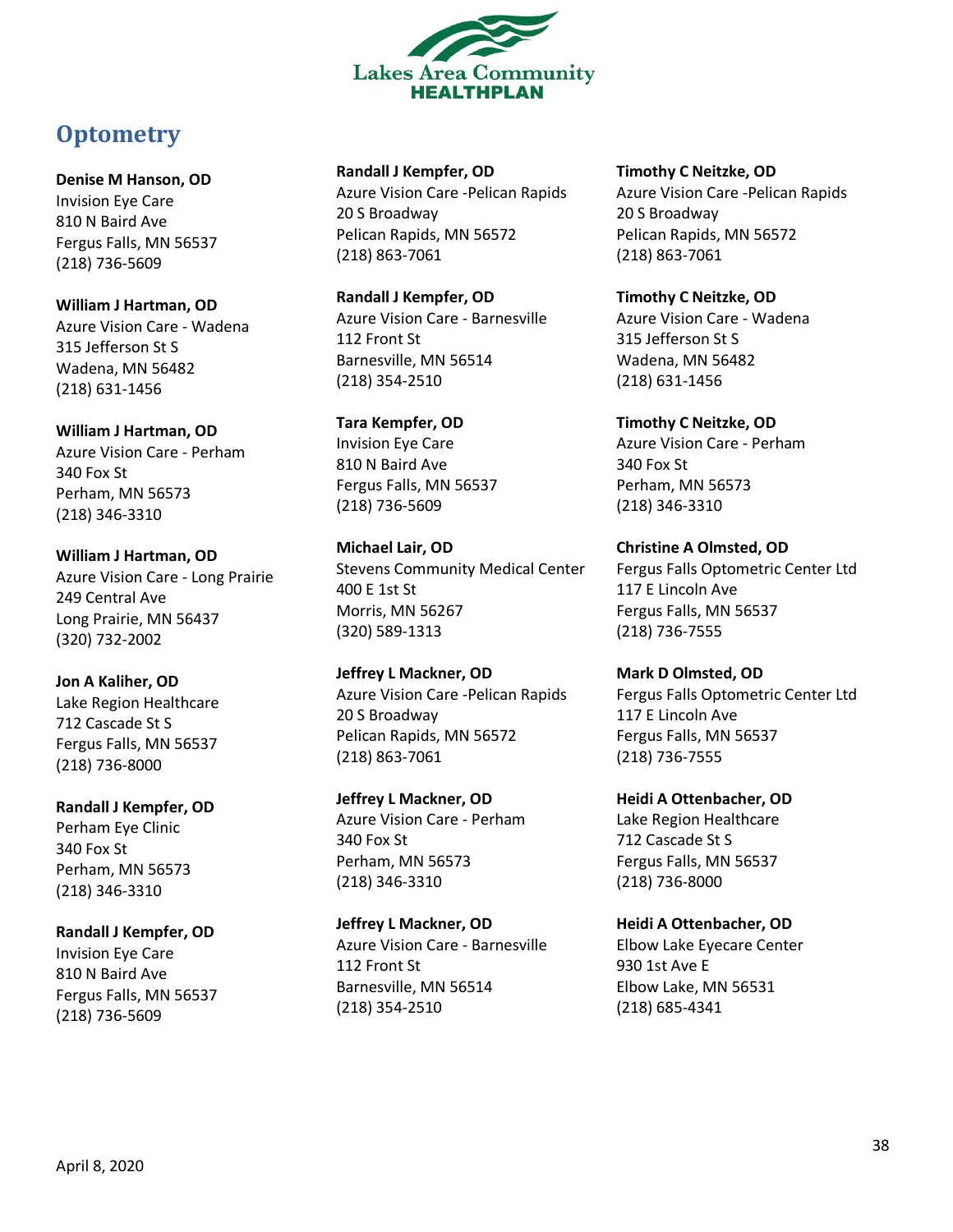

#### **Kathryn R Van Den Einde, OD**

Azure Vision Care -Pelican Rapids 20 S Broadway Pelican Rapids, MN 56572 (218) 863-7061

### **Kathryn R Van Den Einde, OD**

Azure Vision Care - Perham 340 Fox St Perham, MN 56573 (218) 346-3310

#### **Kathryn R Van Den Einde, OD**

Azure Vision Care - Barnesville 112 Front St Barnesville, MN 56514 (218) 354-2510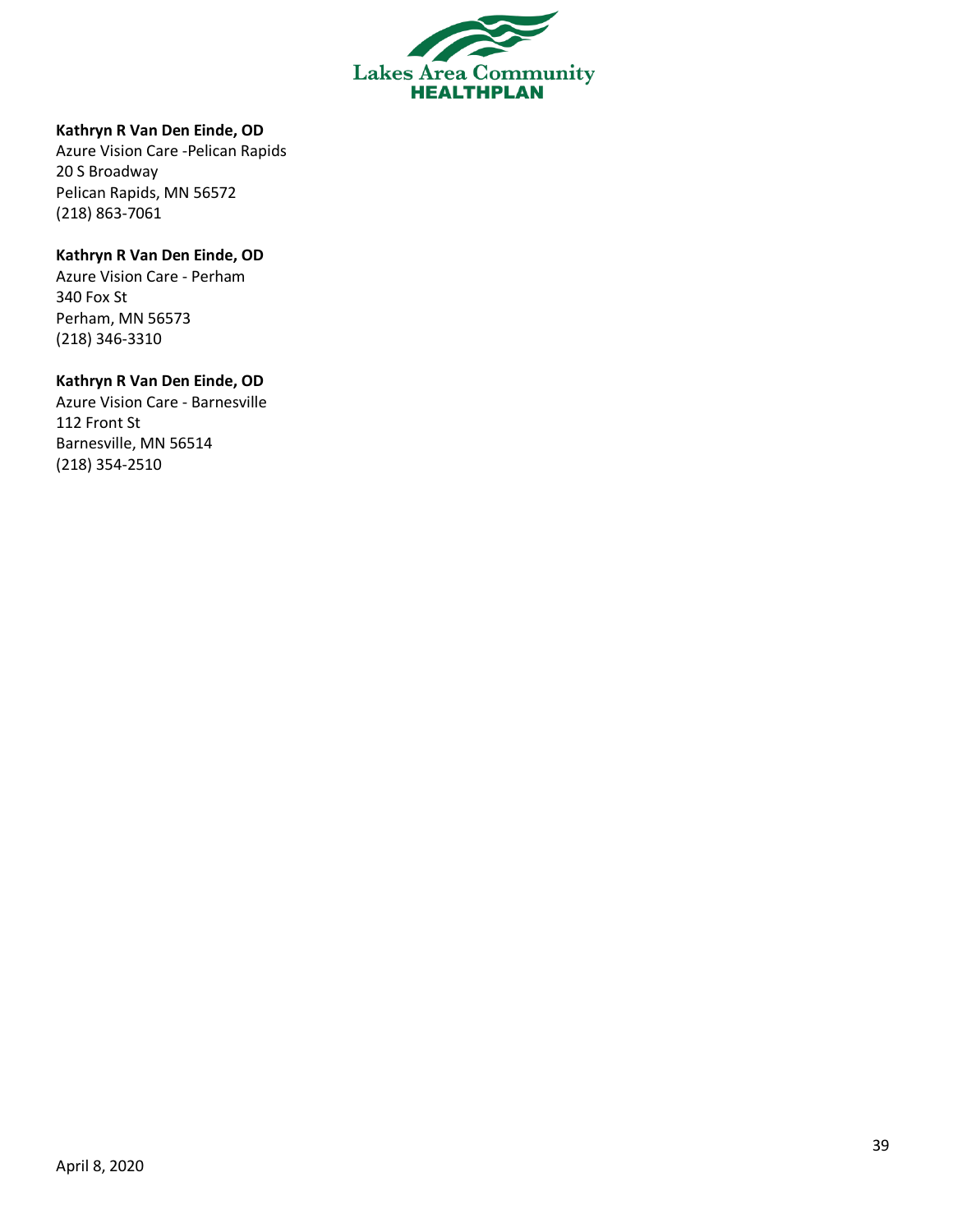

# <span id="page-39-0"></span>**Orthopedic Surgery**

### **Amanda Anderson, PAC**

Heartland Orthopedic Specialists 111 17th Ave E Ste 101 Alexandria, MN 56308 (320) 762-1144

### **Aaron J Balgaard, MD**

Heartland Orthopedic Specialists 2800 1st St S Ste 220 Willmar, MN 56201 (320) 762-1144

### **Aaron J Balgaard, MD**

Heartland Orthopedic Specialists 111 17th Ave E Ste 101 Alexandria, MN 56308 (320) 762-1144

### **Lance Beebout, PAC**

Heartland Orthopedic Specialists 111 17th Ave E Ste 101 Alexandria, MN 56308 (320) 762-1144

### **Richard F Bergstrom, MD**

Stevens Community Medical Center 400 E 1st St Morris, MN 56267 (320) 589-1313

### **Jefferson Brand, MD**

Heartland Orthopedic Specialists 111 17th Ave E Ste 101 Alexandria, MN 56308 (320) 762-1144

### **Paul Dale, MD**

Heartland Orthopedic Specialists 111 17th Ave E Ste 101 Alexandria, MN 56308 (320) 762-1144

### **Thomas Dudley, MD**

Heartland Orthopedic Specialists 111 17th Ave E Ste 101 Alexandria, MN 56308 (320) 762-1144

# **Siegfried Feierbend, MD**

Heartland Orthopedic Specialists 2800 1st St S Ste 220 Willmar, MN 56201 (320) 214-7355

# **Jason C Glynn, MD**

Prairie Ridge Hospital & Health Services - Elbow Lake Clinic 1411 Hwy 79 E Elbow Lake, MN 56531 (218) 685-4461

# **Jason C Glynn, MD**

Lake Region Healthcare 712 Cascade St S Fergus Falls, MN 56537 (218) 736-8000

### **Keon I Griffie, FNP** Prairie Ridge Hospital & Health Services - Morris Campus 24 E 7th St Morris, MN 56267 (320) 589-4008

### **Keon I Griffie, FNP**

Prairie Ridge Hospital & Health Services - Elbow Lake Clinic 1411 Hwy 79 E Elbow Lake, MN 56531 (218) 685-4461

### **Keon I Griffie, FNP**

Lake Region Healthcare 712 Cascade St S Fergus Falls, MN 56537 (218) 736-8000

### **Paul E Havel, MD**

Stevens Community Medical Center 400 E 1st St Morris, MN 56267 (320) 589-1313

# **Terry Kay, PAC**

Heartland Orthopedic Specialists 111 17th Ave E Ste 101 Alexandria, MN 56308 (320) 762-1144

### **Michael Kunstle, PAC**

Heartland Orthopedic Specialists 111 17th Ave E Ste 101 Alexandria, MN 56308 (320) 762-1144

### **Aaron K Lindstorm, DNP**

Prairie Ridge Hospital & Health Services - Morris Campus 24 E 7th St Morris, MN 56267 (320) 589-4008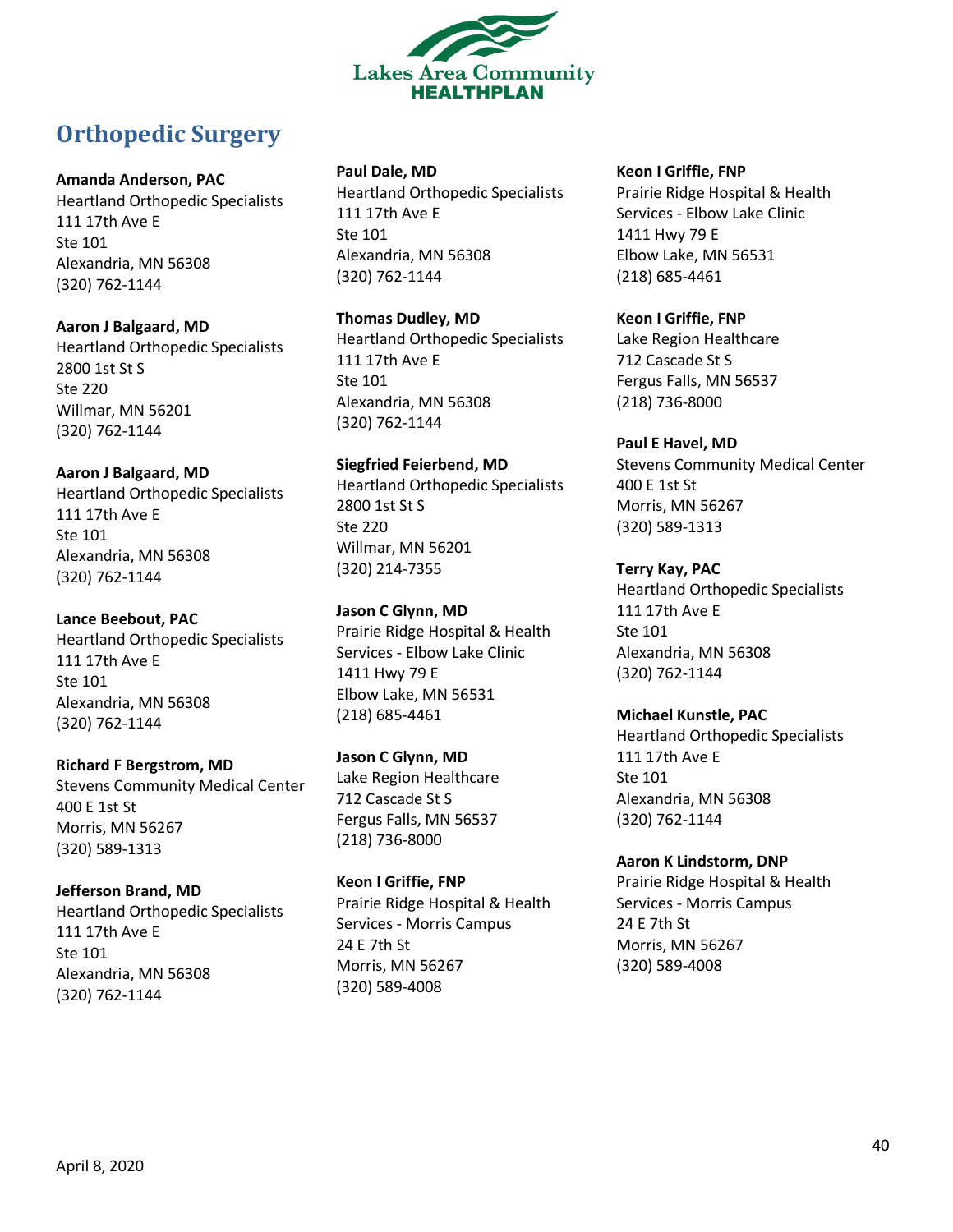

### **Aaron K Lindstorm, DNP**

Prairie Ridge Hospital & Health Services 1411 Hwy 79 E Elbow Lake, MN 56531 (218) 685 -4461

#### **Aaron K Lindstorm, DNP**

Lake Region Healthcare 712 Cascade St S Fergus Falls, MN 56537 (218) 736 -8000

#### **Emily J Monroe, MD**

Heartland Orthopedic Specialists 2800 1St St S Ste 220 Willmar, MN 56201 (320) 762 -1144

### **Emily J Monroe, MD**

Heartland Orthopedic Specialists 111 17th Ave E Ste 101 Alexandria, MN 56308 (320) 762 -1144

#### **Eric Nelson, MD**

Heartland Orthopedic Specialists 111 17th Ave E Ste 101 Alexandria, MN 56308 (320) 762 -1144

#### **Kory J Nordick, PA - C**

Prairie Ridge Hospital & Health Services 24 E 7th St Morris, MN 56267 (320) 589 -4008

### **Kory J Nordick, PA - C**

Prairie Ridge Hospital & Health Services 1411 Hwy 79 E Elbow Lake, MN 56531 (218) 685 -4461

#### **Kory J Nordick, PA - C**

Lake Region Healthcare 712 Cascade St S Fergus Falls, MN 56537 (218) 736 -8000

### **Kathleen Quarzenski, CNP**

Heartland Orthopedic Specialists 2800 1St St S Ste 220 Willmar, MN 56201 (320) 214 -7355

#### **Jessica R Radermacher, PA - C**

Heartland Orthopedic Specialists 111 17th Ave E Ste 101 Alexandria, MN 56308 (320) 762 -1144

### **Christopher J Rott, DO**

Lake Region Healthcare 712 Cascade St S Fergus Falls, MN 56537 (218) 739 -2221

### **Dennis Weigel, MD**

Heartland Orthopedic Specialists 111 17th Ave E Ste 101 Alexandria, MN 56308 (320) 762 -1144

### **Dana J Williams, MD**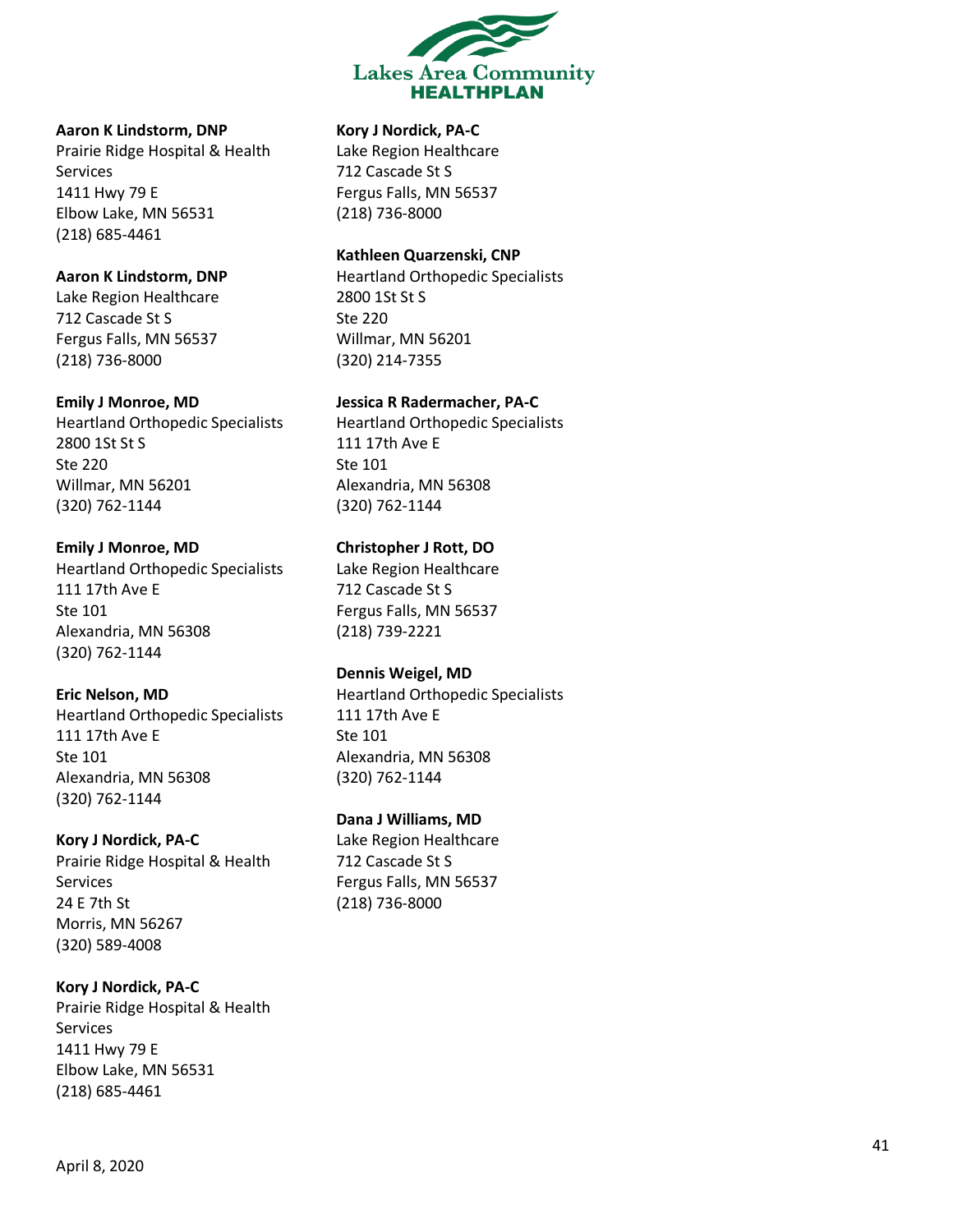

# <span id="page-41-0"></span>**Orthopedics**

### **Alyse Engen, PA-C**

Prairie Ridge Hospital & Health Services 24 E 7th St Morris, MN 56267 (320) 589-4008

# **Alyse Engen, PA-C**

Prairie Ridge Hospital & Health Services - Elbow Lake Clinic 1411 Hwy 79 E Elbow Lake, MN 56531 (218) 685-4461

### **Alyse Engen, PA-C**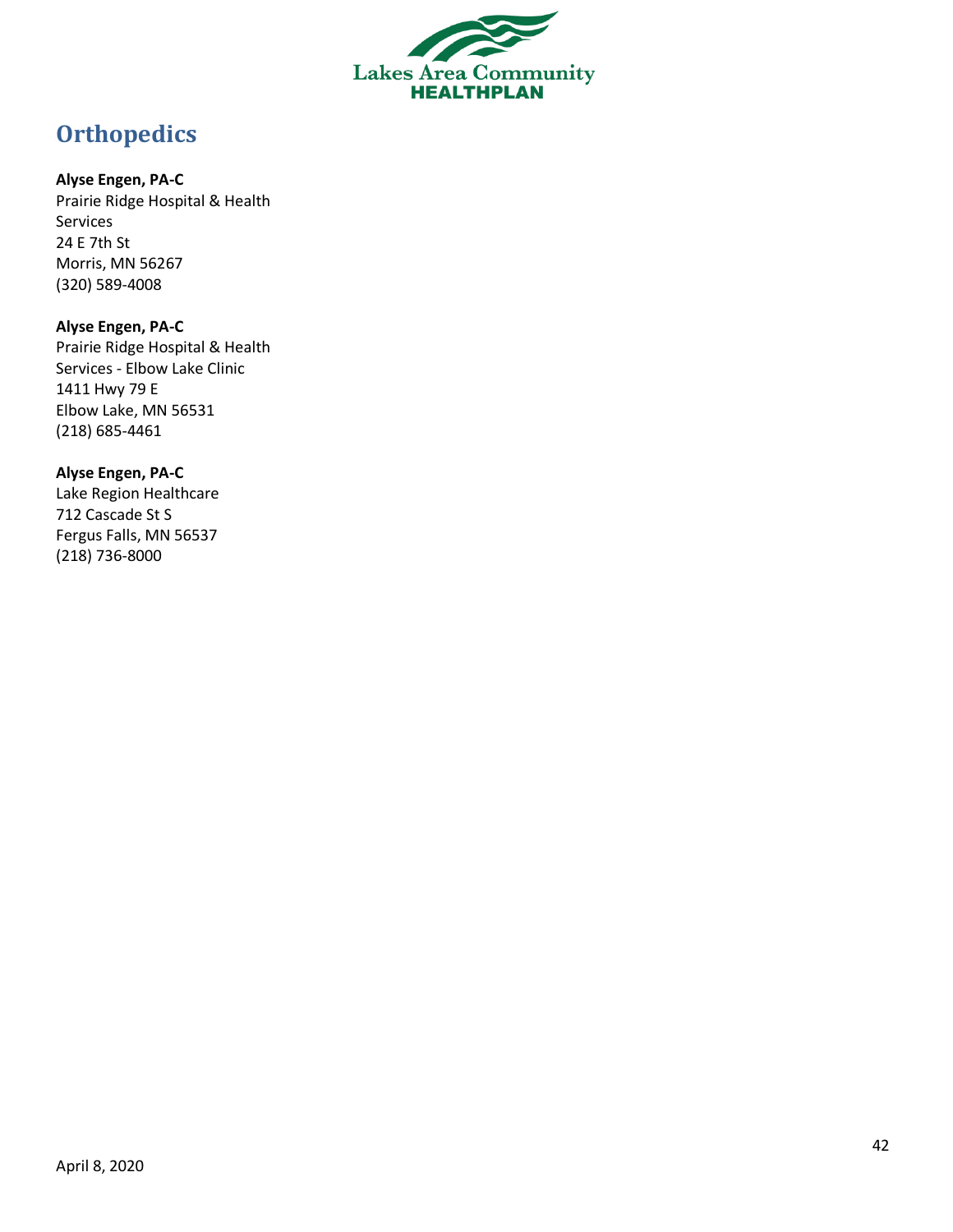

# <span id="page-42-0"></span>**Otolaryngology (Ent)**

### **William Porter, MD**

Lake Region Healthcare 712 Cascade St S Fergus Falls, MN 56537 (218) 736-8000

### **William D Richards, DO**

Lakes ENT, a Service of Alomere Health 111 17th Ave E Ste 1 Alexandria, MN 56308 (320) 759-4326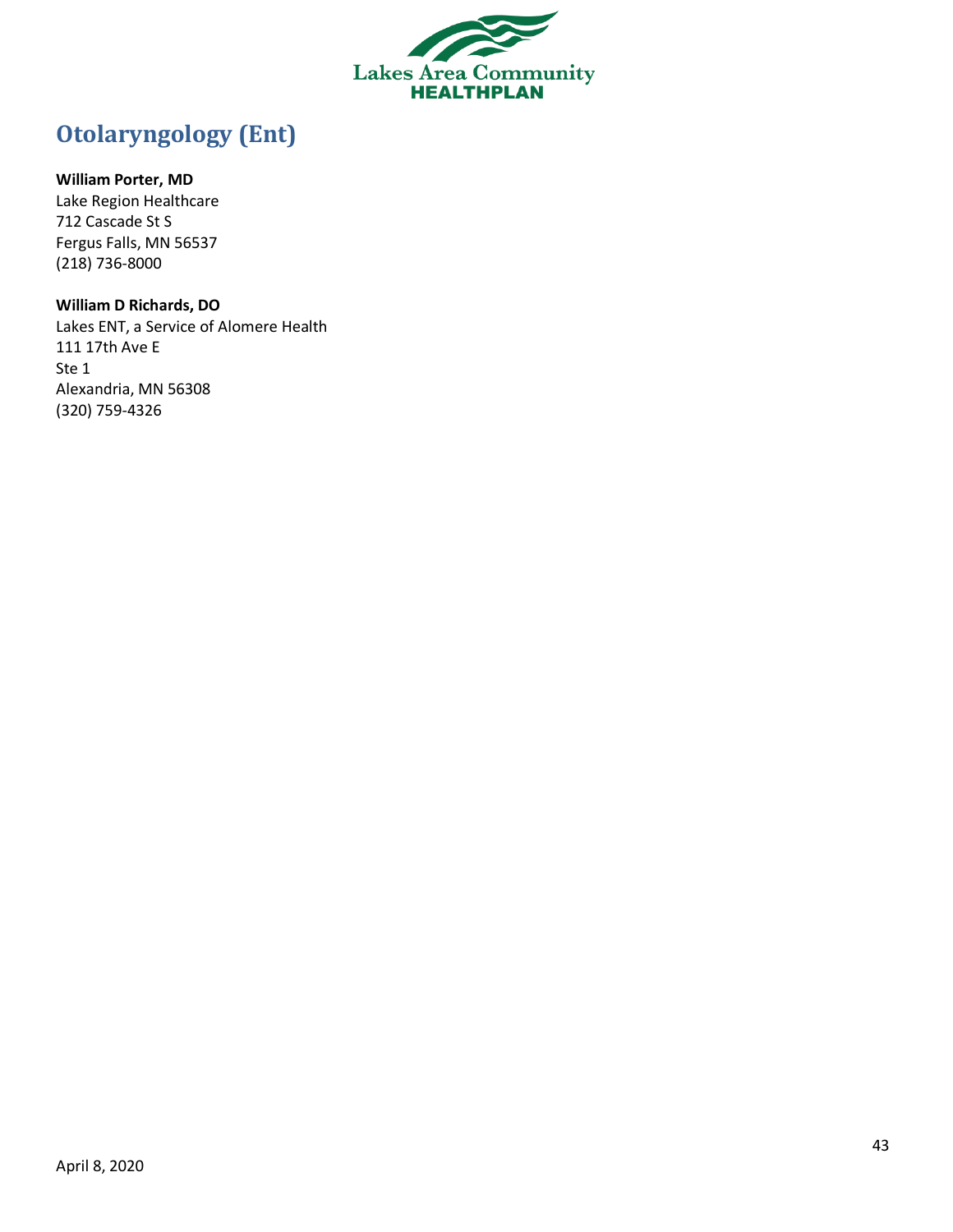

# <span id="page-43-0"></span>**Pediatrics**

### **Brian Carlson, MD**

Alexandria Clinic 610 30th Ave W Alexandria, MN 56308 (320) 763-5123

**Lawrence F Eisinger, MD** Lake Region Healthcare 712 Cascade St S Fergus Falls, MN 56537 (218) 736-8000

### **Angela Folstad, MD**

Lake Region Healthcare 111 W Vernon Ave Fergus Falls, MN 56537 (218) 739-2221

**Terrence E Keller, PA** Lake Region Healthcare - Walk-In Clinic 2311 W Lincoln Ave Fergus Falls, MN 56537 (218) 736-6800

### **Terrence E Keller, PA** Lake Region Healthcare

712 Cascade St S Fergus Falls, MN 56537 (218) 736-8000

**Allen E Magnuson, MD** Lake Region Healthcare - Walk-In Clinic 2311 W Lincoln Ave Fergus Falls, MN 56537 (218) 736-8000

# **Allen E Magnuson, MD**

Lake Region Healthcare - Battle Lake Clinic 410 Lake Ave S Battle Lake, MN 56515 (218) 864-5283

### **Allen E Magnuson, MD**

Lake Region Healthcare - Barnesville Area Clinic 209 2nd St SE Barnesville, MN 56514 (218) 354-2111

# **Allen E Magnuson, MD**

Lake Region Healthcare - Ashby Clinic 110 County Rd 82 E Ashby, MN 56309 (218) 747-2293

# **Allen E Magnuson, MD**

Lake Region Healthcare 712 Cascade St S Fergus Falls, MN 56537 (218) 736-8000

# **Kenneth J Martin, MD**

Alexandria Clinic, A Service of Douglas Lake Region Healthcare County Hospital 610 30th Ave W Alexandria, MN 56308 (320) 763-5123

# **Jenna Mattocks, PNP**

Alexandria Clinic 610 30th Ave W Alexandria, MN 56308 (320) 763-5123

# **Carmen Schnurer, MD**

Lake Region Healthcare - Walk-In Clinic 2311 W Lincoln Ave Fergus Falls, MN 56537 (218) 739-6800

# **Carmen Schnurer, MD**

Lake Region Healthcare - Battle Lake Clinic 410 Lake Ave S Battle Lake, MN 56515 (218) 864-5283

### **Carmen Schnurer, MD**

Lake Region Healthcare - Barnesville Area Clinic 209 Second St SE Barnesville, MN 56514 (218) 354-2111

### **Carmen Schnurer, MD**

Lake Region Healthcare - Ashby Clinic 110 County Rd 82 E Ashby, MN 56309 (218) 747-2293

### **Carmen Schnurer, MD**

Lake Region Healthcare 712 Cascade St S Fergus Falls, MN 56537 (218) 739-2221

# **Michael V Severson, MD**

712 Cascade St S Fergus Falls, MN 56537 (218) 739-2221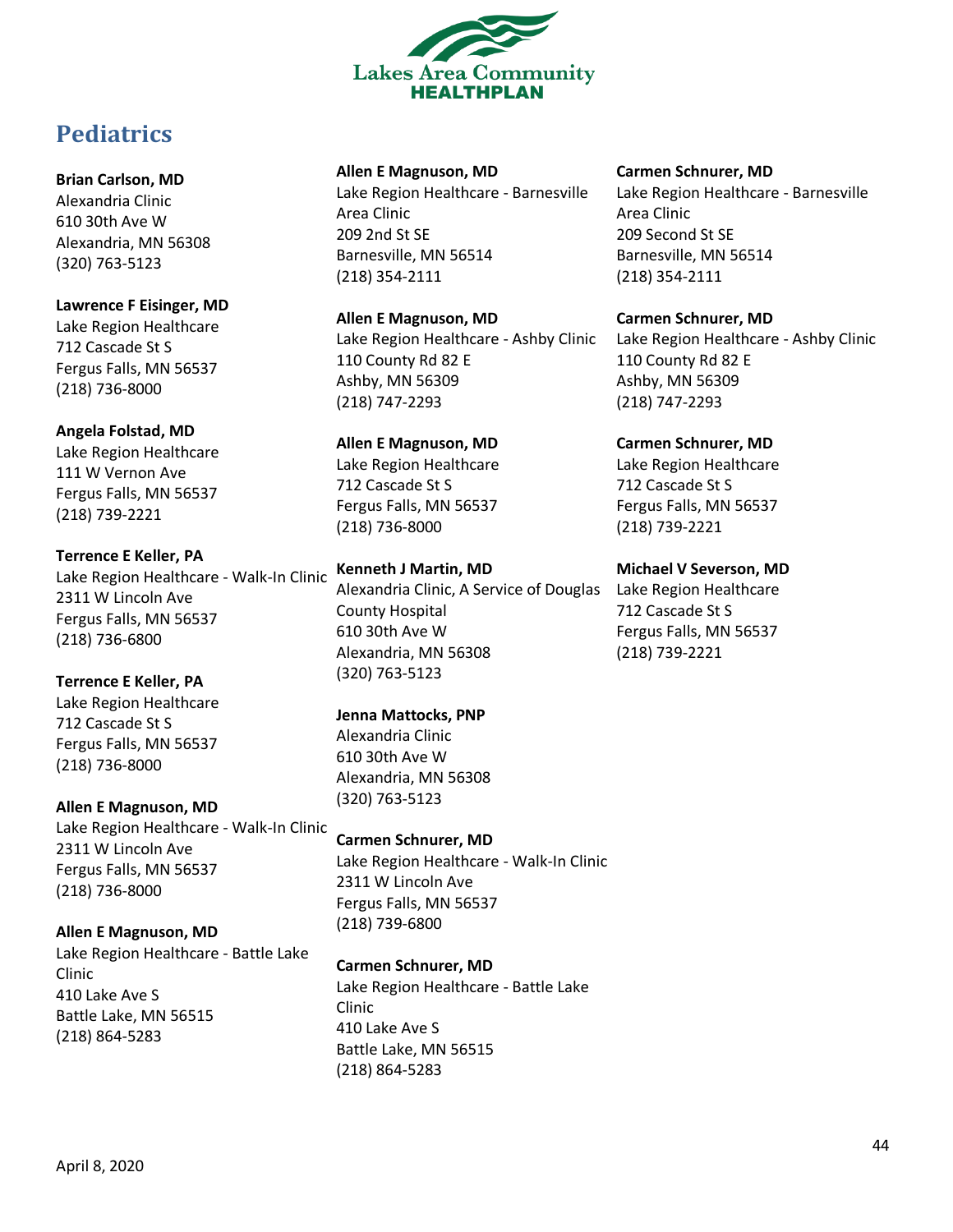

# <span id="page-44-0"></span>**Physician Assistant**

### **Susan Berg, PA - C**

Lake Region Healthcare Clinic Services 111 W Vernon Ave Fergus Falls, MN 56537 (218) 739 -2221

### **Susan Berg, PA - C** Lake Region Healthcare 712 Cascade St S Fergus Falls, MN 56537 (218) 736 -8000

### **Susan Berg, PA - C** Prairie Ridge Hospital & Health Services - Morris Campus 24 E 7th St Morris, MN 56267 (320) 589 -4008

### **Susan Berg, PA - C**

Prairie Ridge Hospital & Health Services 1411 Hwy 79 E Elbow Lake, MN 56531 (218) 685 -4461

### **Timothy Hovde, PA - C**

Prairie Ridge Hospital & Health Services 1411 Hwy 79 E Elbow Lake, MN 56531 (218) 685 -4461

# **Timothy Hovde, PA - C**

Prairie Ridge Hospital & Health Services - Morris Campus 24 E 7th St Morris, MN 56267 (320) 589 -4008

# **Sarah M Rusch, PA - C**

Alexandria Clinic 610 30th Ave W Alexandria, MN 56308 (320) 763 -5123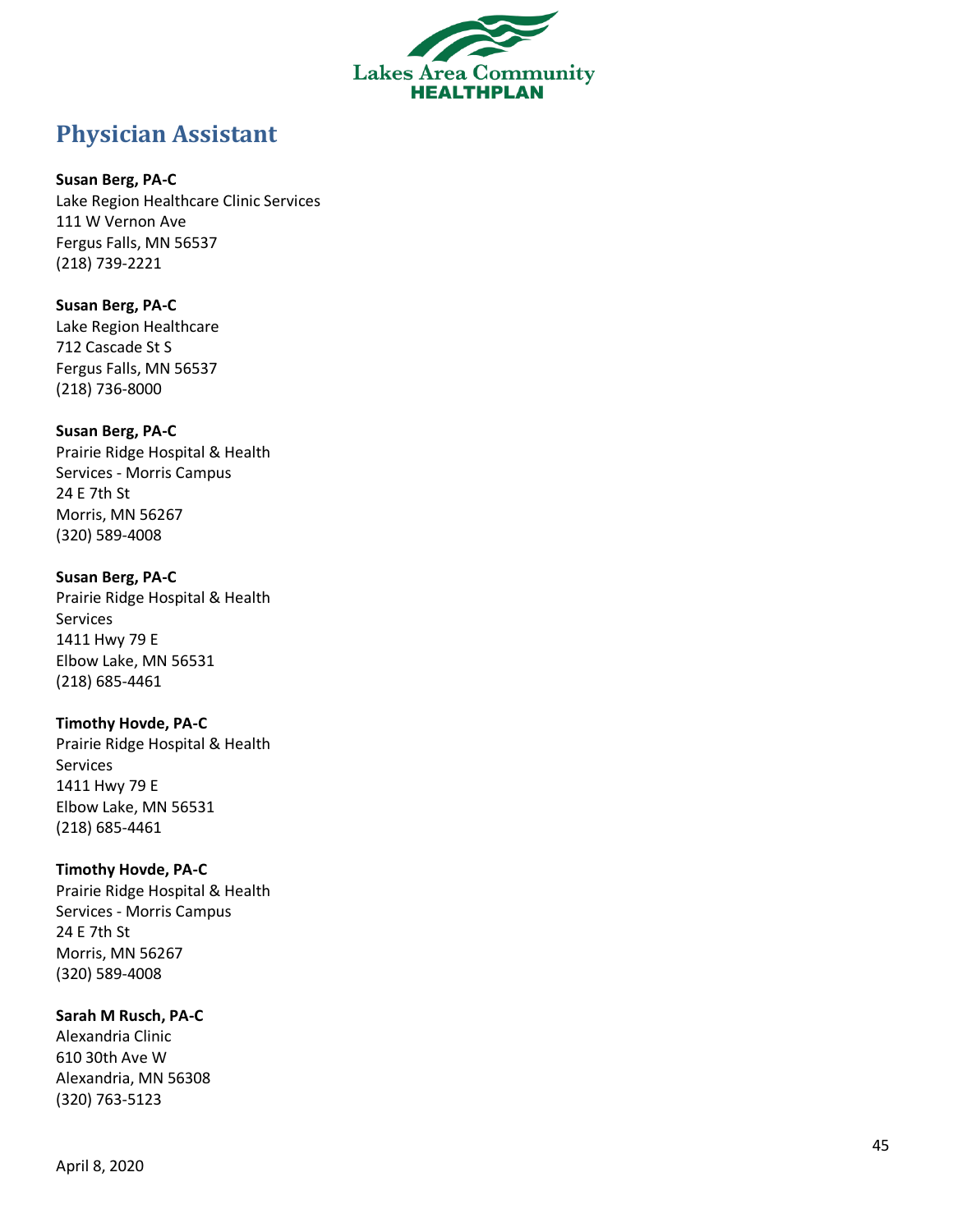

# <span id="page-45-0"></span>**Podiatry**

### **Otter Tail Podiatry, Pc**

120 E Junius Ave Fegus Falls, MN 56537 (218) 736 -6868

# **Marc J Butcher, DPM**

Otter Tail Podiatry, Pc 120 E Junius Ave Fergus Falls, MN 56537 (218) 736 -6868

### **Rebecca R DeHart, DPM**

Stevens Community Medical Center 400 E 1st St Morris, MN 56267 (320) 589 -1313

### **Amee Gibson, DPM**

Stevens Community Medical Center 400 E 1st St Morris, MN 56267 (320) 589 -1313

# **Naomi D Schmid, DPM**

Lake Region Healthcare 712 Cascade St S Fergus Falls, MN 56537 (218) 739 -2221

# **Stephen C Schmid, DPM**

Lake Region Healthcare 712 Cascade St S Fergus Falls, MN 56537 (218) 739 -2221

# **Russell Sticha, DPM**

Heartland Orthopedic Specialists 111 17th Ave E Ste 101 Alexandria, MN 56308 (320) 762 -1144

# **Terence L Vanderheiden, DPM**

Heartland Orthopedic Specialists 111 17th Ave E Ste 101 Alexandria, MN 56308 (320) 762 -1144

### **Terence Vanderheiden, DPM**

Alexandria Clinic 610 30th Ave W Alexandria, MN 56308 (320) 763 -5123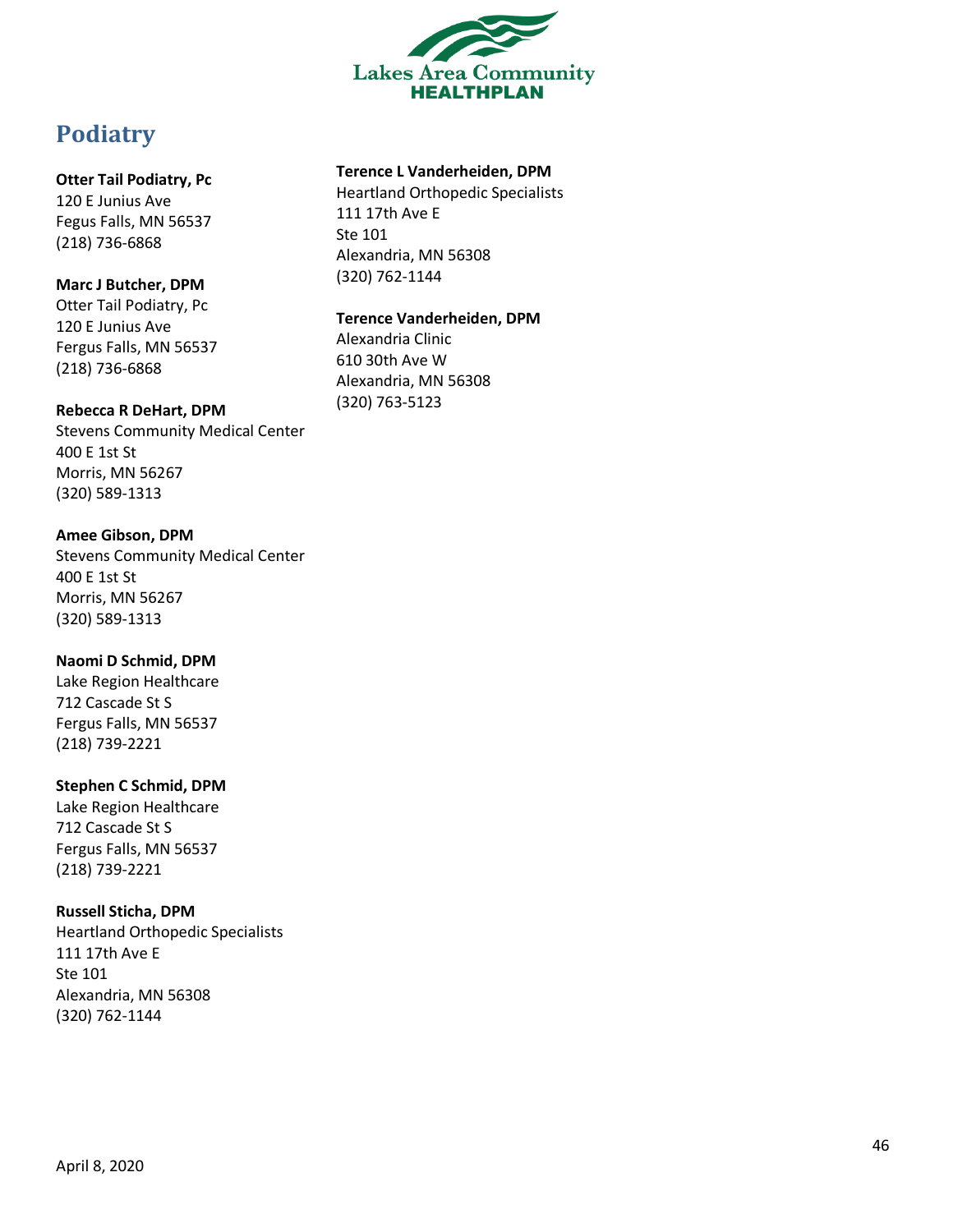

# <span id="page-46-0"></span>**Psychiatry**

### **Delores A Alleckson, APRN**

Lakeland Mental Health Center 1010 32nd Ave S Moorhead, MN 56560 (218) 733-7524

**Delores A Alleckson, APRN** Lakeland Mental Health Center 100 17th Ave NW Ste 2 Glenwood, MN 56334 (320) 634-3446

**Delores A Alleckson, APRN** Lakeland Mental Health Center 980 S Tower Rd Fergus Falls, MN 56537 (218) 736-6987

**Delores A Alleckson, APRN** Lakeland Mental Health Center 1500 Irving St Alexandria, MN 56308 (320) 762-2400

**Janet E Andrews, MD** Lake Region Healthcare 712 Cascade St S Fergus Falls, MN 56537 (218) 736-8000

**Louise M Dewey, PMHNP-BC** Stevens Community Medical Center 400 E 1st St Morris, MN 56267 (320) 589-1313

**Peter Neifert, MD** Lake Region Healthcare 712 Cascade St S Fergus Falls, MN 56537 (218) 736-8000

**Peter Neifert, MD**

Lake Region Healthcare Clinic Services Lakeland Mental Health Center 111 W Vernon Ave Fergus Falls, MN 56537 (218) 739-2221

**Jacob Orin, PMHNP** Lakeland Mental Health Center 980 S Tower Rd Fergus Falls, MN 56537 (218) 736-6987

**Rebecca I Rogholt, MS** Stevens Community Medical Center 400 E 1st St Morris, MN 56267 (320) 589-1313

**Jeffrey Sawyer, MD** Lake Region Healthcare 712 Cascade St S Fergus Falls, MN 56537 (218) 736-8000

**Jeffrey Sawyer, MD** Lake Region Healthcare 111 W Vernon Ave Fergus Falls, MN 56537 (218) 739-2221

**Stacy D Spaeth, PMHNP** Lakeland Mental Health Center 1010 32nd Ave S Moorhead, MN 56560 (320) 762-2400

**Stacy D Spaeth, PMHNP** Lakeland Mental Health Center 100 17th Ave NW Ste 2 Glenwood, MN 56334 (320) 634-3446

**Stacy D Spaeth, PMHNP** 980 S Tower Rd Fergus Falls, MN 56537

(218) 736-6987

**Stacy D Spaeth, PMHNP** Lakeland Mental Health Center 928 8th St SE Detroit Lakes, MN 56501 (218) 847-1676

**Stacy D Spaeth, PMHNP** Lakeland Mental Health Center 1500 Irving St Alexandria, MN 56308 (320) 762-2400

**Paul Wawin, MD** Lake Region Healthcare 712 Cascade St S Fergus Falls, MN 56537 (218) 736-8000

**Paul Wawin, MD** Lake Region Healthcare Clinic Services 111 W Vernon Ave Fergus Falls, MN 56537 (218) 739-2221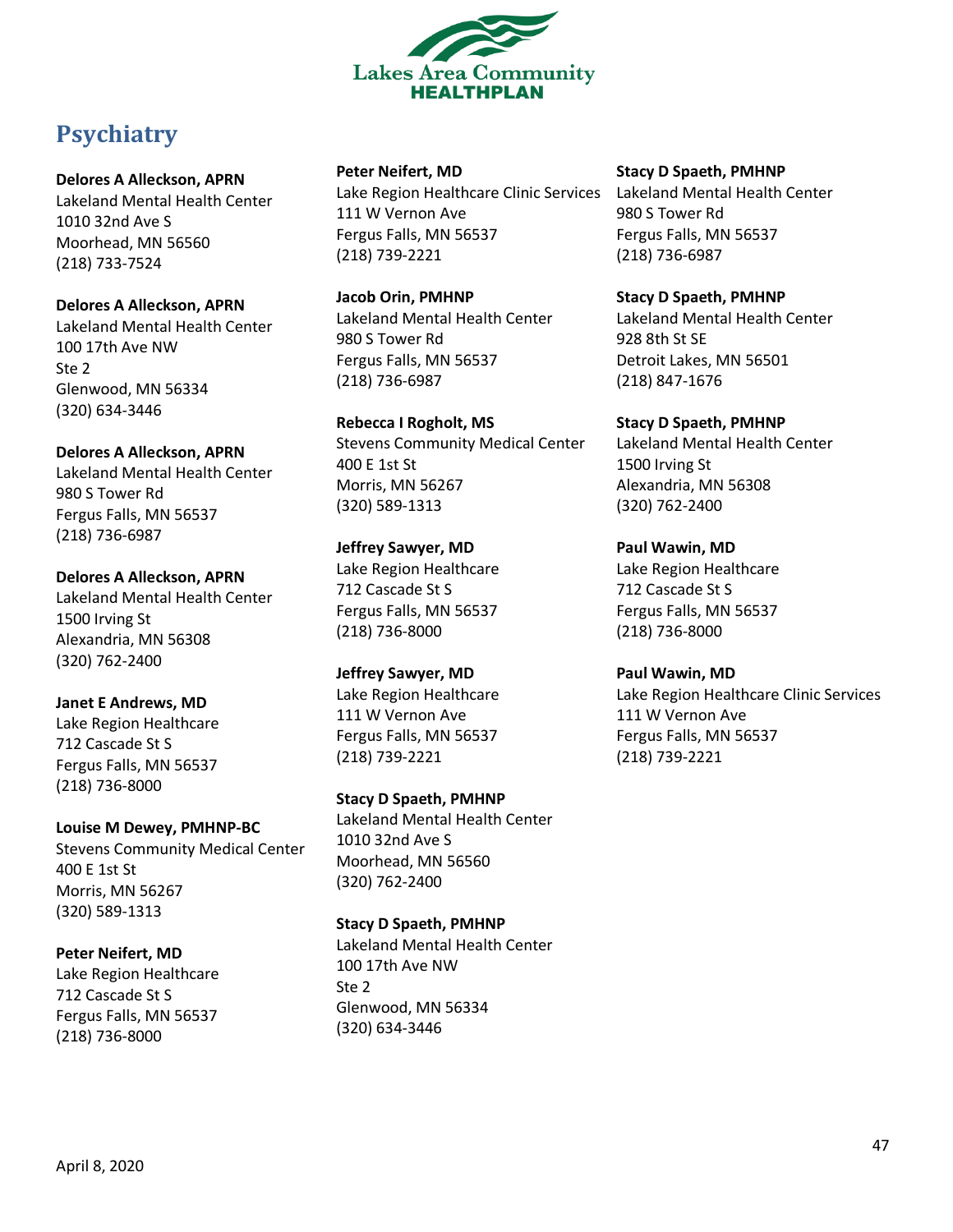

# <span id="page-47-0"></span>**Psychiatry & Neurology**

**David J Mach, DO** Lake Region Healthcare 712 Cascade St S Fergus Falls, MN 56537

(218) 736-8000 **Tierria S McGlothin, PMHNP** Lakeland Mental Health Center 702 34th Ave E Alexandria, MN 56308 (320) 762-2400

**Tierria S McGlothin, PMHNP** Lakeland Mental Health Center 928 8th St SE Detroit Lakes, MN 56501 (218) 847-1676

**Tierria S McGlothin, PMHNP** Lakeland Mental Health Center 1010 32nd Ave S Moorhead, MN 56560 (218) 233-7524

**Tierria S McGlothin, PMHNP** Lakeland Mental Health Center 980 S Tower Rd Fergus Falls, MN 56537 (218) 736-6987

**Susan J Meland, MD** Prairie Ridge Hospital & Health Services - Hoffman Clinic 114 Main St Hoffman, MN 56339

**Susan J Meland, MD** Prairie Ridge Hospital & Health Services - Ashby Clinic 110 County Rd 82 E Ashby, MN 56309

### **Susan J Meland, MD**

Prairie Ridge Hospital & Health Services - Morris Campus 24 E 7th St Morris, MN 56267

**Susan J Meland, MD** Prairie Ridge Hospital & Health Services - Herman Clinic 204 5th St SE Herman, MN 56248

**Susan J Meland, MD** Prairie Ridge Hospital & Health Services - Evansville Clinic 649 1/2 State St Evansville, MN 56329 (218) 948-2040

**Susan J Meland, MD** Prairie Ridge Hospital & Health Services - Elbow Lake Clinic 1411 Hwy 79 E Elbow Lake, MN 56531

**Susan J Meland, MD** Lake Region Healthcare 712 Cascade St S Fergus Falls, MN 56537 (218) 736-8000

**Daniel H Schubert, RN, CNS** Lakeland Mental Health Center 980 S Tower Rd Fergus Falls, MN 56537 (218) 736-6987

**Lee A Schuhmann- Lutes, MD** Lakeland Mental Health Center 1010 32nd Ave S Moorhead, MN 56560 (218) 233-7524

**Lee A Schuhmann- Lutes, MD**

Lakeland Mental Health Center 100 17th Ave NW Ste 2 Glenwood, MN 56334 (320) 634-3446

**Lee A Schuhmann- Lutes, MD** Lakeland Mental Health Center 980 S Tower Rd Fergus Falls, MN 56537 (218) 736-6987

**Lee A Schuhmann- Lutes, MD** Lakeland Mental Health Center 928 8th St SE Detroit Lakes, MN 56501 (218) 847-1676

**Lee A Schuhmann- Lutes, MD** Lakeland Mental Health Center 1500 Irving St Alexandria, MN 56308 (320) 762-2400

**Daniel S Traiser, MD** Lakeland Mental Health Center 980 S Tower Rd Fergus Falls, MN 56537 (218) 998-3123

**Daniel S Traiser, MD** Lake Region Healthcare 712 Cascade St S Fergus Falls, MN 56537 (218) 736-8000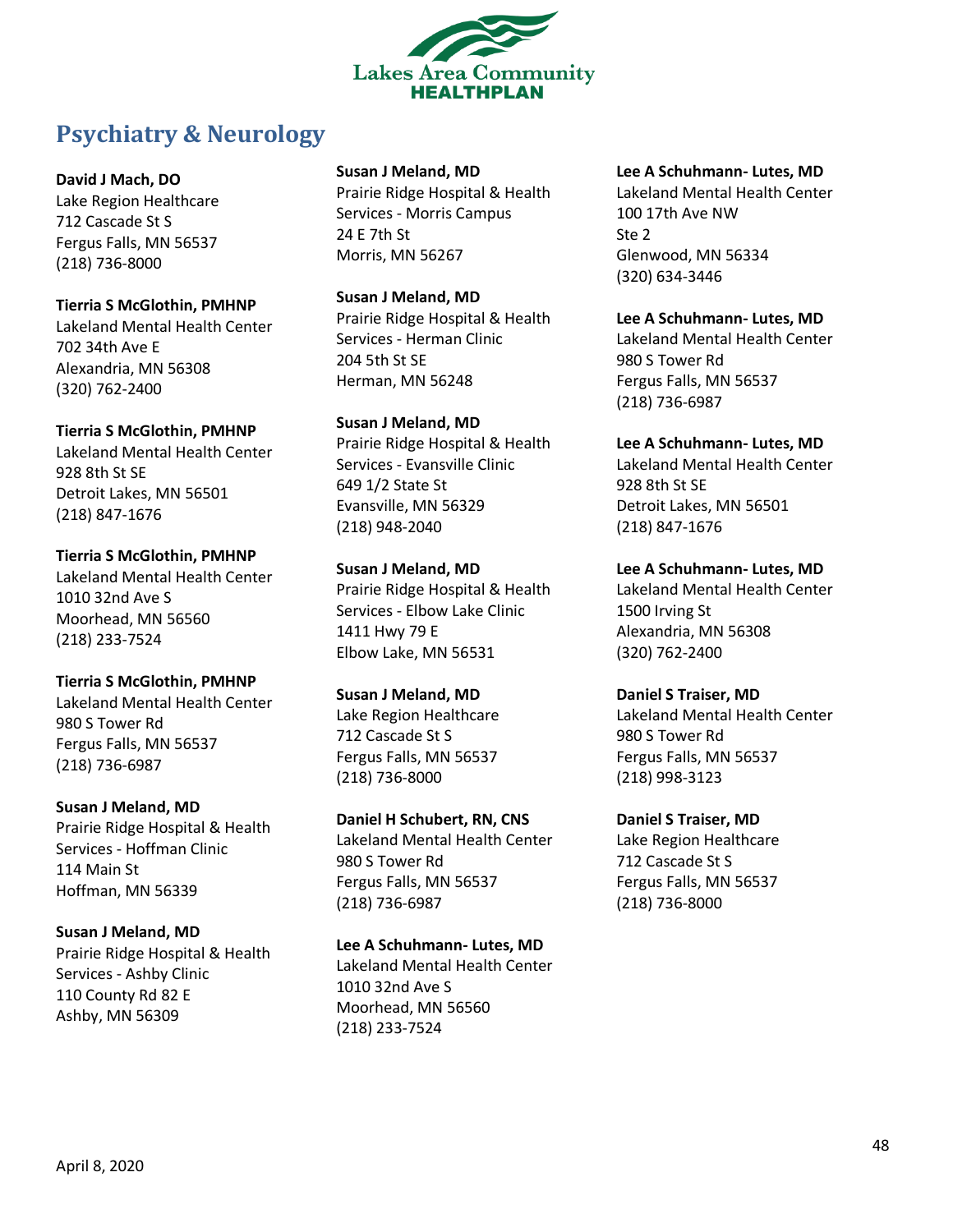

# <span id="page-48-0"></span>**Psychiatry - Child & Adolescent**

### **Kathleen M Simpson, CNS**

Lakeland Mental Health Center 1010 32nd Ave S Moorhead, MN 56560 (218) 733 -7524

### **Kathleen M Simpson, CNS**

Lakeland Mental Health Center 100 17th Ave NW Ste 2 Glenwood, MN 56334 (320) 634 -3446

### **Kathleen M Simpson, CNS**

Lakeland Mental Health Center 980 S Tower Rd Fergus Falls, MN 56537 (218) 736 -6987

### **Kathleen M Simpson, CNS**

Lakeland Mental Health Center 928 8th St SE Detroit Lakes, MN 56501 (218) 847 -1676

### **Kathleen M Simpson, CNS**

Lakeland Mental Health Center 1500 Irving St Alexandria, MN 56308 (320) 762 -2400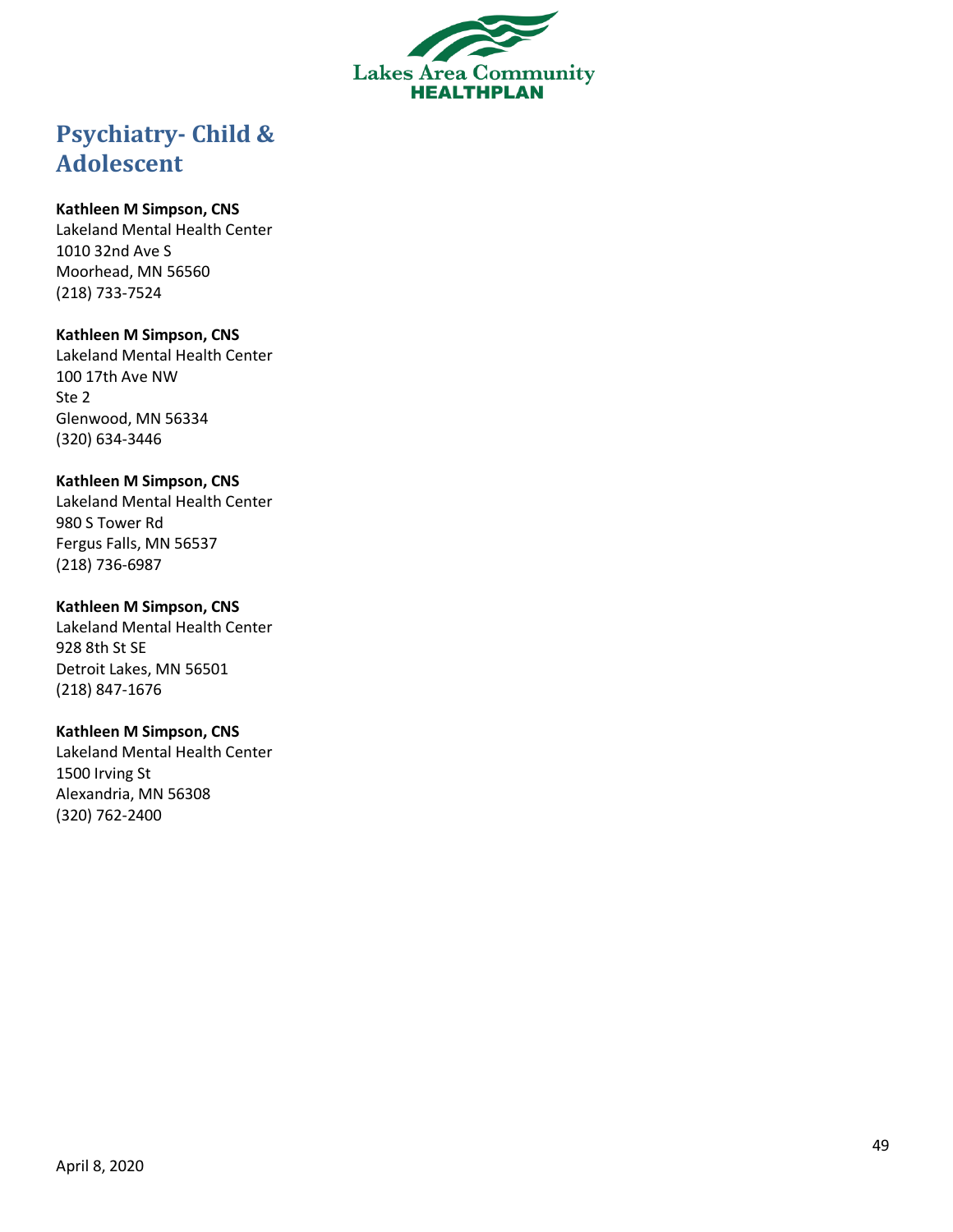

# <span id="page-49-0"></span>**Psychologist**

### **Michael Backman, MS**

Stevens Community Medical Center 400 E 1st St Morris, MN 56267 (320) 589-1313

**Wanda J Dahlen, PHD** Lakeland Mental Health Center 980 S Tower Rd Fergus Falls, MN 56537 (218) 736-6987

**Wanda J Dahlen, PHD**

Lakeland Mental Health Center 928 8th St SE Detroit Lakes, MN 56501 (218) 847-1676

**Dion X Darveaux, PHD** Darveaux Psychological Services 121 N Mill St Fergus Falls, MN 56537 (218) 736-3035

# **Louise A Ferry, MA**

Stevens Community Medical Center 400 E 1st St Morris, MN 56267 (320) 589-1313

**Carolyn D Giannone, PHD, LP**

Lakeland Mental Health Center 1010 32nd Ave S Moorhead, MN 56560 (218) 733-7524

**Carolyn D Giannone, PHD, LP** Lakeland Mental Health Center 100 17th Ave NW Ste 2 Glenwood, MN 56334 (320) 634-3446

# **Carolyn D Giannone, PHD, LP**

Lakeland Mental Health Center 980 S Tower Rd Fergus Falls, MN 56537 (218) 736-6987

**Carolyn D Giannone, PHD, LP** Lakeland Mental Health Center 928 8th St SE Detroit Lakes, MN 56501 (218) 847-1676

**Carolyn D Giannone, PHD, LP** Lakeland Mental Health Center 1500 Irving St Alexandria, MN 56308 (320) 762-2400

**Jon Koll, PMHNP** Lakeland Mental Health Center 1010 32nd Ave S Moorhead, MN 56560 (218) 233-7524

**Jon Koll, PMHNP** Lakeland Mental Health Center 100 17th Ave NW Ste 2 Glenwood, MN 56334 (320) 634-3446

**Nathanael M Larsen, PHD** Lakeland Mental Health Center 980 S Tower Rd Fergus Falls, MN 56537 (218) 736-6987

# **Christianne M Lysne, PHD**

The Blue Lotus, LLC 225 W Cavour Ave Ste C Fergus Falls, MN 56537 (218) 230-2211

### **Christianne M Lysne, PHD** Generations, Inc Counseling Associates 225 W Cavour Ave Fergus Falls, MN 56537 (218) 998-3123

**Mark C Lysne, PHD** Generations, Inc Counseling Associates 225 W Cavour Ave Fergus Falls, MN 56537 (218) 998-3123

**June Meyerhoff, PSYD, LP** Stevens Community Medical Center 400 E 1st St Morris, MN 56267 (320) 589-1313

**Elizabeth S Monke, MS, LP** Lakeland Mental Health Center 980 S Tower Rd Fergus Falls, MN 56537 (218) 736-6987

**Thea L Rothmann, PHD** Lakeland Mental Health Center 1010 32nd Ave S Moorhead, MN 56560 (218) 733-7524

**Thea L Rothmann, PHD** Lakeland Mental Health Center 100 17th Ave NW Ste 2 Glenwood, MN 56334 (320) 634-3446

**Thea L Rothmann, PHD** Lakeland Mental Health Center 980 S Tower Rd Fergus Falls, MN 56537 (218) 736-6987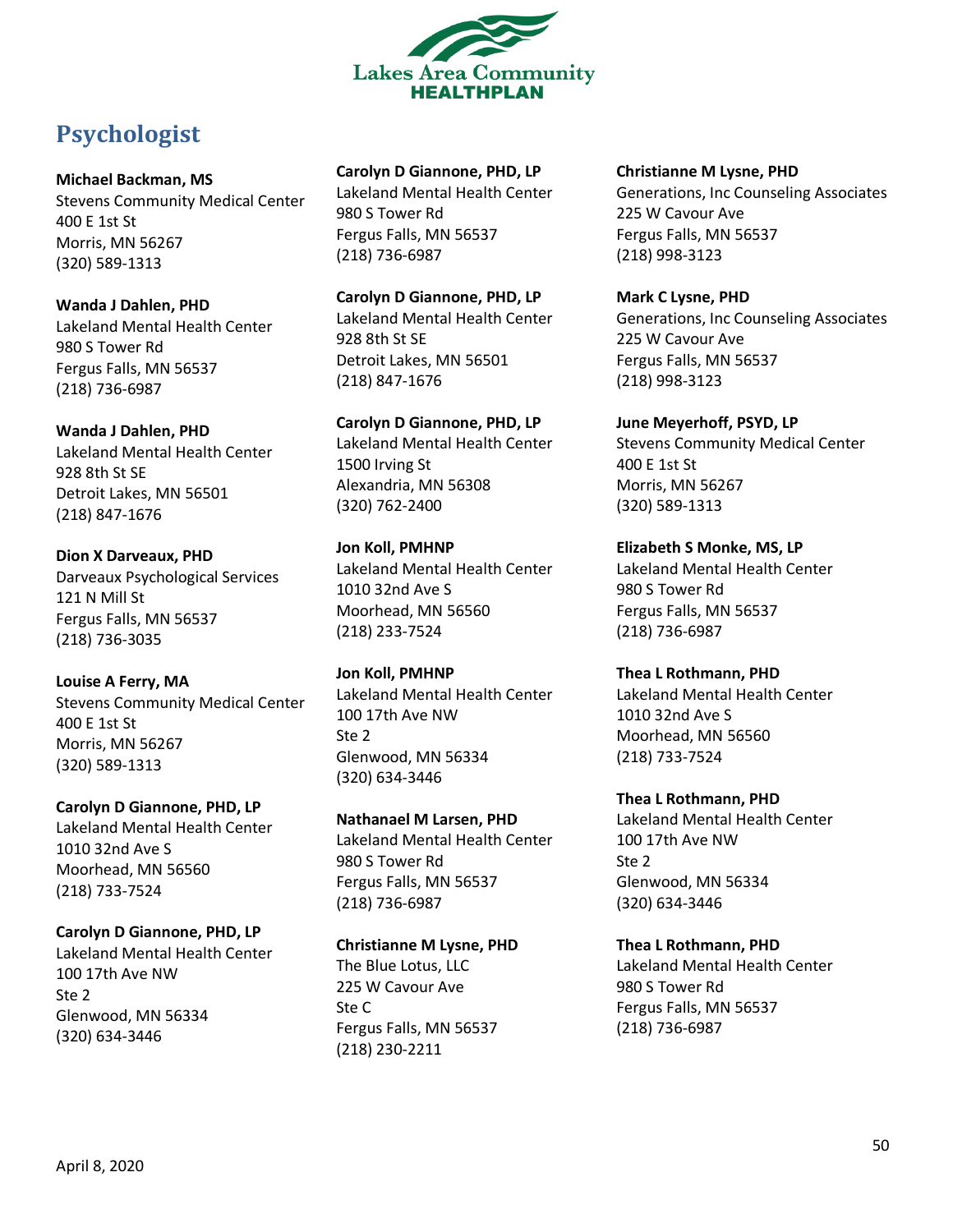

#### **Thea L Rothmann, PHD**

Lakeland Mental Health Center 928 8th St SE Detroit Lakes, MN 56501 (218) 847-1676

### **Thea L Rothmann, PHD**

Lakeland Mental Health Center 1500 Irving St Alexandria, MN 56308 (320) 762-2400

### **Lori Rottman, PHD, LP**

Valley Christian Counseling Center 509 25th Ave N Fargo, ND 58102 (701) 232-6224

**Lori Rottman, PHD, LP**

Valley Christian Counseling Center 509 25th Ave N Fargo, ND 58102 (701) 232-6224

**Kathleen R Schara, PSYD, LP** Lakeland Mental Health Center 980 S Tower Rd Fergus Falls, MN 56537 (218) 736-6987

**Mary K Schmidt, PHD** Lakeland Mental Health Center 980 S Tower Rd Fergus Falls, MN 56537 (218) 736-6987

**Kevin M Schumacher, PHD, LP** Lakeland Mental Health Center 1010 32nd Ave S Moorhead, MN 56560 (218) 233-7524

### **Kevin M Schumacher, PHD, LP**

Lakeland Mental Health Center 100 17th Ave NW Ste 2 Glenwood, MN 56334 (320) 634-3446

### **Kevin M Schumacher, PHD, LP**

Lakeland Mental Health Center 980 S Tower Rd Fergus Falls, MN 56537 (218) 736-6987

**Kevin M Schumacher, PHD, LP**

Lakeland Mental Health Center 928 8th St SE Detroit Lakes, MN 56501 (218) 847-1676

**Kevin M Schumacher, PHD, LP** Lakeland Mental Health Center 1500 Irving St Alexandria, MN 56308 (320) 762-2400

**Lori A Shaleen, PHD, LP** Lakeland Mental Health Center 1010 32nd Ave S Moorhead, MN 56560 (218) 233-7524

**Lori A Shaleen, PHD, LP** Lakeland Mental Health Center 100 17th Ave NW Ste 2 Glenwood, MN 56334 (320) 634-3446

### **Lori A Shaleen, PHD, LP**

Lakeland Mental Health Center 980 S Tower Rd Fergus Falls, MN 56537 (218) 736-6987

### **Lori A Shaleen, PHD, LP**

Lakeland Mental Health Center 928 8th St SE Detroit Lakes, MN 56501 (218) 847-1676

#### **Lori A Shaleen, PHD, LP**

Lakeland Mental Health Center 1500 Irving St Alexandria, MN 56308 (320) 762-2400

**Darrin D Tonsfeldt, LP**

Lakeland Mental Health Center 980 S Tower Rd Fergus Falls, MN 56537 (218) 736-6987

### **Nicole N Welle, MD**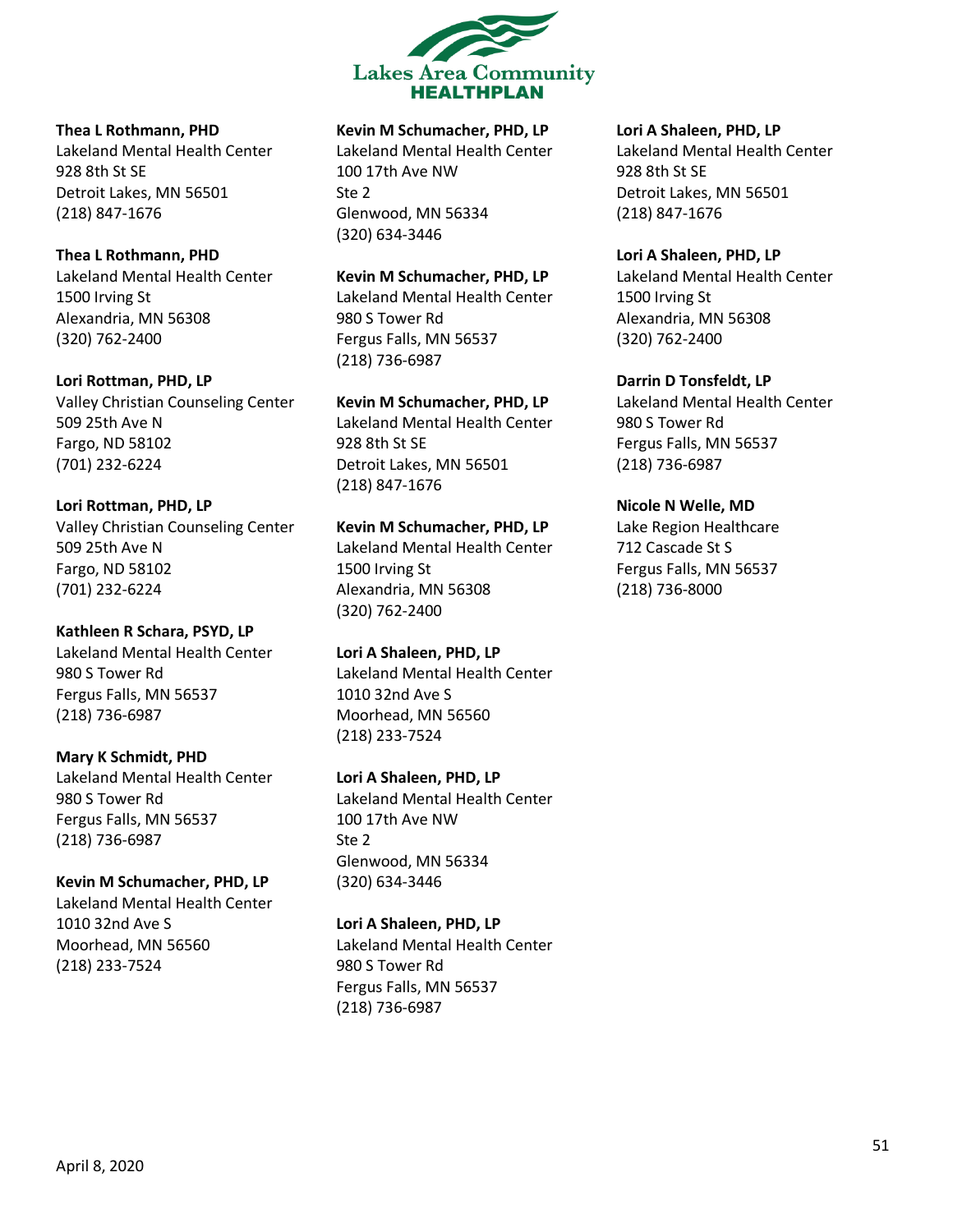

# <span id="page-51-0"></span>**Pulmonology**

### **Mohammad Alsumrain, MD**

Lake Region Healthcare 712 Cascade St S Fergus Falls, MN 56537 (218) 736-8000

### **Eva Berro, MD**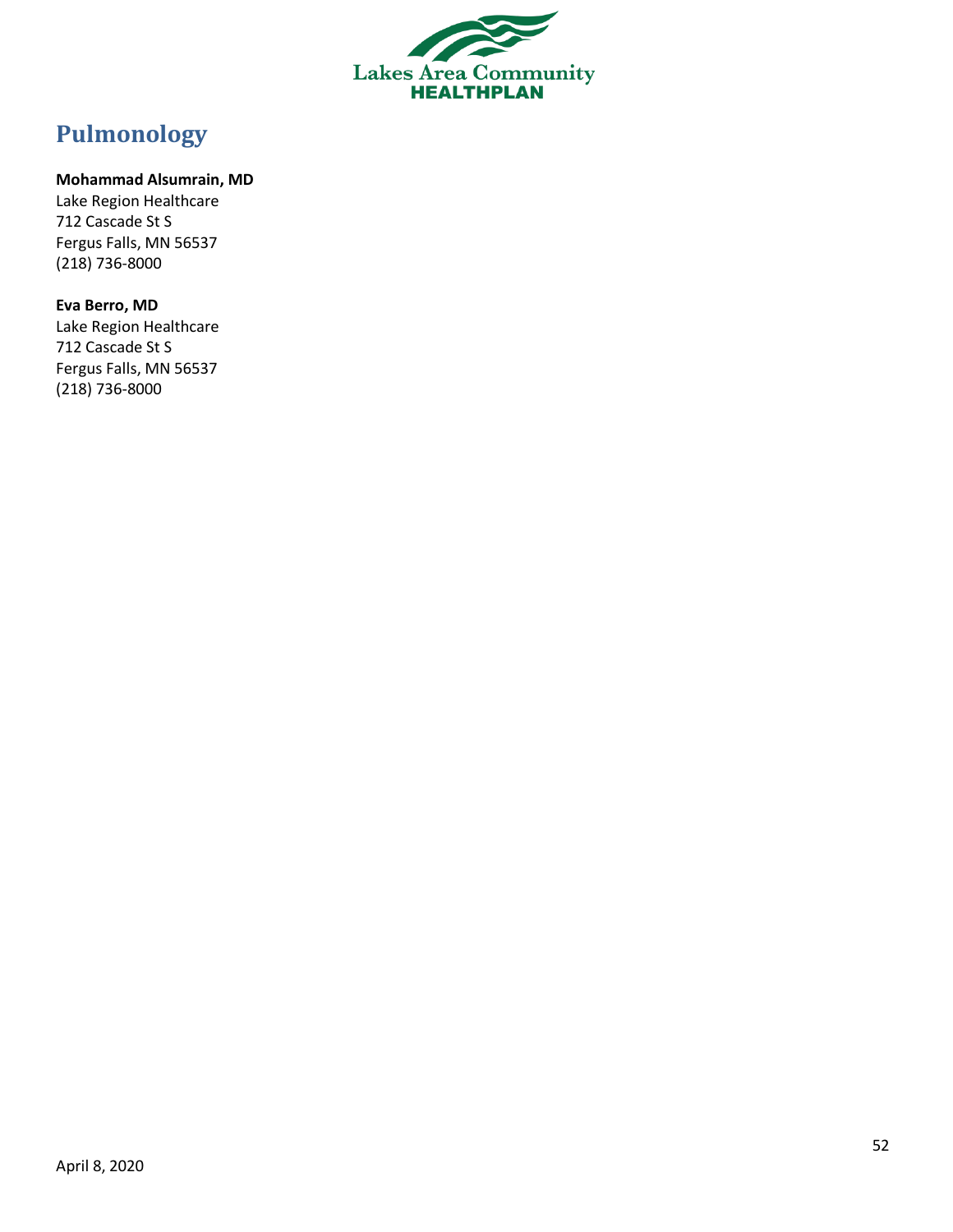

# <span id="page-52-0"></span>**Radiation Oncology**

### **Margaret M Barnes, MD**

Lake Region Healthcare 712 Cascade St S Fergus Falls, MN 56537 (218) 736 -8000

### **Mark Cooper, MD**

Lake Region Healthcare 712 Cascade St S Fergus Falls, MN 56537 (218) 736 -8000

### **Glen Hyland, MD**

Lake Region Healthcare 712 Cascade St S Fergus Falls, MN 56537 (218) 736 -8000

### **Sheilaine R Mabanta, MD**

Lake Region Healthcare 712 Cascade St S Fergus Falls, MN 56537 (218) 736 -8000

### **Eitan Medini, MD**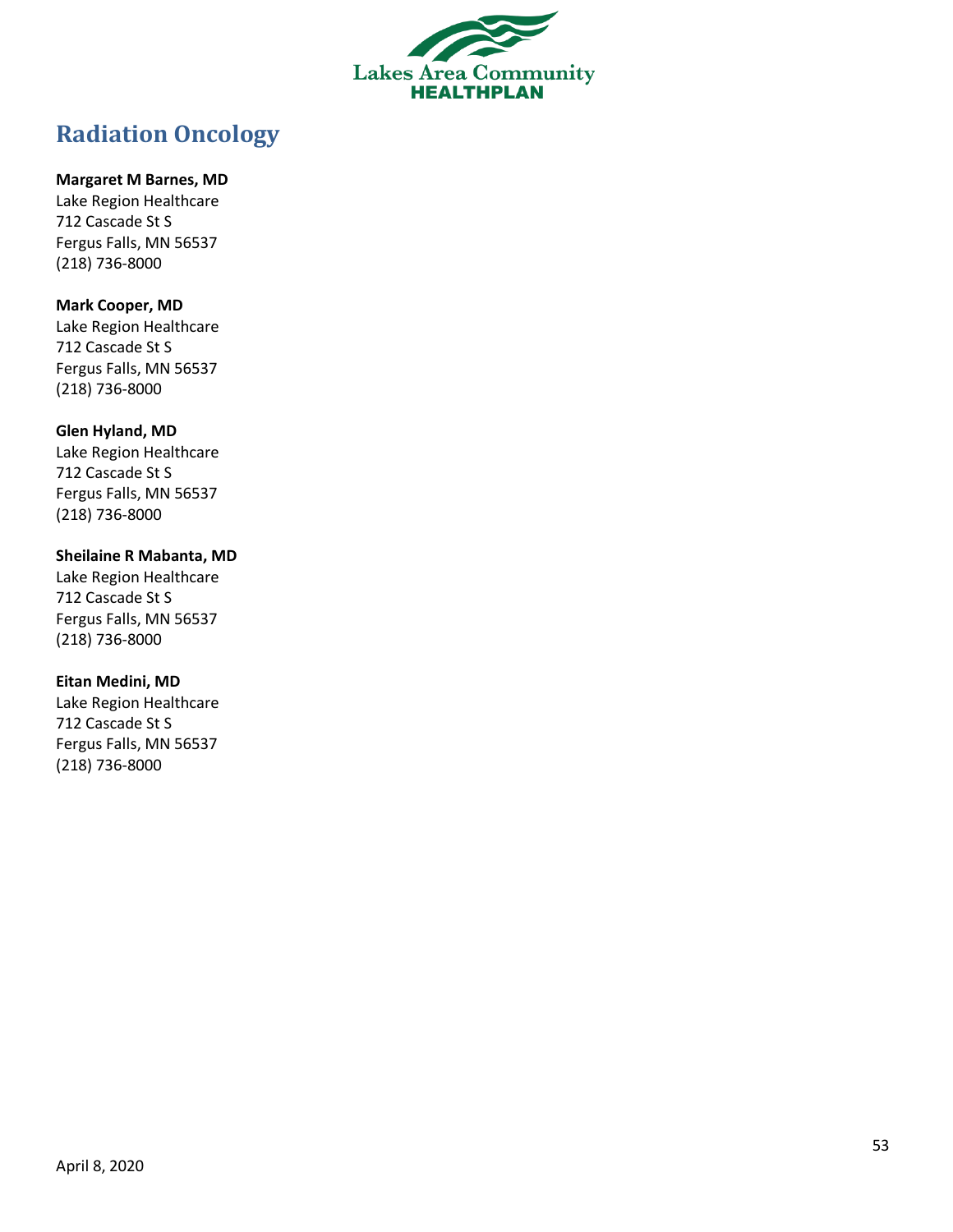

# <span id="page-53-0"></span>**Social Worker**

### **Judy Dinsmore, MSW**

Lakeland Mental Health Center 980 S Tower Rd Fergus Falls, MN 56537 (218) 736-6987

### **Melissa D Gedrose, MSW**

Birchwood Psychological Center 731 Western Ave Fergus Falls, MN 56537 (218) 736-5431

### **Dawn M Gehrke, LICSW**

Lakeland Mental Health Center 980 S Tower Rd Fergus Falls, MN 56537 (218) 736-6987

**Laura Gorackowski, LICSW** Lakeland Mental Health Center 980 S Tower Rd Fergus Falls, MN 56537 (218) 736-6987

# **Jane M Johnson, LICSW**

Lakeland Mental Health Center 1010 32nd Ave S Moorhead, MN 56560 (218) 233-7524

# **Catherine A Johnson-Dutcher, LPCC**

Lakeland Mental Health Center 980 S Tower Rd Fergus Falls, MN 56537 (218) 736-6987

# **Catherine A Johnson-Dutcher, LPCC**

Lakeland Mental Health Center 1010 32nd Ave S Moorhead, MN 56560 (218) 233-7524

# **Colleen L Kennedy, LICSW**

Lakeland Mental Health Center 980 S Tower Rd Fergus Falls, MN 56537 (218) 736-6987

# **Audrey A Kolnes, LICSW**

Lakeland Mental Health Center 1010 32nd Ave S Moorhead, MN 56560 (218) 733-7524

# **Audrey A Kolnes, LICSW** Lakeland Mental Health Center

100 17th Ave NW Ste 2 Glenwood, MN 56334 (320) 634-3446

### **Audrey A Kolnes, LICSW** Lakeland Mental Health Center 980 S Tower Rd Fergus Falls, MN 56537 (218) 736-6987

### **Audrey A Kolnes, LICSW** Lakeland Mental Health Center 928 8th St SE Detroit Lakes, MN 56501 (218) 847-1676

### **Audrey A Kolnes, LICSW** Lakeland Mental Health Center 1500 Irving St Alexandria, MN 56308 (320) 762-2400

# **Rebecca A Koskiniemi, MSW, LICSW**

Peaceful Mind Mental Health, LLC 125 W Lincoln Ave Fergus Falls, MN 56537 (218) 731-8896

# **Erik J Larson, LICSW**

Lakeland Mental Health Center 702 34th Ave E Alexandria, MN 56308 (320) 762-2400

# **Julie D Larson, MSW**

Lakeland Mental Health Center 1500 Irving St Alexandria, MN 56308 (320) 762-2400

# **Julie D Larson, MSW**

Lakeland Mental Health Center 928 8th St SE Detroit Lakes, MN 56501 (218) 847-1676

# **Julie D Larson, MSW**

Lakeland Mental Health Center 1010 32nd Ave S Moorhead, MN 56560 (218) 233-7524

# **Julie D Larson, MSW**

Lakeland Mental Health Center 980 S Tower Rd Fergus Falls, MN 56537 (218) 736-6987

# **Bridget Leonard, LICSW**

Bridget Leonard Counseling & Consulting 612 S Union Ave Fergus Falls, MN 56537 (218) 531-9746

# **Kathryn Lichty, LICSW**

Crossroads Counseling Centers, Inc 625 Broadway St Ste 104 Alexandria, MN 56308 (320) 808-3070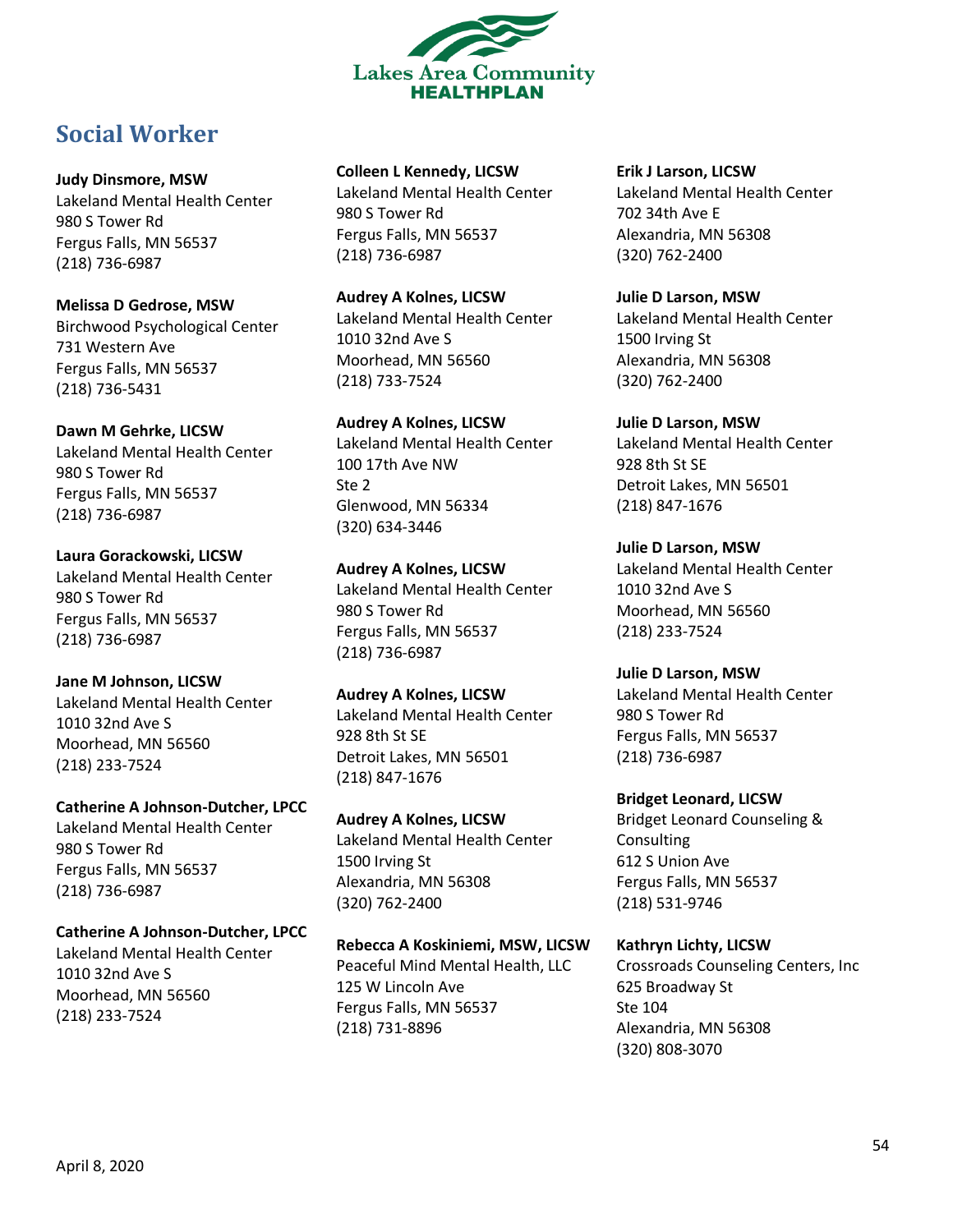

**William A Metcalfe, LICSW** Lakeland Mental Health Center 928 8th St SE Detroit Lakes, MN 56501 (218) 847-1676

**Courtney M Rooney, LICSW** Lakeland Mental Health Center 980 S Tower Rd Fergus Falls, MN 56537 (218) 736-6987

**Ronna R Severson, LICSW** Lakeland Mental Health Center 1010 32nd Ave S Moorhead, MN 56560 (218) 733-7524

**Ronna R Severson, LICSW** Lakeland Mental Health Center 100 17th Ave NW Ste 2 Glenwood, MN 56334 (320) 634-3446

**Ronna R Severson, LICSW** Lakeland Mental Health Center 980 S Tower Rd Fergus Falls, MN 56537 (218) 736-6987

**Ronna R Severson, LICSW** Lakeland Mental Health Center 928 8th St SE Detroit Lakes, MN 56501 (218) 847-1676

**Ronna R Severson, LICSW** Lakeland Mental Health Center 1500 Irving St Alexandria, MN 56308 (320) 762-2400

**Laura J Skogen, MSW**

Lutheran Social Services 731 Western Ave Fergus Falls, MN 56537 (218) 736-5431

**Amy E Swart, LICSW** Lakeland Mental Health Center 1010 32nd Ave S Moorhead, MN 56560 (218) 733-7524

**Amy E Swart, LICSW** Lakeland Mental Health Center 100 17th Ave NW Ste 2 Glenwood, MN 56334 (320) 634-3446

**Amy E Swart, LICSW** Lakeland Mental Health Center 980 S Tower Rd Fergus Falls, MN 56537 (218) 736-6987

**Amy E Swart, LICSW** Lakeland Mental Health Center 928 8th St SE Detroit Lakes, MN 56501 (218) 847-1676

**Amy E Swart, LICSW** Lakeland Mental Health Center 1500 Irving St Alexandria, MN 56308 (320) 762-2400

**Erin E Swenson, LICSW** Lakeland Mental Health Center 980 S Tower Rd Fergus Falls, MN 56537 (218) 736-6987

**Allison M Wieser, LICSW**

Lakeland Mental Health Center 1010 32nd Ave S Moorhead, MN 56560 (218) 733-7524

**Allison M Wieser, LICSW** Lakeland Mental Health Center 100 17th Ave NW Ste 2 Glenwood, MN 56334 (320) 634-3446

**Allison M Wieser, LICSW** Lakeland Mental Health Center 980 S Tower Rd Fergus Falls, MN 56537 (218) 736-6987

**Allison M Wieser, LICSW** Lakeland Mental Health Center 928 8th St SE Detroit Lakes, MN 56501 (218) 847-1676

**Allison M Wieser, LICSW** Lakeland Mental Health Center 1500 Irving St Alexandria, MN 56308 (320) 762-2400

**Jackie Wollschlager, MSW** Stevens Community Medical Center 400 E 1st St Morris, MN 56267 (320) 589-1313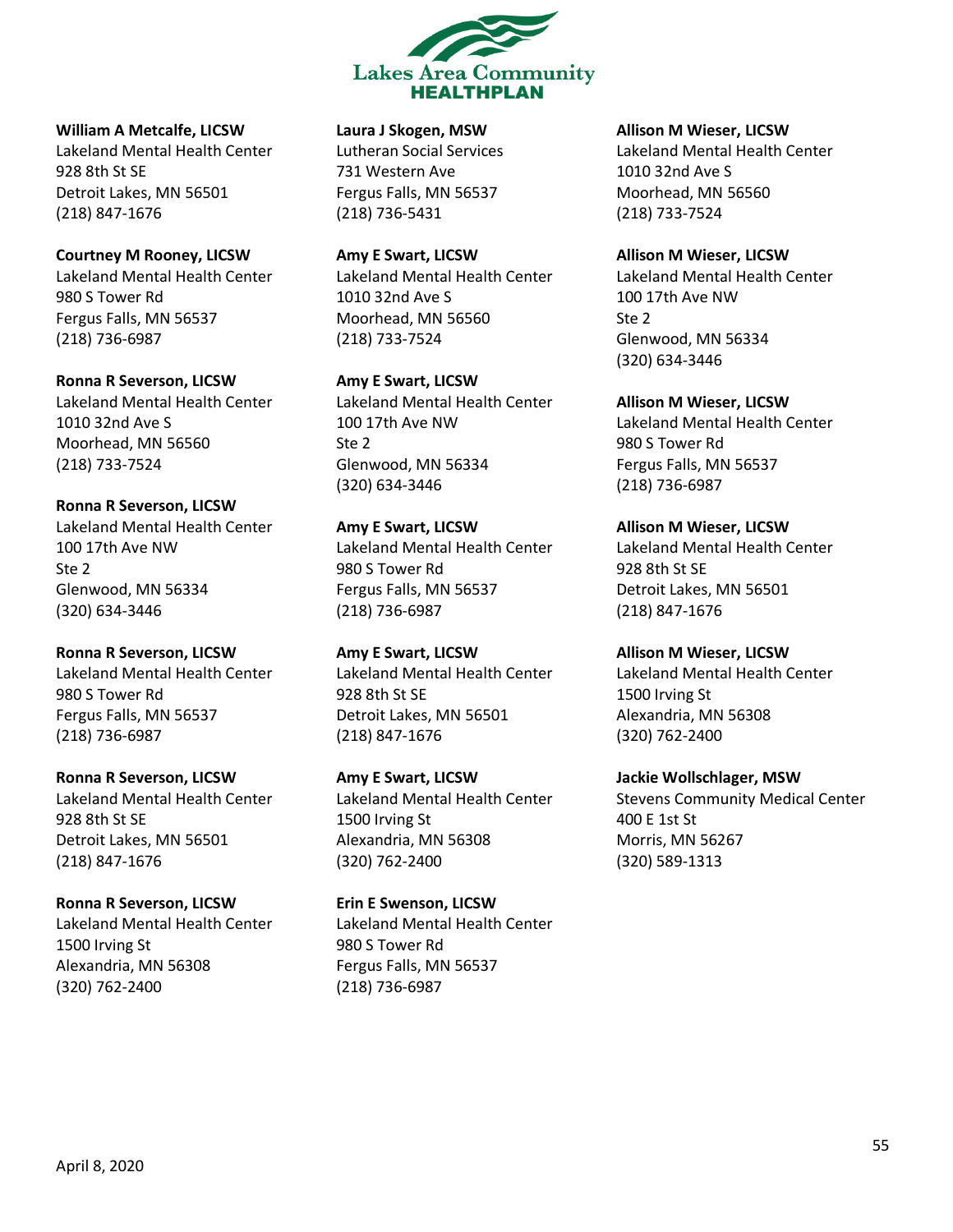

# <span id="page-55-0"></span>**Therapist - Marriage & Family**

### **David D Churchill, LMFT**

Lakeland Mental Health Center 980 S Tower Rd Fergus Falls, MN 56537 (218) 736 -6987

### **Jeanne G Grenvik, MA**

Birchwood Psychological Center 125 W Lincoln Ave Ste 20 Fergus Falls, MN 56537 (218) 643 -9330

### **Jeanne G Grenvik, MA**

Birchwood Psychological Center 115 5th St N Breckenridge, MN 56520 (218) 643 -9330

### **Angelina Lee, LMFT**

Stevens Community Medical Center 400 E 1st St Morris, MN 56267 (320) 589 -1313

### **Julain Rayman, LMFT**

Stevens Community Medical Center 400 E 1st St Morris, MN 56267 (320) 589 -1313

### **Karla J Sundheim, LMFT**

Stevens Community Medical Center 400 E 1st St Morris, MN 56267 (320) 589 -1313

### **Marsha Werner, LMFT**

Autonomy Counseling, PLLC 510 Center Ave Ste 2 Moorhead, MN 56560 (218) 293 -4221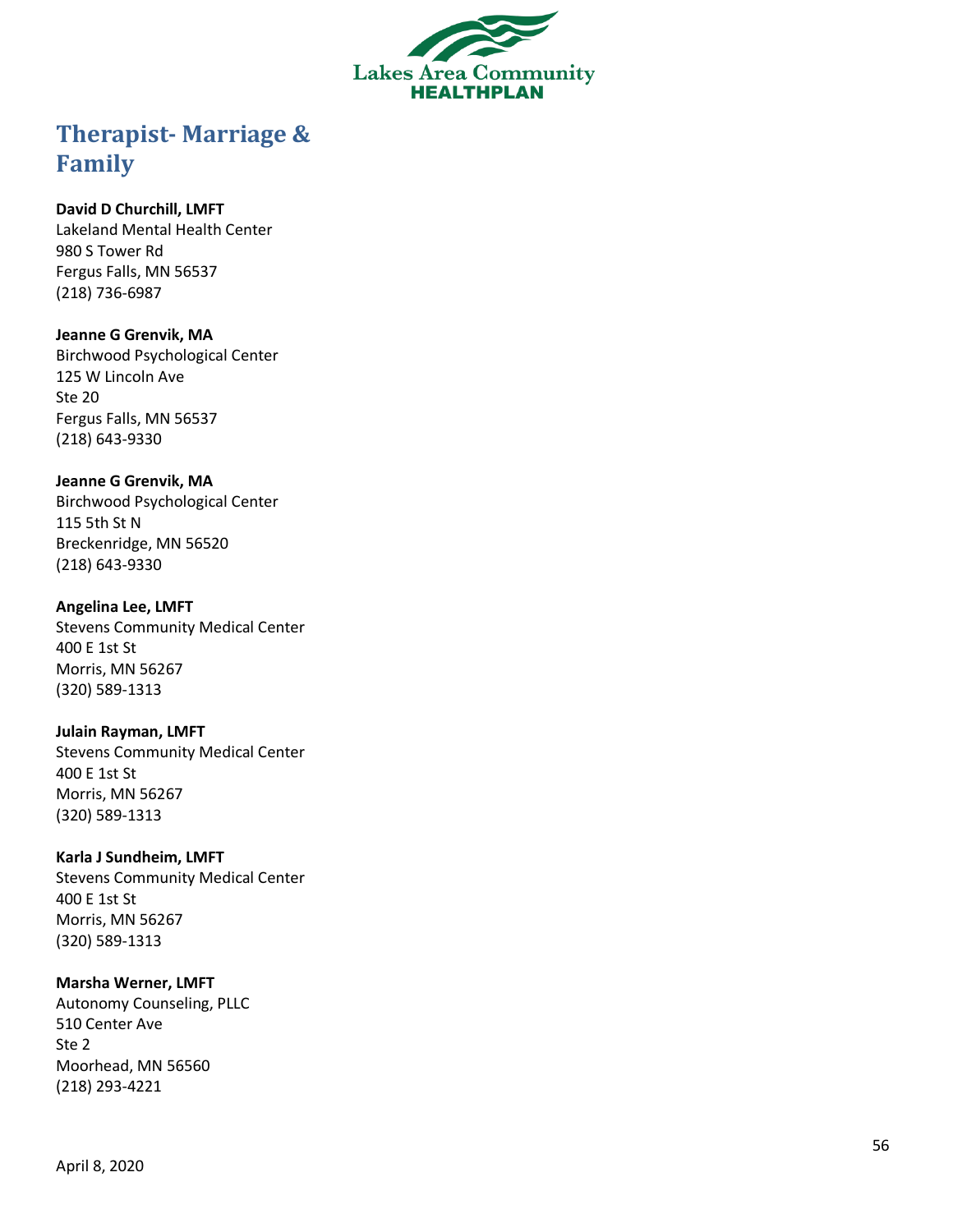

# <span id="page-56-0"></span>**Urology**

### **Kurt L Hansberry, MD**

Heartland Orthopedic Specialists 111 17th Ave E Ste 101 Alexandria, MN 56308 (320) 762 -1144

### **Kurt Hansberry, MD**

Alexandria Clinic 610 30th Ave W Alexandria, MN 56308 (320) 763 -5123

### **Robert Kester, MD**

Lake Region Healthcare 712 Cascade St S Fergus Falls, MN 56537 (218) 736 -8000

### **Zvi Levran, MD**

Lake Region Healthcare 712 Cascade St S Fergus Falls, MN 56537 (218) 736 -8000

### **Kristine J Pederson, PA - C**

Heartland Orthopedic Specialists 111 17th Ave E Ste 101 Alexandria, MN 56308 (320) 762 -1144

### **Milton Ropes, DO**

Lake Region Healthcare 712 Cascade St S Fergus Falls, MN 56537 (218) 736 -8000

### **Balakrishna Sundar, MD**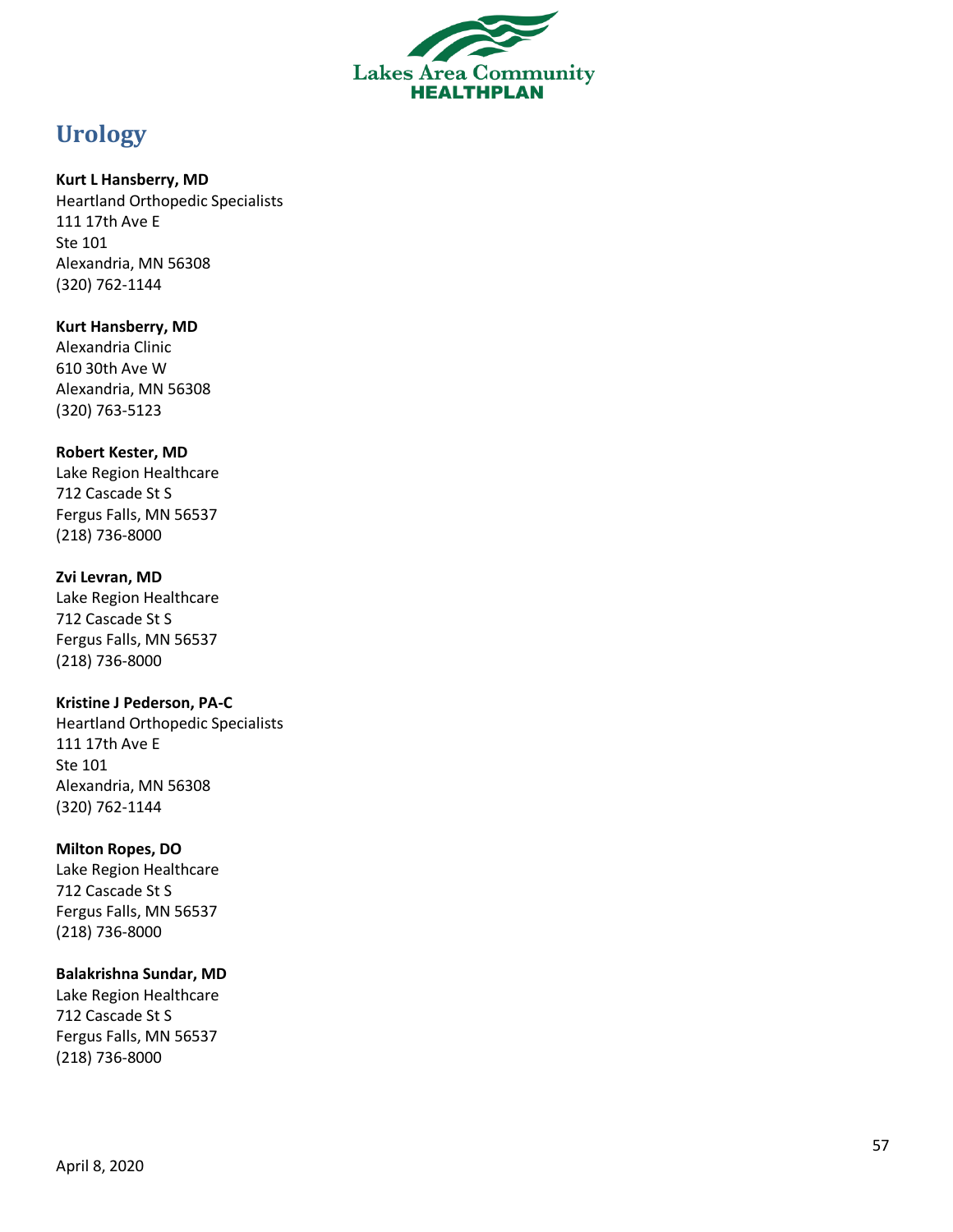

# <span id="page-57-0"></span>**Acute Care Hospital**

### **Lake Region Healthcare Corp**

712 S Cascade St Fegus Falls, MN 56537 (218) 736-8000

# **Douglas County Hospital**

111 17th Ave E Alexandria, MN 56308 (320) 762-1511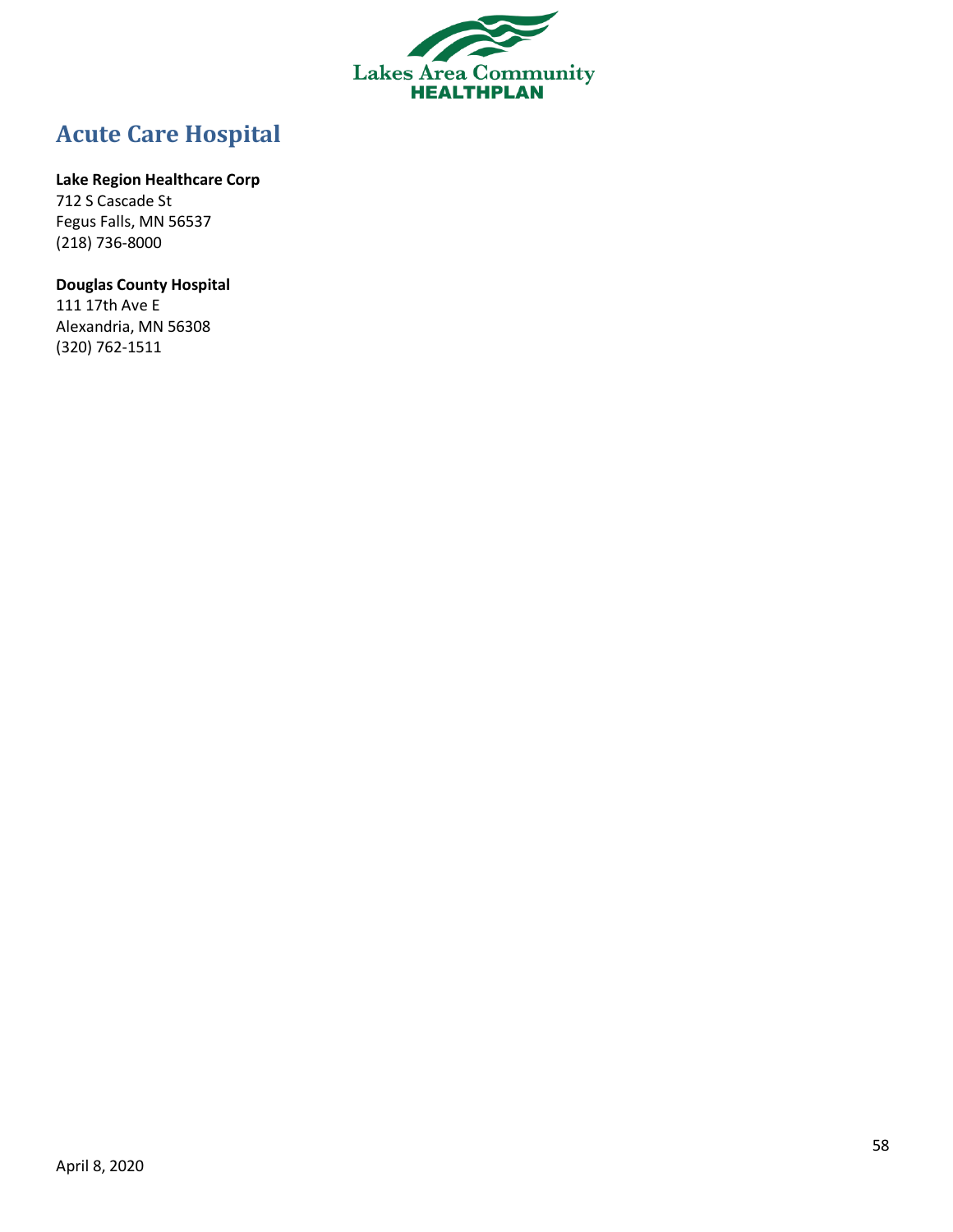

# <span id="page-58-0"></span>**Behavioral Health Treatment Facility**

### **Lakeland Mental Health Center**

**Valley Christian Counseling Center** 509 25th Ave N Fargo, ND 58102 (701) 232-6224

1910 Aga Dr Ste 100 Alexandria, MN 56308 (218) 847-1676

#### **Valley Christian Counseling Center**

509 25th Ave N Fargo, ND 58102 (701) 232-6224

**Lakeland Mental Health Center** 928 8th St SE Detroit Lakes, MN 56501 (218) 847-1676

**Lakeland Mental Health Center** 100 17th Ave NW

Ste 2 Glenwood, MN 56334 (320) 634-3446

**Lakeland Mental Health Center** 1010 32nd Ave Moorhead, MN 56560 (218) 733-7524

**Lakeland Mental Health Center** 980 S Tower Rd Fergus Falls, MN 56537 (218) 736-6987

**Generations, Inc Counseling Associates** 225 W Cavour Ave Fergus Falls, MN 56537 (218) 998-3123

**Lakeland Mental Health Center** 1500 Irving St Alexandria, MN 56308 (218) 847-1676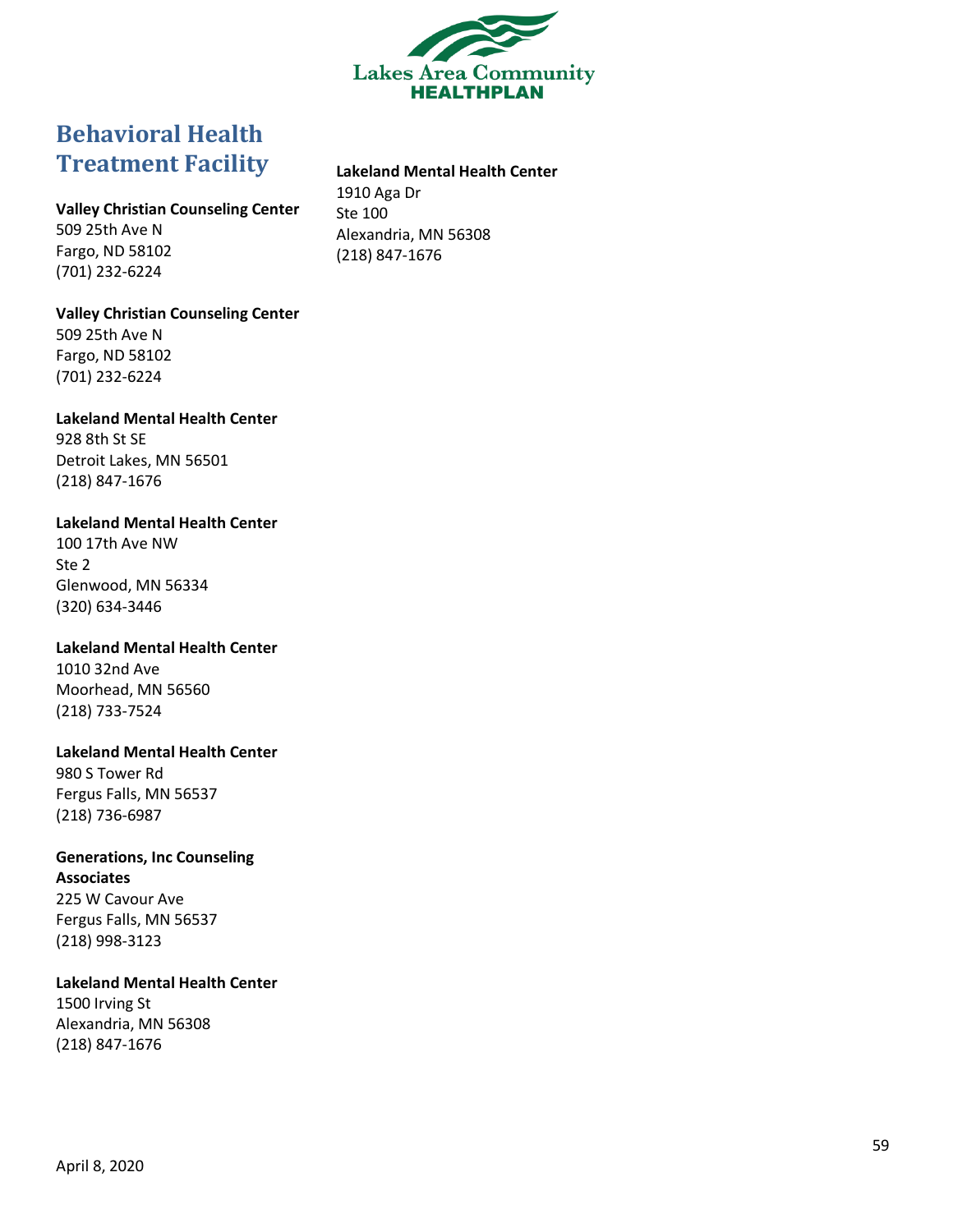

# <span id="page-59-0"></span>**Cancer Center**

# **The Cancer Center At Douglas County**

**Hospital** 111 17th Ave E Alexandria, MN 53608 (320) 762-6650

**Lake Region Cancer Care & Research Center** 908 S Cascade St Fegus Falls, MN 56537 (218) 736-8000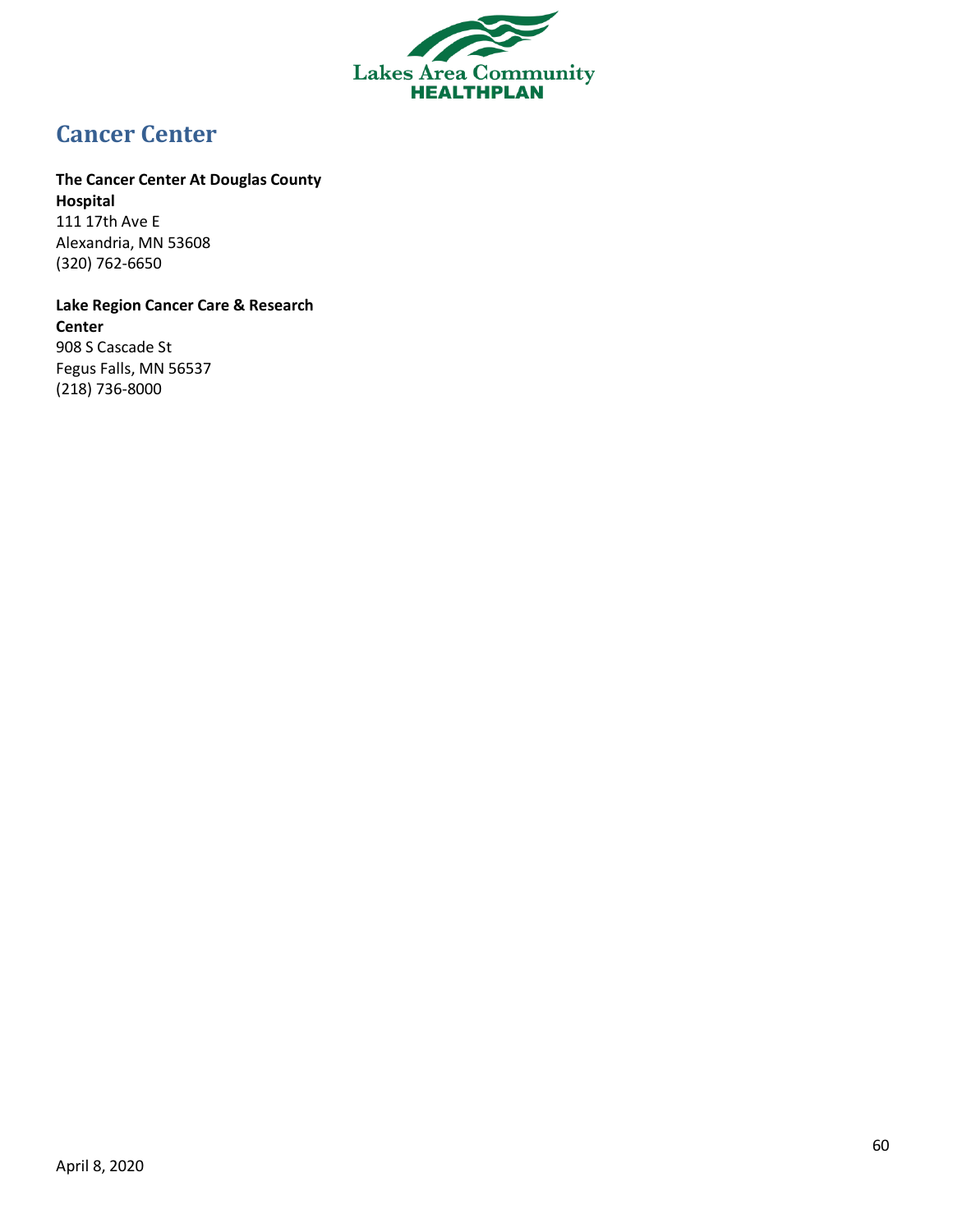

# <span id="page-60-0"></span>**Critical Access Hospital**

**Praire Ridge Hospital And Health Services- Elbow Lake** 930 1st St NE Elbow Lake, MN 56531 (218) 685-4461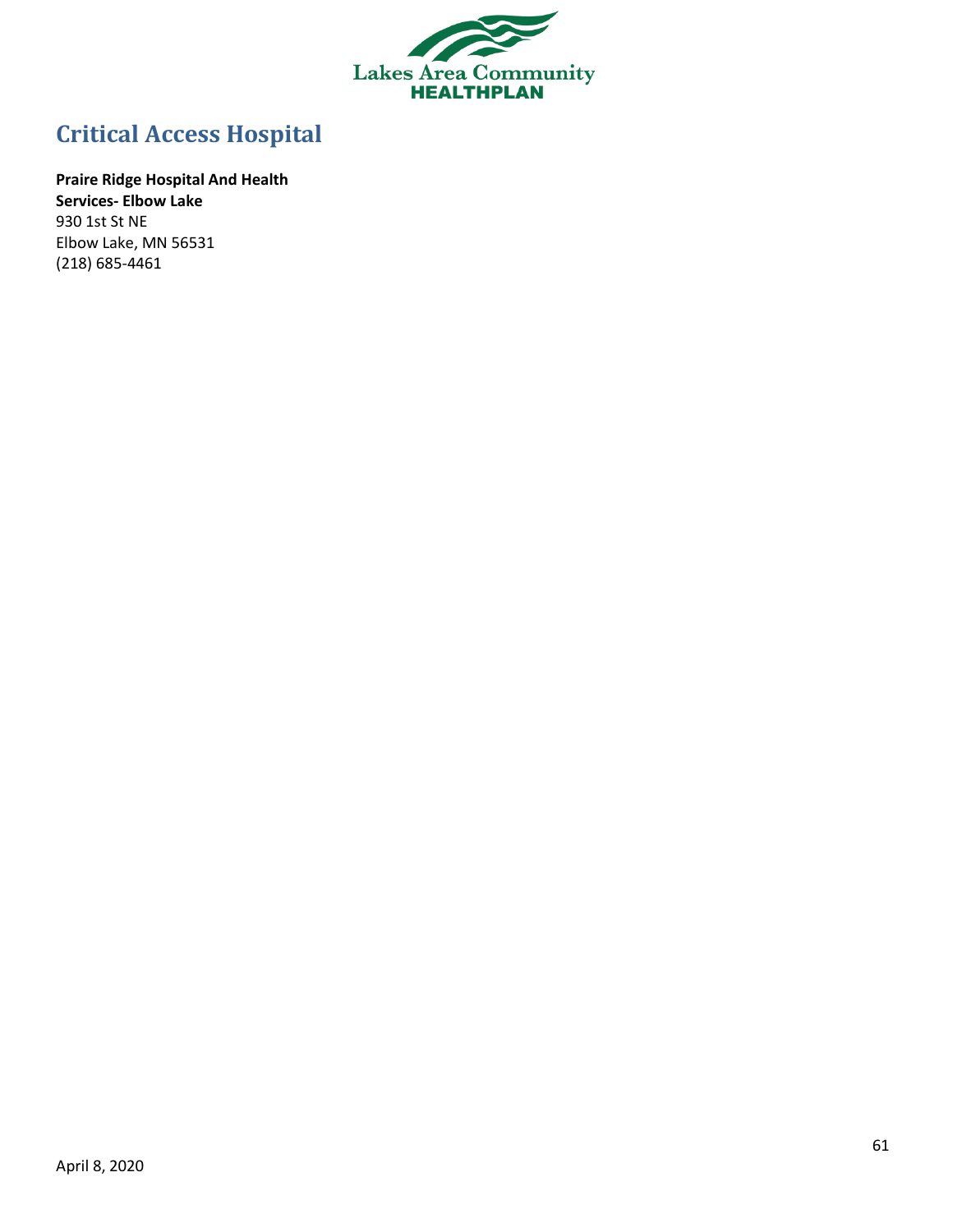

# <span id="page-61-0"></span>**Durable Medical Equipment**

### **Edgepark Medical Supplies**

1810 Summit Commerce Park Twinsburg, OH 44087 (800) 321 -0591

#### **Winmar Diagnostics North Central**

2700 12th Ave S Ste B Fargo, ND 58103 (701) 234 -7424

#### **Specialty Home Med**

7938 College Rd Ste 100 Baxter, MN 56425 (800) 562 -5152

### **Rice Home Medical**

1033 19th Ave SW Wilmar, MN 56201 (320) 235 -8434

**Medi -Lynx Cardiac Monitoring, LLC**

6700 Pinecrest Dr Plano, TX (855) 847 -0780

### **Lincare Inc**

202 West Cavour Ave Fergus Falls, MN 56537 (218) 739 -4616

**Lake Region Home Medical Supply** 1432 W Lincoln Ave

Fergus Falls, MN 56537 (218) 332 -5920

### **iRhythm Technologies, Inc.**

966 8th St Ste 600 San Francisco, CA 94103 (415) 632 -5700

### **Arrowhealth Medical Supply**

940 Industrial Dr S Ste 104 Sauk Rapids, MN 56379 (800) 562 -5152

### **Arrowhealth Medical Supply**

495A Frazee St E Detroit Lakes, MN 56501 (800) 562 -5152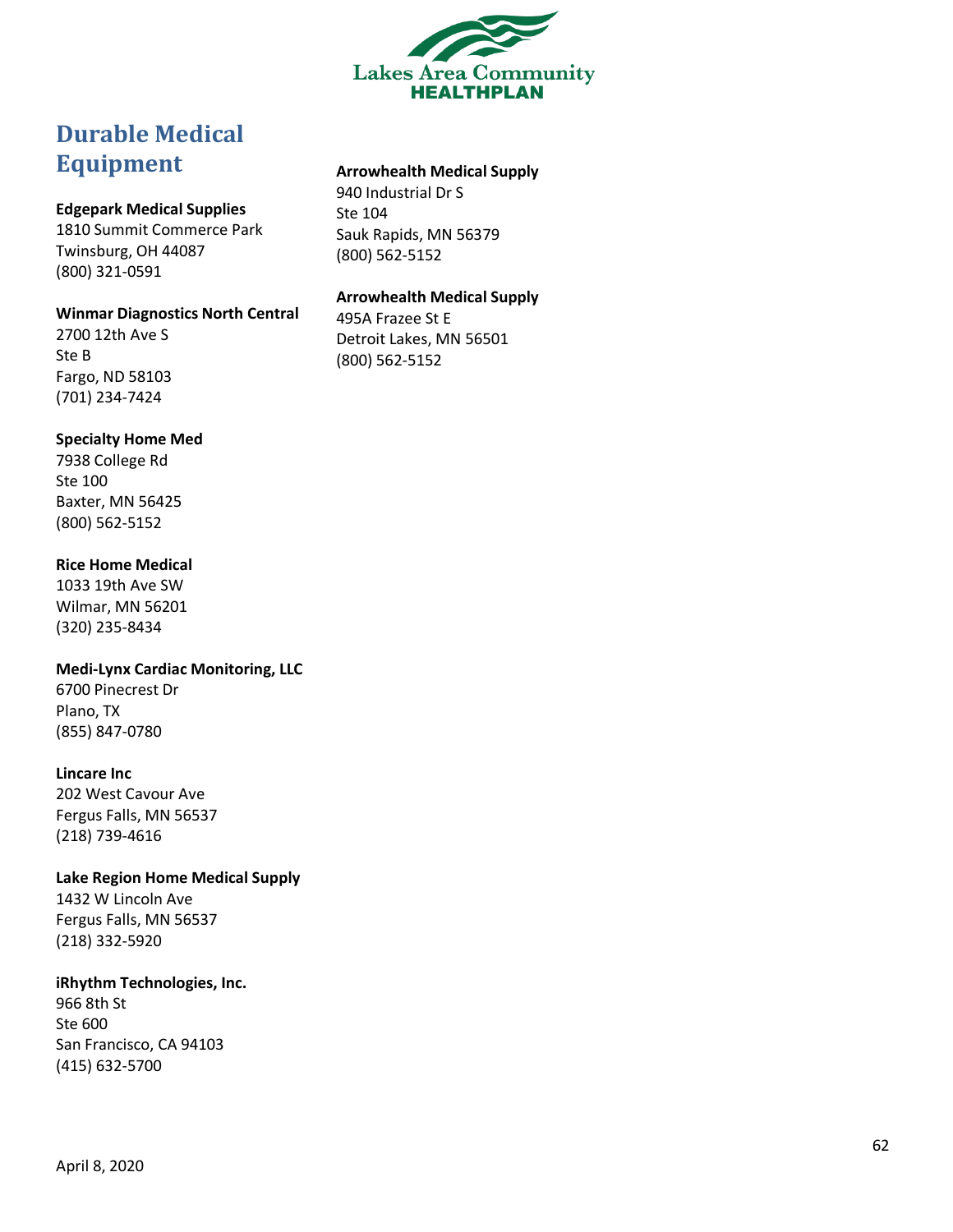

# <span id="page-62-0"></span>**Health Clinic**

### **Stevens Community Medical Center**

400 E 1st St Morris, MN 56267 (320) 589-1313

### **Starbuck Clinic**

501 Poler St Starbuck, MN 56381 (320) 239-3939

### **Lake Region Healthcare - Main Clinic** 111 W Vernon Ave

Fergus Falls, MN 56537 (218) 739-2221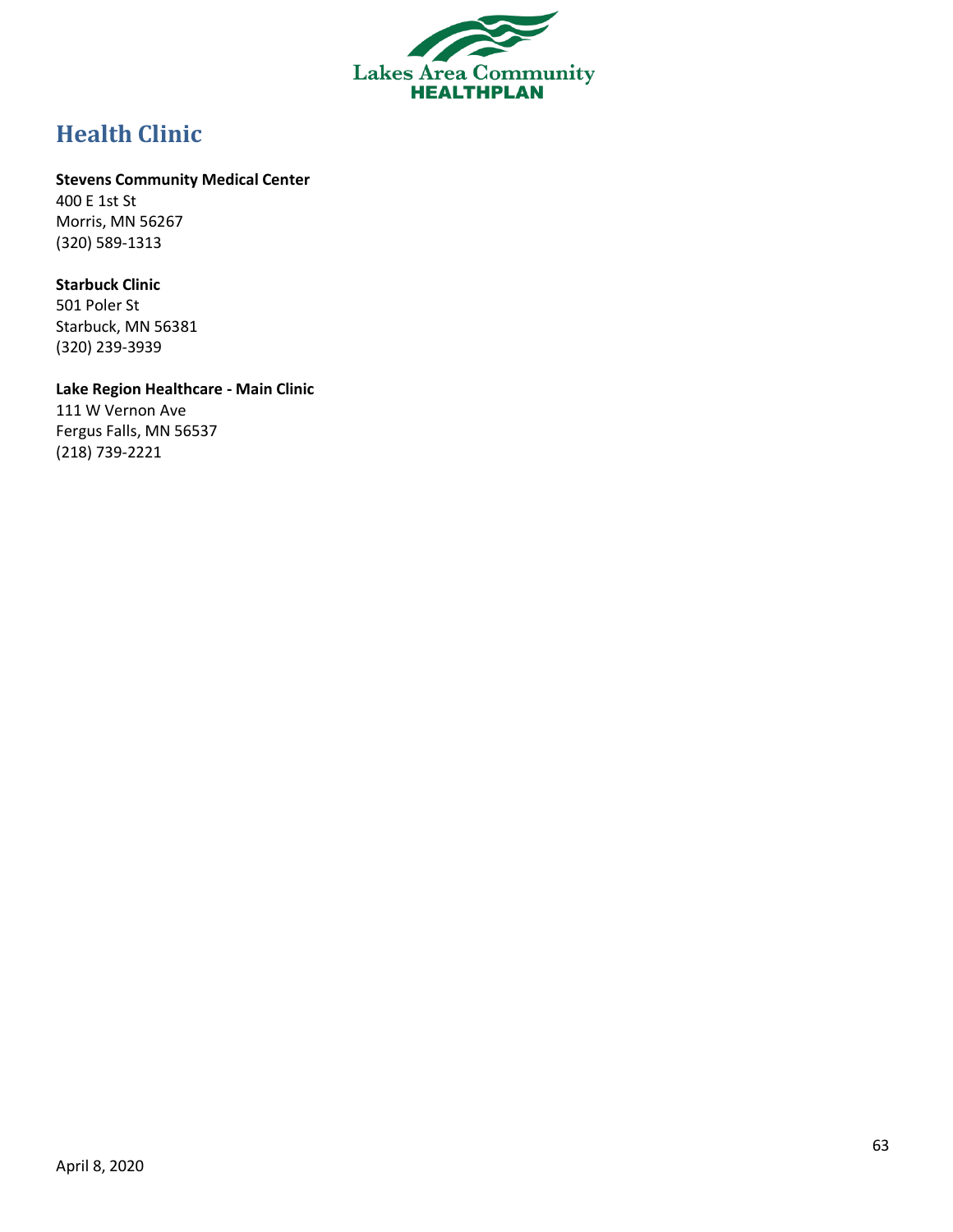

# <span id="page-63-0"></span>**Home Health / Home Infusion Services**

### **Walgreens Infusion Services**

1000 S Benton Dr Ste 405 Sauk Rapids, MN 56379 (320) 252 -5666

### **Otter Tail County Public Health**

560 Fir Ave W Fergus Falls, MN 56537 (218) 998 -8351

### **New Dimensions Home Health Care,**

**Inc** Po Box 415 312 N Tower Road Fergus Falls, MN 56537 (218) 739 -5856

### **Lakeland Homecare**

805 E Channing Ave Fegus Falls, MN 56537 (218) 998 -1411

**Coram Specialty Infusion Services** 2345 Waters Dr Mendota Heights, MN 55120 (651) 452 -5600

### **Coram Specialty Infusion Services**

2901 Frontage Rd S Hwy 10 E Ste 7 Moorhead, MN 56560 (218) 233 -2210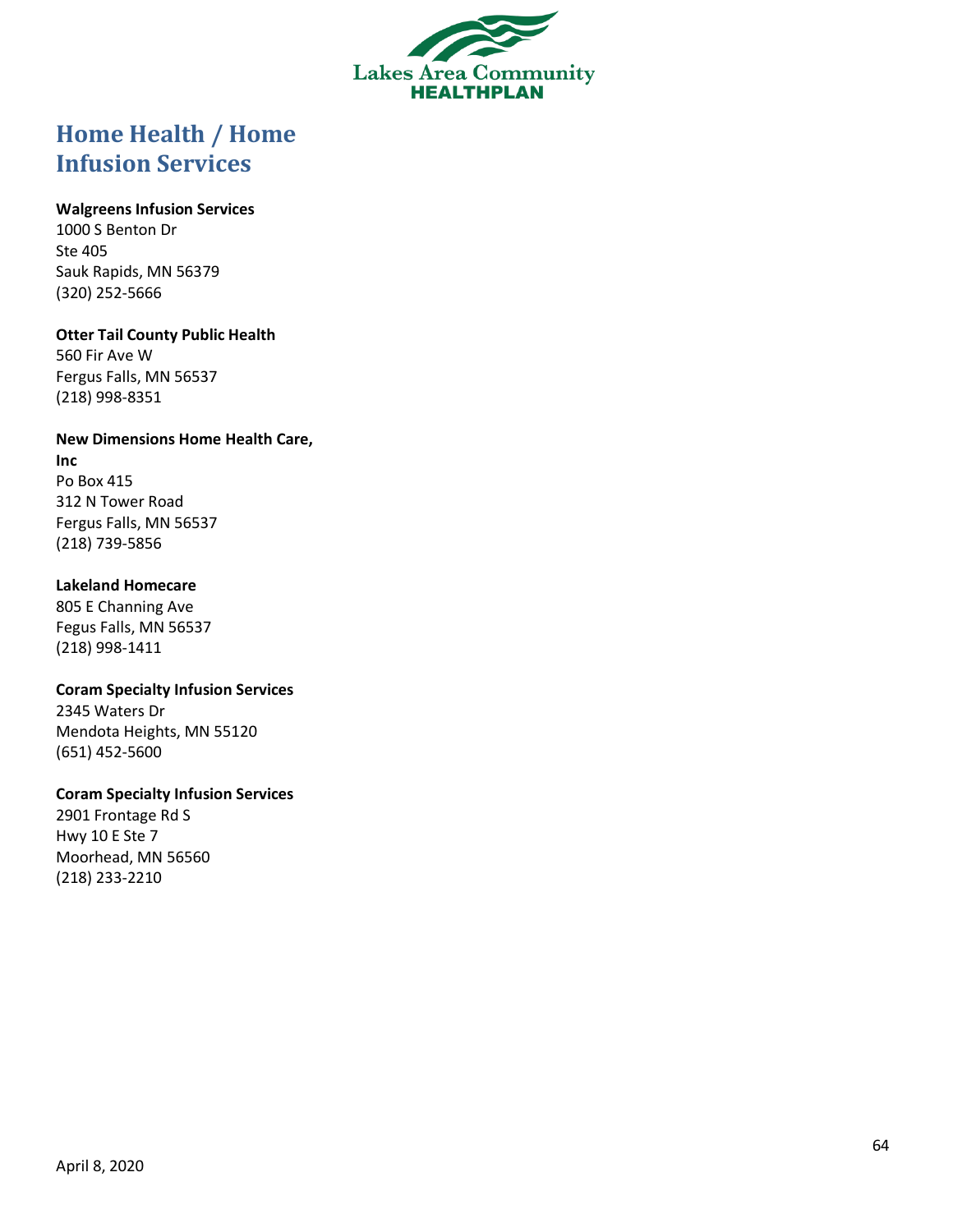

# <span id="page-64-0"></span>**Hospice Facility**

# **Lakeland Hospice**

805 E Channing Ave Fegus Falls, MN 56537 (218) 998-1411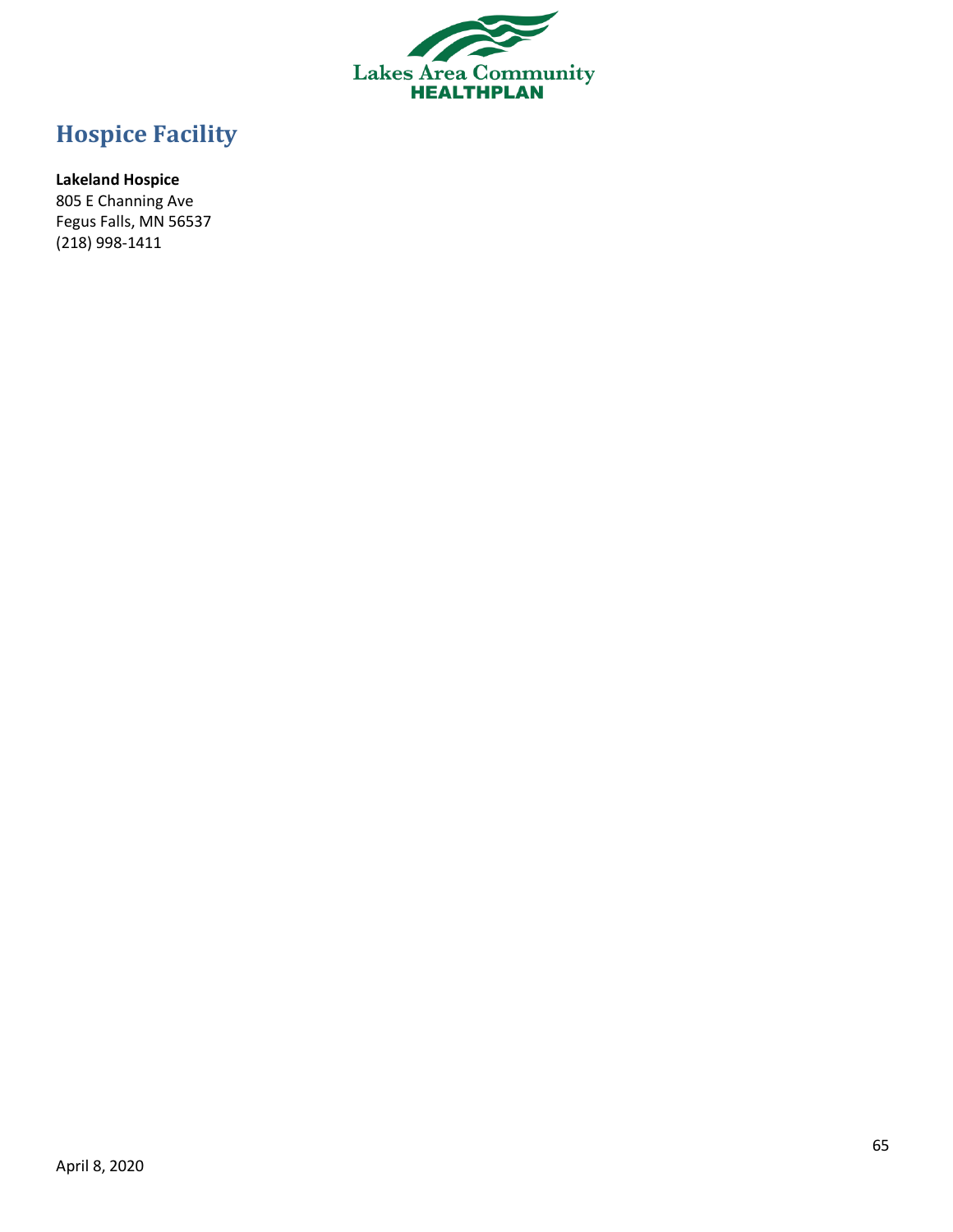

# <span id="page-65-0"></span>**Orthopedic Facility**

**Heartland Orthopedic Specialists, A Service Of Douglas County Hospital** 111 17th Ave E Alexandria, MN 56308 (320) 762-1144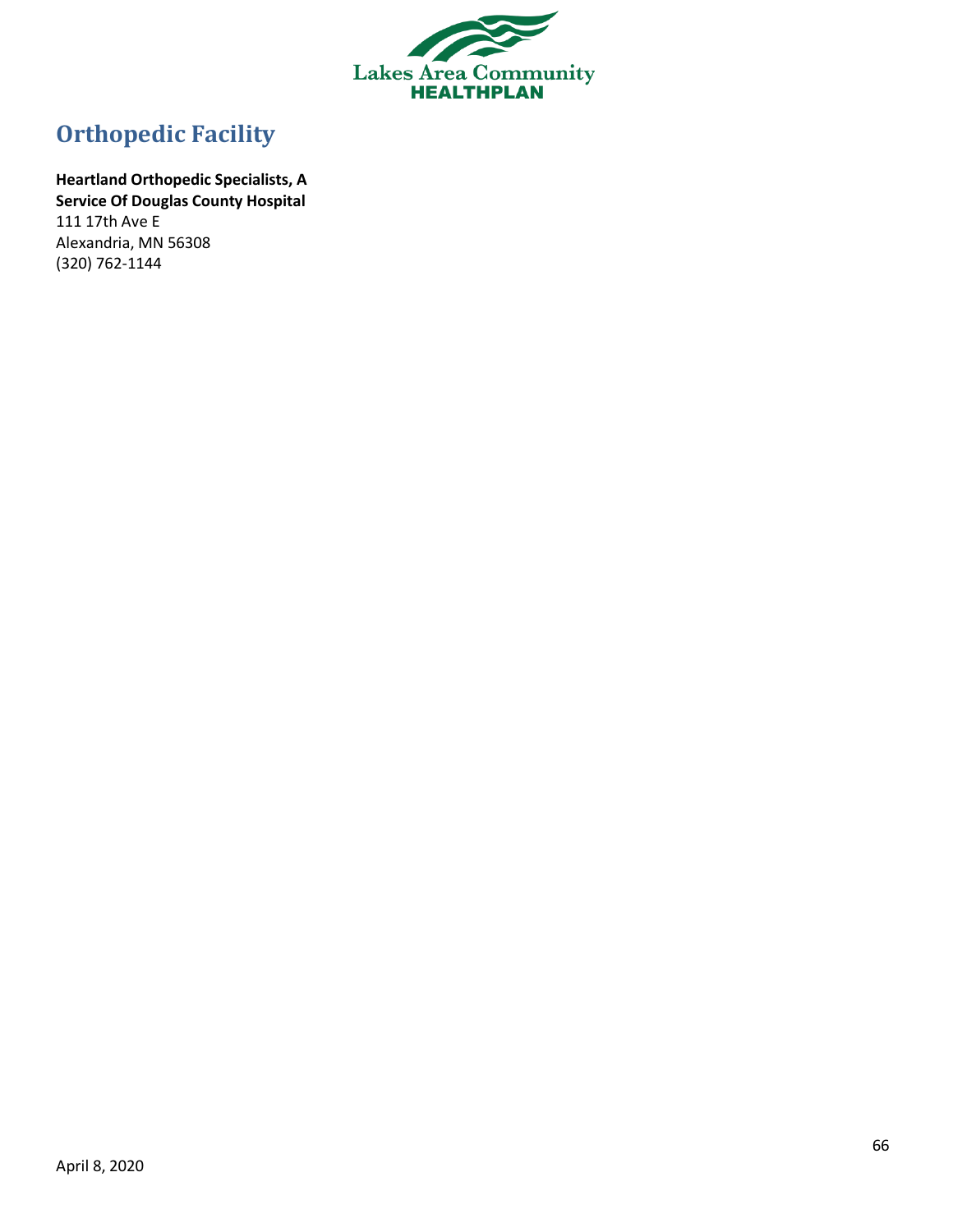

# <span id="page-66-0"></span>**Physical Medicine & Rehab Facility**

### **Rehab Plus And Fitness Llc**

122 S Lake Ave Battle Lake, MN 56515 (218) 862 -3100

### **Rehab Plus And Fitness Llc**

220 Front St Barnesville, MN 56514 (218) 354 -7080

### **Rehab Plus And Fitness Llc**

46 N Broadway PO Box 415 Pelican Rapids, MN 56572 (218) 863 -1981

# **Rehab Plus And Fitness Llc**

122 S Lake Ave Battle Lake, MN 56515 (218) 862 -3100

### **Rehab Plus And Fitness Llc** 220 Front St

Barnesville, MN 56514 (218) 354 -7080

### **Rehab Plus And Fitness Llc**

46 N Broadway PO Box 415 Pelican Rapids, MN 56572 (218) 863 -1981

# **Northwest Rehabilitation**

410 30th Ave E Ste 102 Alexandria, MN 56308 (320) 763 -5505

# **Northwest Rehabilitation**

1304 Lincoln Ave W Ste C Fegus Falls, MN 56537 (320) 763 -5505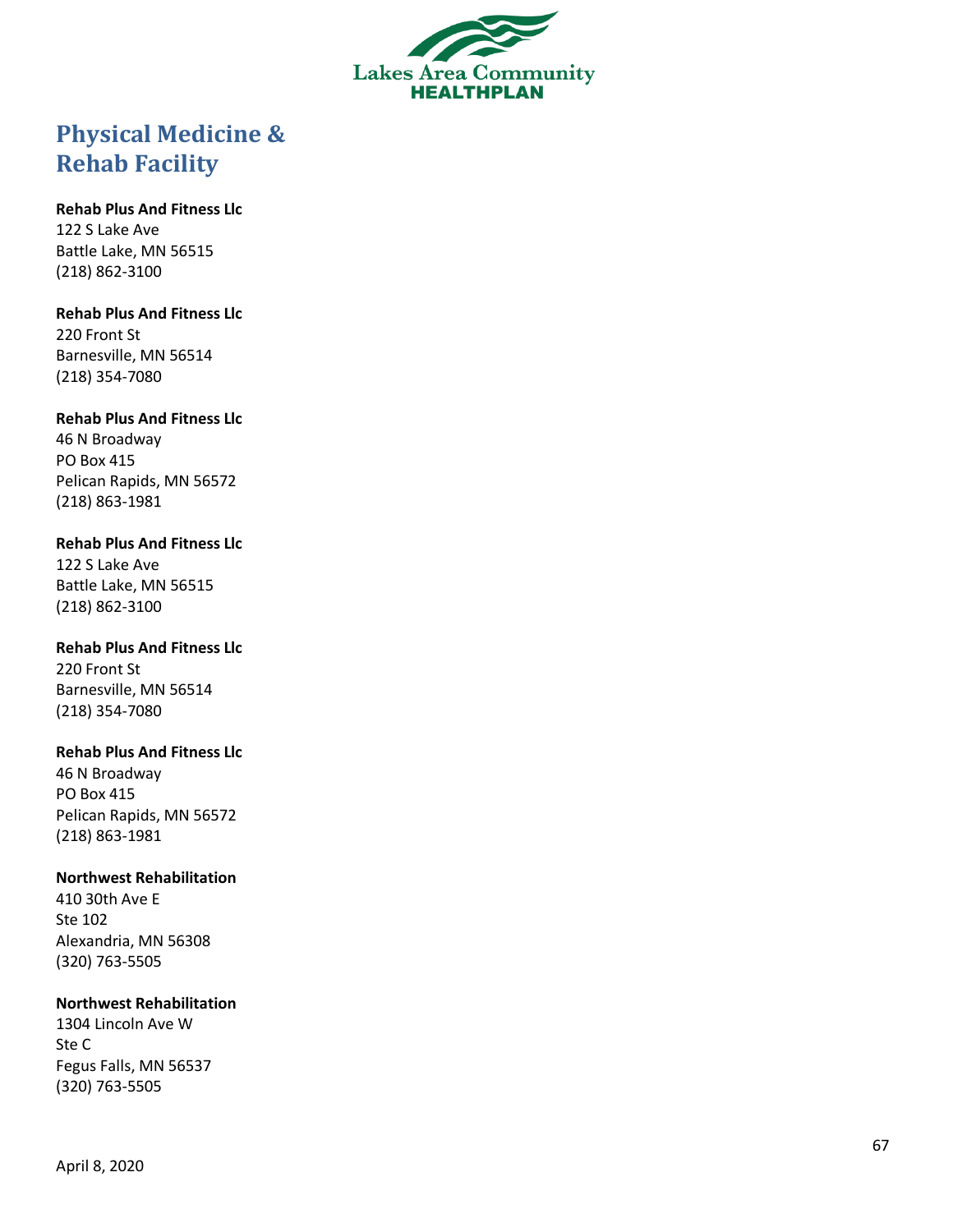

# <span id="page-67-0"></span>**Skilled Nursing Facility**

### **Pioneer Care**

1131 Mabelle Ave Fergus Falls, MN 56537 (218) 739-7700

### **Good Samaritan Society Battle Lake**

105 Glenhaven Dr Battle Lake, MN 56515 (218) 864-5231

### **Broen Home**

824 S Sheridan Fegus Falls, MN 56537 (218) 998-1411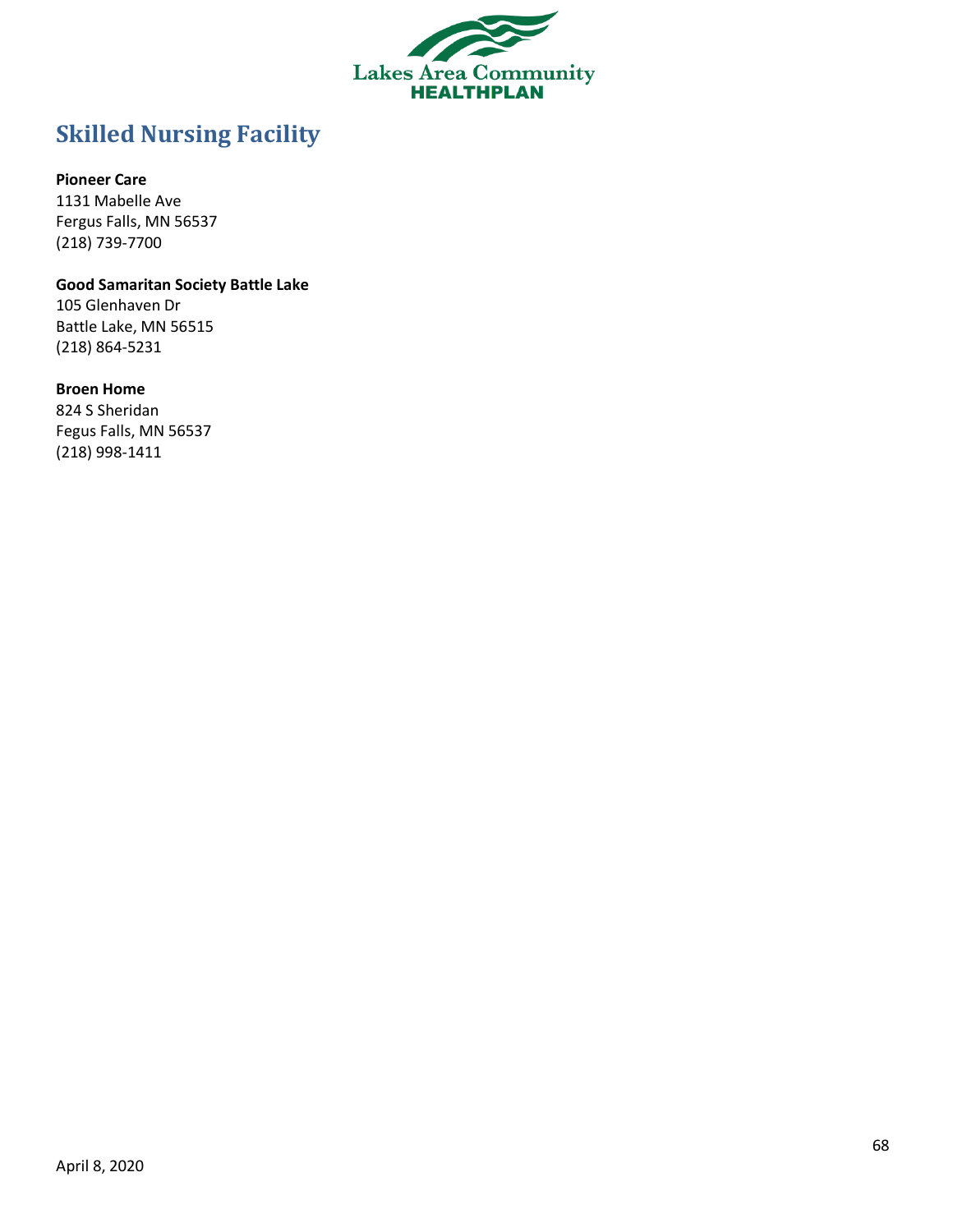

# <span id="page-68-0"></span>**Sleep Study**

# **Winmar Sleep Center**

2700 12th Ave S Ste B Fargo, ND 58103 (701) 234-7424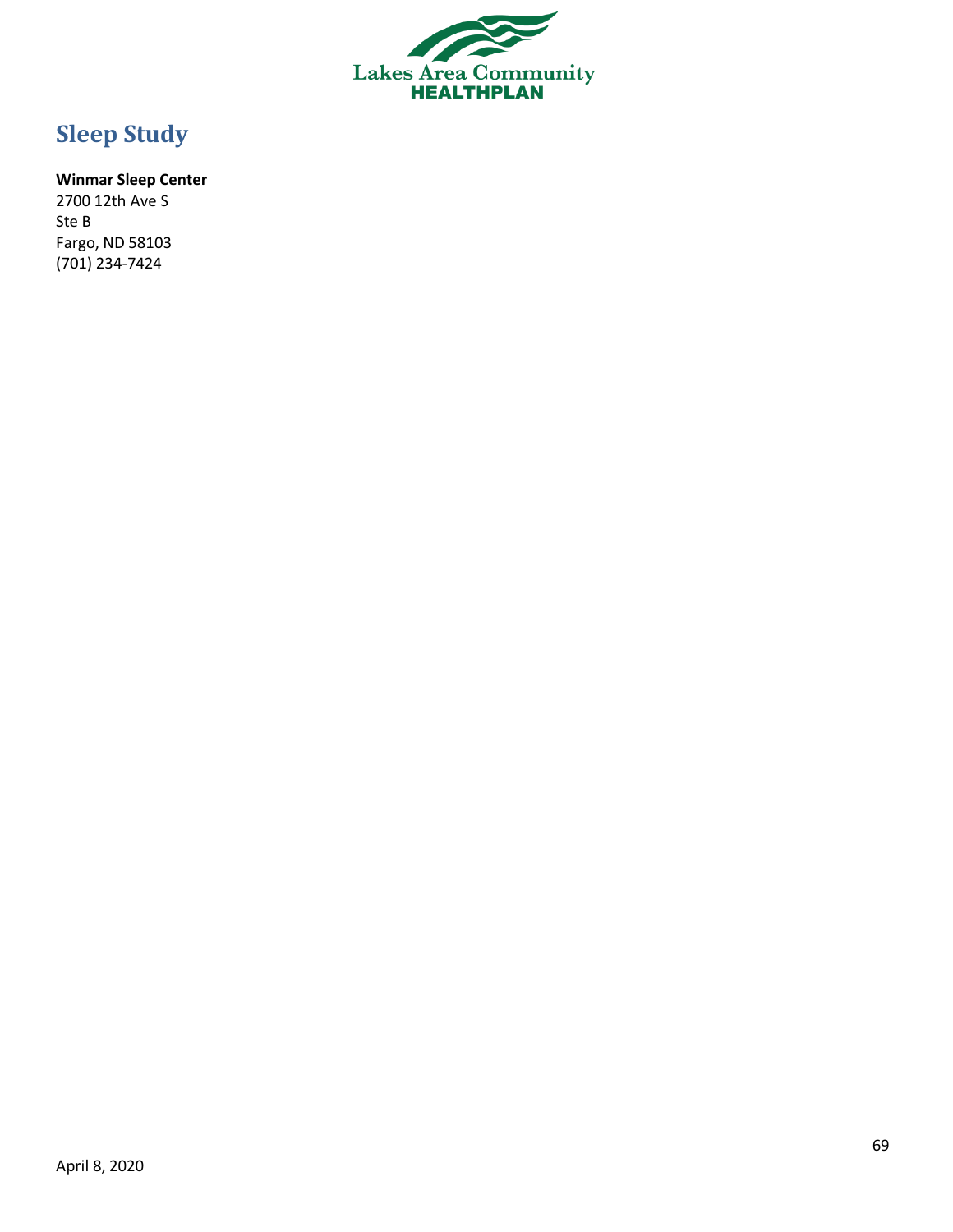

# <span id="page-69-0"></span>**Urgent Care Centers**

### **Lake Region Healthcare - Walk In**

**Clinic** 2311 W Lincoln Ave Fegus Falls, MN 56537 (218) 736-8000

### **Alexandria Clinic**

610 30th Ave W Alexandria, MN 56308 (320) 763-5123